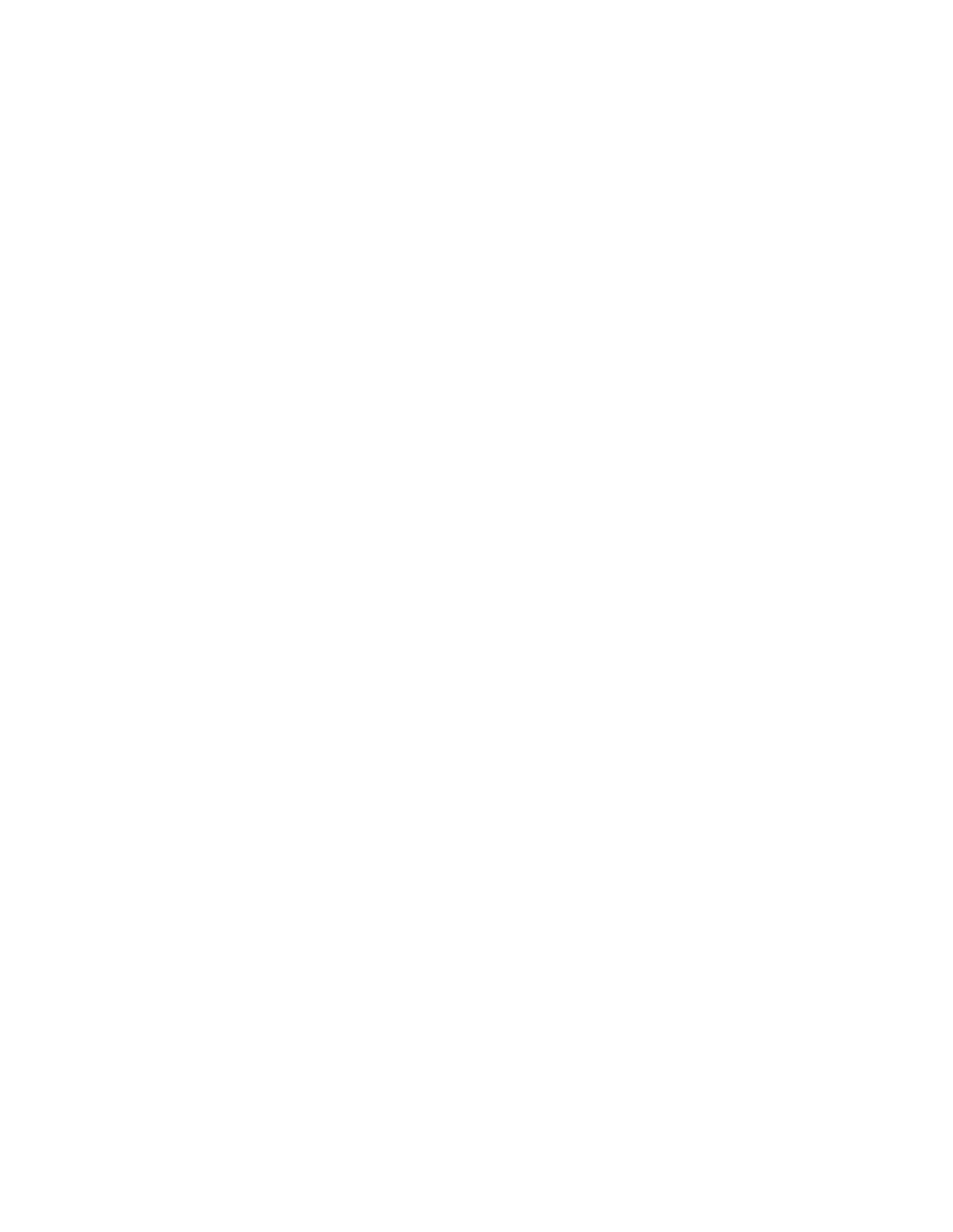### **Village Office:**

136 N. Bridge St., PO Box 26 Dimondale, Michigan 48821 (517) 646-0230 www.villageofdimondale.org

### **Village Officers:**

Ralph Reznick, Village President

James P. Gallagher, Village Manager

Scott Ammarman, Street Administrator

### **Village Trustees:**

Lori Conarton

Bill Bower

Scott Ammarman

Robert Campbell

Josh Grab

Andrea Tardino

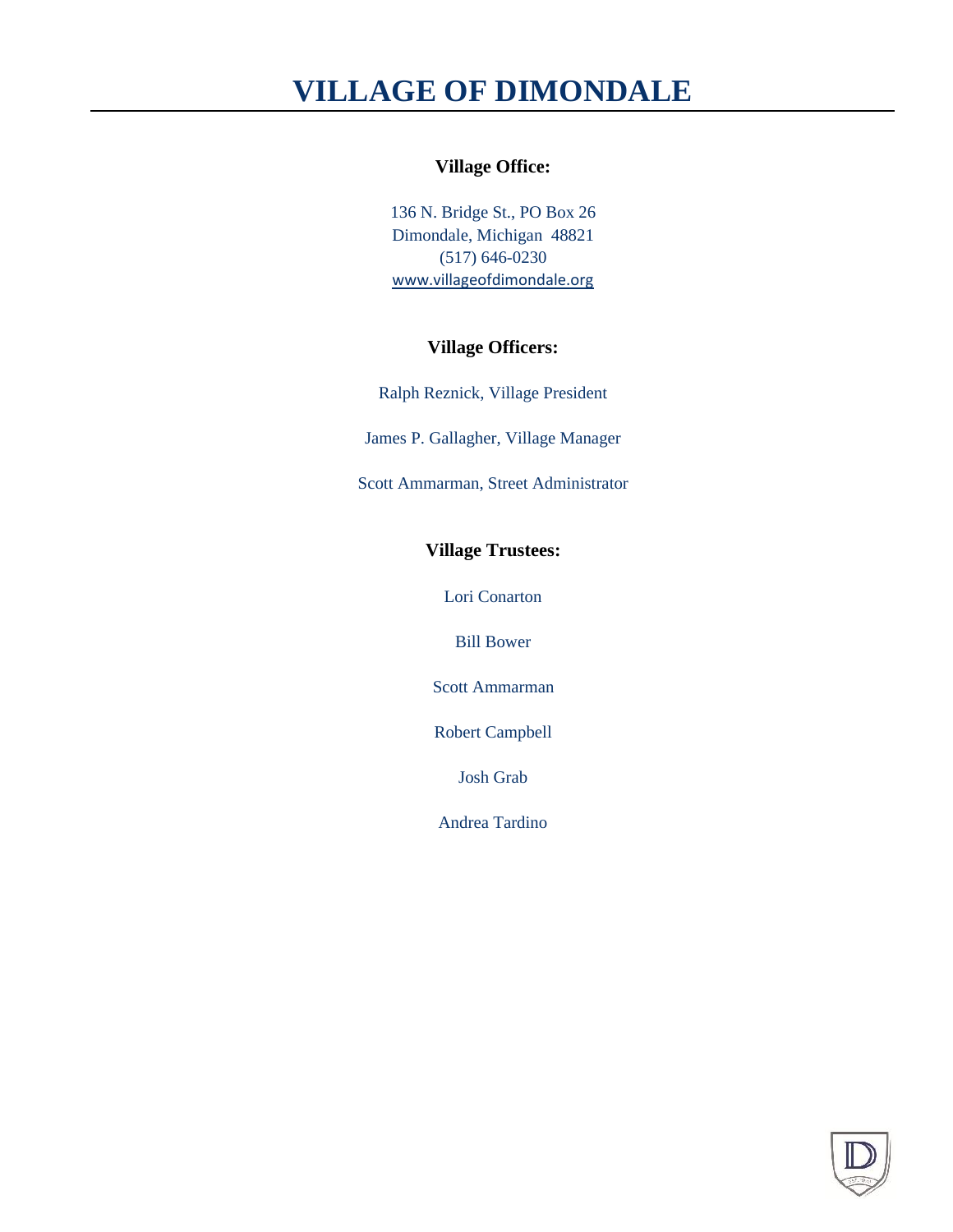## **TABLE OF CONTENTS**

|                                                                                                                                                                                | Page      |
|--------------------------------------------------------------------------------------------------------------------------------------------------------------------------------|-----------|
| ACCOUNTANTS' COMPILATION REPORT                                                                                                                                                | 1         |
| <b>BASIC FINANCIAL STATEMENTS</b>                                                                                                                                              |           |
| Government-Wide Financial Statements                                                                                                                                           |           |
| <b>Statement of Net Position</b>                                                                                                                                               | 3         |
| <b>Statement of Activities</b>                                                                                                                                                 | 4         |
| <b>Fund Financial Statements</b>                                                                                                                                               |           |
| <b>Balance Sheet - Governmental Funds</b>                                                                                                                                      | 5         |
| Statement of Revenue, Expenditures, and Changes in Fund Balances - Governmental Funds<br>Reconciliation of the Statement of Revenue Expenditures, and Changes in Fund Balances | 6         |
| of Governmental Funds to the Statement of Activities                                                                                                                           | 7         |
|                                                                                                                                                                                |           |
| Proprietary Fund<br><b>Statement of Net Position</b>                                                                                                                           |           |
| Statement of Revenue, Expenses, and Changes in Net Position                                                                                                                    | 8<br>9    |
| <b>Statement of Cash Flow</b>                                                                                                                                                  | 10        |
| <b>Notes to Financial Statements</b>                                                                                                                                           | $11 - 26$ |
|                                                                                                                                                                                |           |
| REQUIRED SUPPLEMENTAL INFORMATION                                                                                                                                              |           |
| Net Pension Liability                                                                                                                                                          |           |
| Schedule of Changes in the Employer's Net Pension Liability and Related Ratios                                                                                                 | 27        |
| Schedule of Employer's Contributions                                                                                                                                           | 28        |
| <b>Budgetary Comparison Schedule</b>                                                                                                                                           |           |
| <b>General Fund</b>                                                                                                                                                            | 29        |
| Major Streets Fund                                                                                                                                                             | 30        |
| <b>Local Streets Fund</b>                                                                                                                                                      | 31        |
| <b>OTHER SUPPLEMENTAL INFORMATION</b>                                                                                                                                          |           |
| General Fund                                                                                                                                                                   |           |
| Statement of Revenue, Expenditures, and Changes in Fund Balance                                                                                                                | 33-34     |
| Special Revenue Funds                                                                                                                                                          |           |
| <b>Combining Balance Sheet</b>                                                                                                                                                 | 36        |
| Combining Statement of Revenue, Expenditures, and Changes in Fund Balance                                                                                                      | 37        |
| Statement of Revenue, Expenditures, and Changes in Fund Balance                                                                                                                |           |
| Budget and Actual - Major Streets Fund                                                                                                                                         | 38        |
| Statement of Revenue, Expenditures, and Changes in Fund Balance                                                                                                                |           |
| Budget and Actual - Local Streets Fund                                                                                                                                         | 39        |

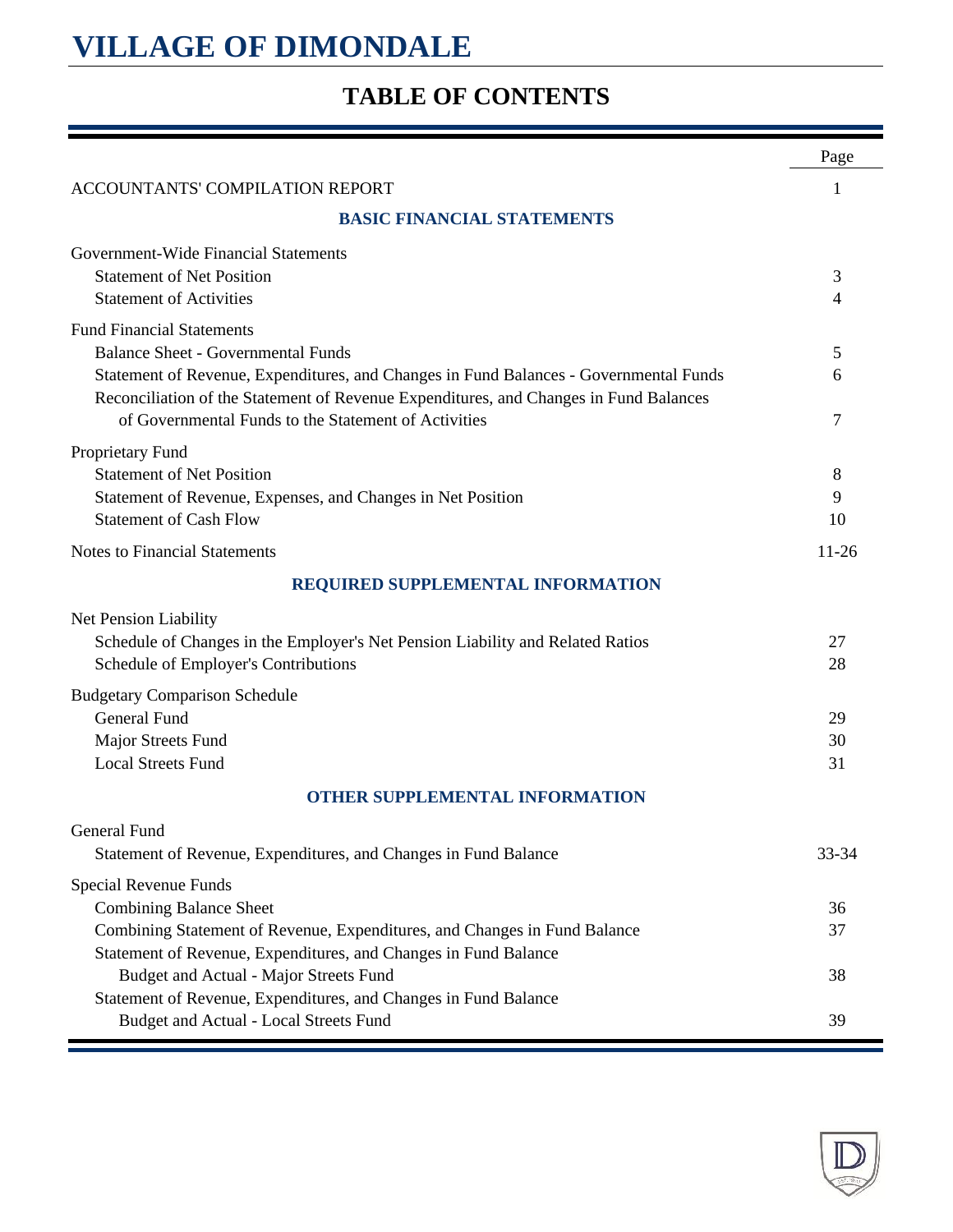

## **ACCOUNTANTS' COMPILATION REPORT**

Village Council Village of Dimondale Dimondale, MI

Management is responsible for the accompanying financial statements of the Village of Dimondale, which comprise the statement of financial position of the governmental activities, the business-type activities, each major fund, and the aggregate remaining fund information as of February 28, 2019, and the related statements of activities for the year then ended, and the related notes to the financial statements, and the required supplemental information and other supplemental information in accordance with accounting principles generally accepted in the United States of America. We have performed the compilation engagement in accordance with Statements on Standards for Accounting and Review Services promulgated by the Accounting and Review Services Committee of the AICPA. We did not audit or review the financial statements nor were we required to perform any procedures to verify the accuracy or completeness of the information provided by management. Accordingly, we do not express an opinion, a conclusion, nor provide any form of assurance on these financial statements.

Karl Z De Do

Drake Certified Public Accountants, PC

May 8, 2019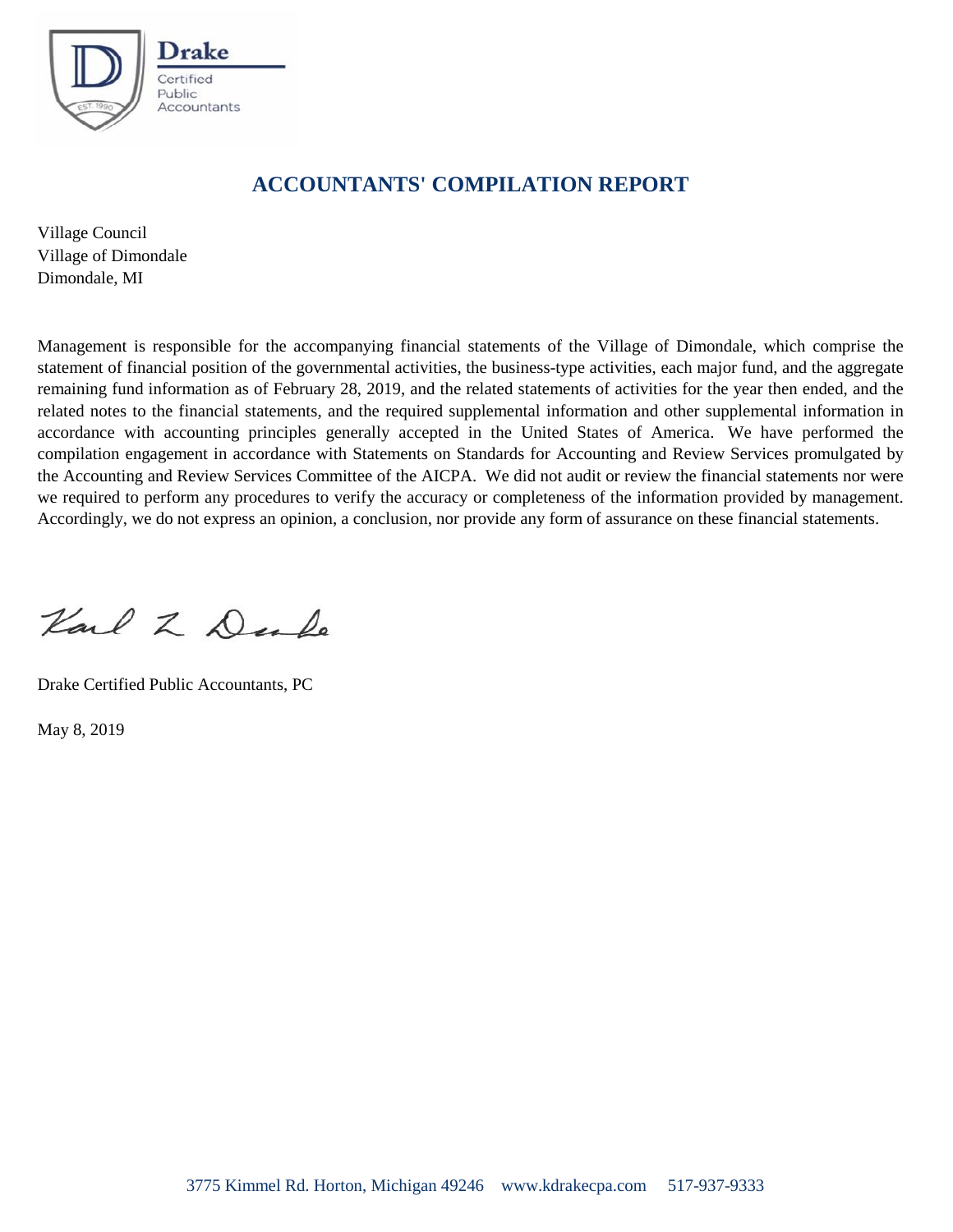

## **BASIC FINANCIAL STATEMENTS**

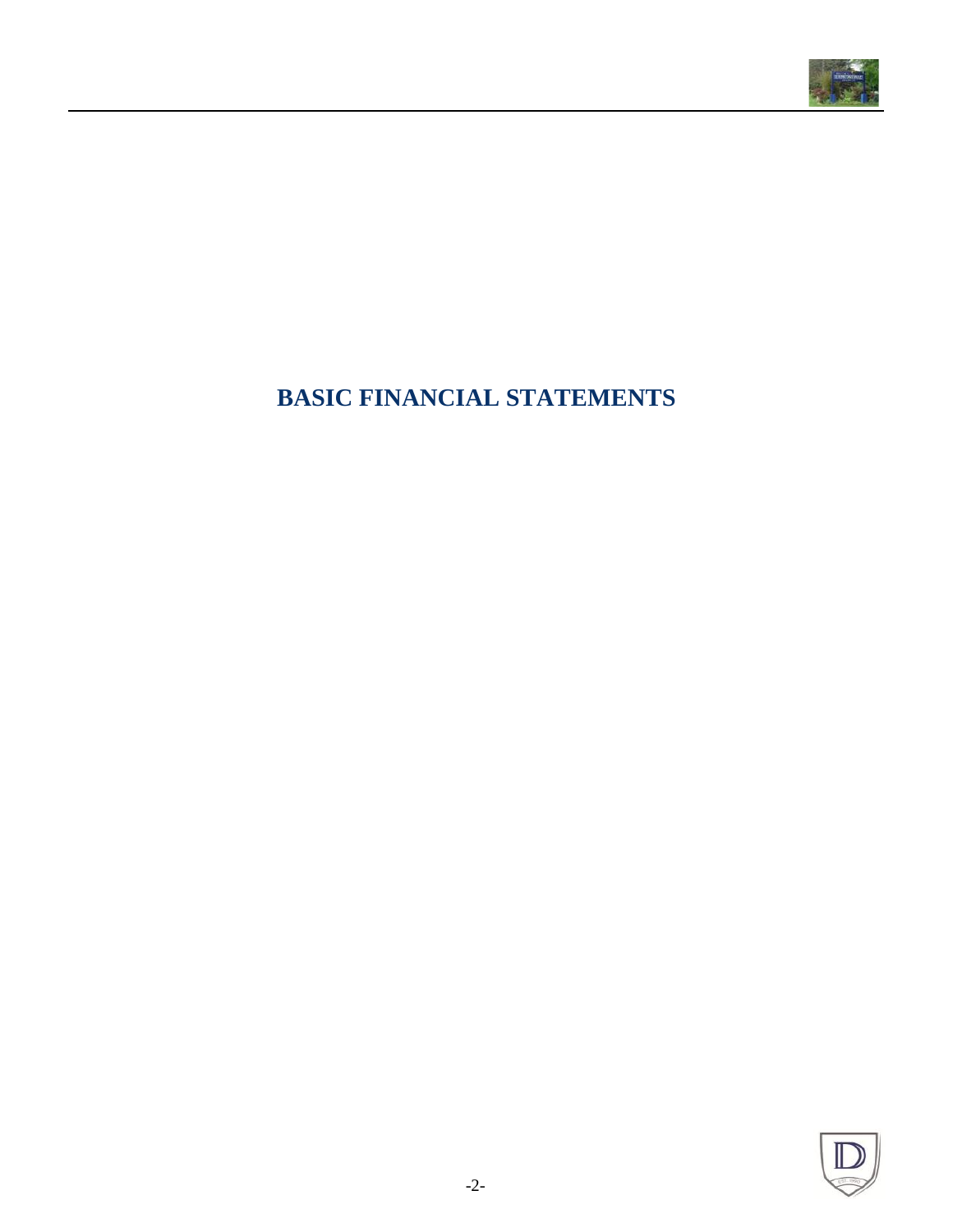#### **Government-Wide Financial Statements**

## **STATEMENT OF NET POSITION**

#### **FEBRUARY 28, 2019**

|                                                                                  | Governmental<br>Activities |                           | Business-Type<br>Activities | Total                       |
|----------------------------------------------------------------------------------|----------------------------|---------------------------|-----------------------------|-----------------------------|
| <b>ASSETS AND DEFERRED OUTFLOWS OF RESOURCES</b>                                 |                            |                           |                             |                             |
| <b>CURRENT ASSETS</b>                                                            |                            |                           |                             |                             |
| Cash and Cash Equivalents<br>Due From Other Governmental Units                   | \$<br>896,101<br>23,817    | \$                        | 707,095                     | \$<br>1,603,196<br>23,817   |
| <b>Accounts Receivable</b><br>Prepaid Expenses                                   | 4,971<br>11,648            |                           | 65,358<br>21,716            | 70,329<br>33,364            |
| TOTAL CURRENT ASSETS                                                             | 936,537                    |                           | 794,169                     | 1,730,706                   |
| NON-CURRENT ASSETS                                                               |                            |                           |                             |                             |
| <b>Capital Assets</b><br>Less: Accumulated Depreciation                          | 6,145,638<br>(3,960,374)   |                           | 9,530,804<br>(4,487,893)    | 15,676,442<br>(8,448,267)   |
| TOTAL NON-CURRENT ASSETS                                                         | 2,185,264                  |                           | 5,042,911                   | 7,228,175                   |
| DEFERRED OUTFLOWS OF RESOURCES                                                   |                            |                           |                             |                             |
| Pensions                                                                         | 4,701                      |                           |                             | 4,701                       |
| TOTAL DEFERRED OUTFLOWS OF RESOURCES                                             | 4,701                      |                           |                             | 4,701                       |
| <b>TOTAL ASSETS AND</b><br>DEFERRED OUTFLOWS OF RESOURCES                        | 3,126,502                  | $\boldsymbol{\mathsf{S}}$ | 5,837,080                   | \$<br>8,963,582             |
| LIABILITIES, DEFERRED INFLOWS OF RESOURCES, AND NET POSITION                     |                            |                           |                             |                             |
| <b>CURRENT LIABILITIES</b>                                                       |                            |                           |                             |                             |
| <b>Accounts Payable</b><br><b>Accrued Interest</b>                               | \$<br>365                  | \$                        | 2,297                       | \$<br>2,662                 |
| Current Portion of Loans Payable                                                 |                            |                           | 26,347                      | 26,347                      |
| TOTAL CURRENT LIABILITIES                                                        | 365                        |                           | 28,644                      | 29,009                      |
| NON-CURRENT LIABILITIES                                                          |                            |                           |                             |                             |
| Loans Payable<br>Compensated Absences and Severance Pay<br>Net Pension Liability | 13,970<br>266,119          |                           | 85,535<br>3,382             | 85,535<br>17,352<br>266,119 |
| TOTAL NON-CURRENT LIABILITIES                                                    | 280,089                    |                           | 88,917                      | 369,006                     |
| <b>TOTAL LIABILITIES</b>                                                         | 280,454                    |                           | 117,561                     | 398,015                     |
| DEFERRED INFLOWS OF RESOURES                                                     |                            |                           |                             |                             |
| Pensions                                                                         | 44,649                     |                           |                             | 44,649                      |
| TOTAL DEFERRED INFLOWS OF RESOURCES                                              | 44,649                     |                           |                             | 44,649                      |
| <b>NET POSITION</b>                                                              |                            |                           |                             |                             |
| Net Investment in Capital Assets                                                 | 2,185,264                  |                           | 4,931,029                   | 7,116,293                   |
| Restricted<br>Unrestricted                                                       | 297,994<br>318,141         |                           | 788,490                     | 297,994<br>1,106,631        |
| <b>TOTAL NET POSITION</b>                                                        | 2,801,399                  |                           | 5,719,519                   | 8,520,918                   |
| TOTAL LIABILITIES, DEFERRED INFLOWS OF<br><b>RESOURCES, AND NET POSITION</b>     | 3,126,502                  | \$                        | 5,837,080                   | \$<br>8,963,582             |

See Accompanying Notes and Independent Accountants' Compilation Report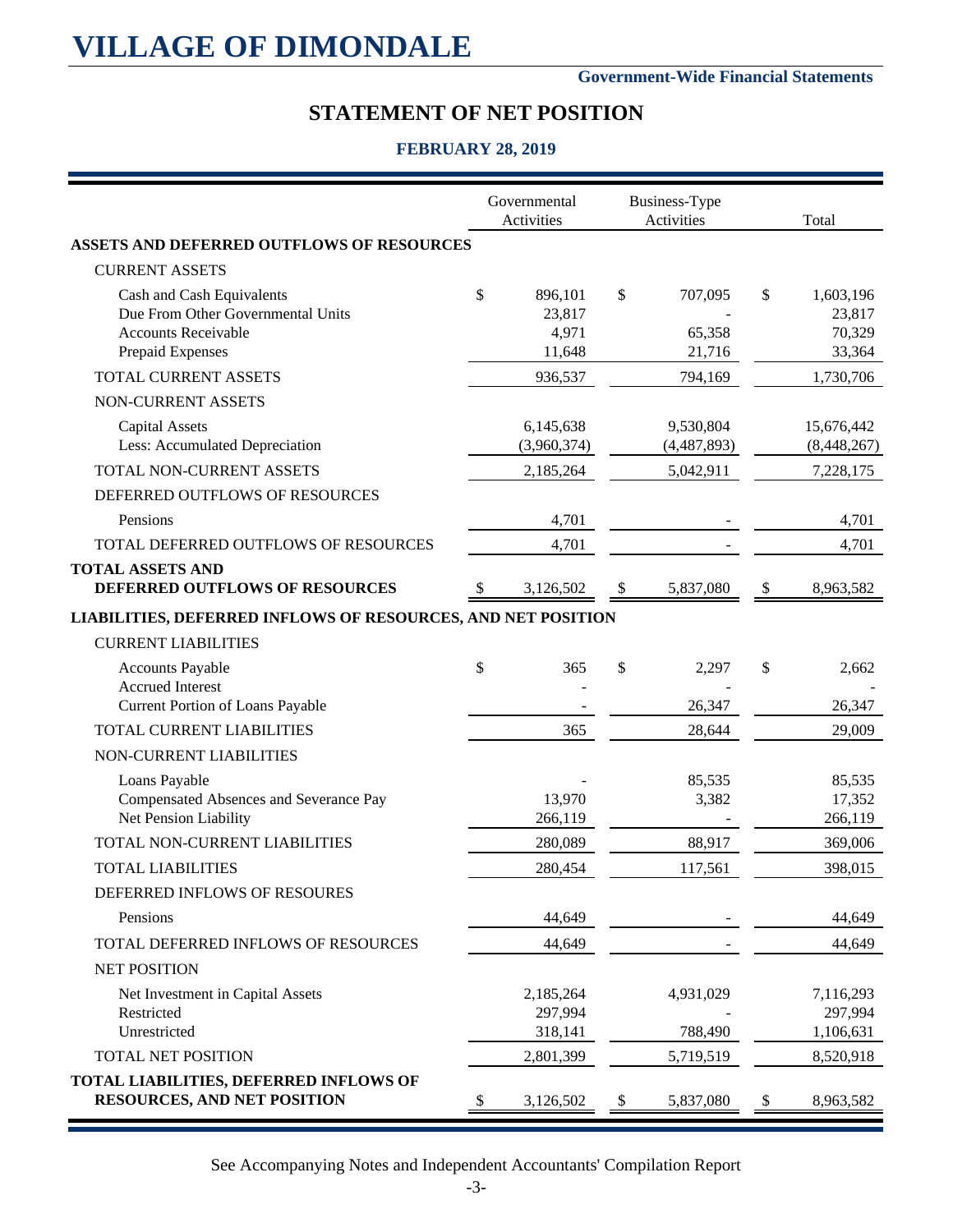

## **STATEMENT OF ACTIVITIES**

|                                               |               |          |                         |                          | Net (Expense) Revenue and                 |               |
|-----------------------------------------------|---------------|----------|-------------------------|--------------------------|-------------------------------------------|---------------|
|                                               |               |          | Program Revenue         |                          | Changes in Net Position                   |               |
|                                               |               | Charges  |                         |                          | Business-                                 |               |
|                                               |               | For      | Operating               | Governmental             | Type                                      |               |
|                                               | Expenses      | Services | Grants                  | Activities               | Activities                                | Total         |
| <b>FUNCTIONS/PROGRAMS</b>                     |               |          |                         |                          |                                           |               |
| <b>Governmental Activities</b>                |               |          |                         |                          |                                           |               |
| <b>General Government</b>                     | 365,967<br>\$ | \$       | $\sqrt[6]{\frac{1}{2}}$ | \$<br>(365,967)          | $\frac{1}{2}$<br>$\overline{\phantom{a}}$ | $$$ (365,967) |
| <b>Public Safety</b>                          | 3,427         |          |                         | (3, 427)                 |                                           | (3, 427)      |
| <b>Public Works</b>                           | 373,330       | 2,709    | 129,442                 | (241, 179)               |                                           | (241, 179)    |
| <b>Recreational and Cultural</b>              | 9,574         | 59       |                         | (9,515)                  |                                           | (9,515)       |
| Interest on Long-Term Debt                    |               |          |                         | $\overline{\phantom{a}}$ | (5,568)                                   | (5,568)       |
| Depreciation (Unallocated)                    | 229,645       |          |                         | (229, 645)               |                                           | (229, 645)    |
| <b>Total Governmental Activities</b>          | 981,943       | 2,768    | 129,442                 | (849,733)                | (5,568)                                   | (855, 301)    |
| <b>Business-Type Activities</b>               |               |          |                         |                          |                                           |               |
| Sewer                                         | 603,471       | 543,993  |                         |                          | (59, 478)                                 | (59, 478)     |
| <b>Total Activities</b>                       | 1,585,414     | 546,761  | 129,442                 | (849, 733)               | (65,046)                                  | (914, 779)    |
| General Revenue                               |               |          |                         |                          |                                           |               |
| Taxes                                         |               |          |                         |                          |                                           |               |
| Property Taxes, Levied for General Operations |               |          |                         | 378,200                  |                                           | 378,200       |
| Property Taxes, Levied for Debt Service       |               |          |                         |                          |                                           |               |
| State of Michigan Aid, Unrestricted           |               |          |                         | 255,831                  |                                           | 255,831       |
| <b>Interest Earnings</b>                      |               |          |                         | 7,779                    | 2,046                                     | 9,825         |
| Other                                         |               |          |                         | 70,068                   |                                           | 70,068        |
| <b>Total General Revenue</b>                  |               |          |                         | 711,878                  | 2,046                                     | 713,924       |
| <b>CHANGE IN NET POSITION</b>                 |               |          |                         | (137, 855)               | (63,000)                                  | (200, 855)    |
| NET POSITION - BEGINNING OF YEAR              |               |          |                         | 2,939,254                | 5,782,519                                 | 8,721,773     |
| <b>NET POSITION - END OF YEAR</b>             |               |          |                         | \$2,801,399              | \$5,719,519                               | \$8,520,918   |

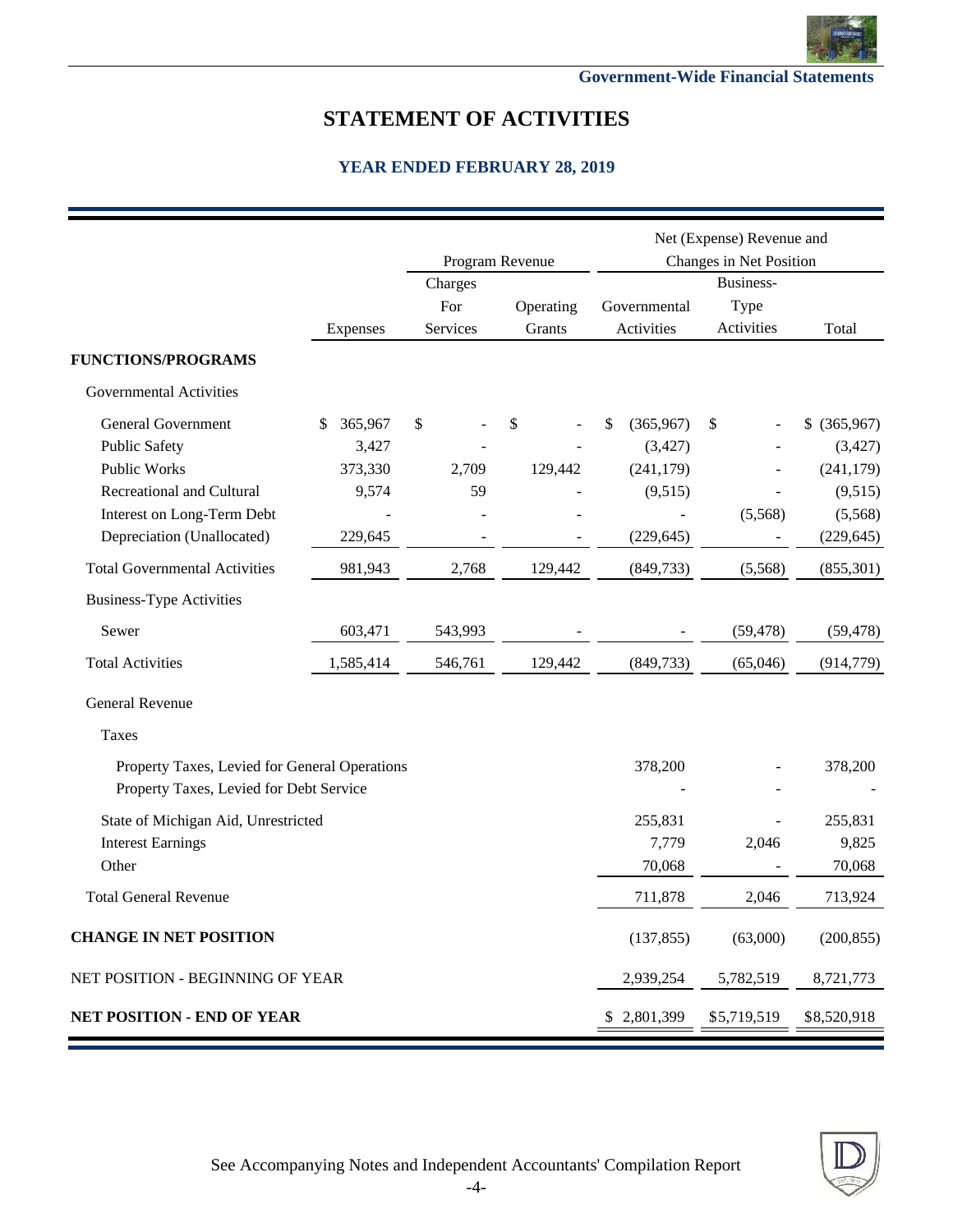#### **Governmental Funds**

## **BALANCE SHEET**

### **FEBRUARY 28, 2019**

| <b>ASSETS</b>                                                                                                                                                            |                           | General                             | Major<br><b>Streets</b>          | Local<br><b>Streets</b> | Total<br>Governmental<br>Funds                      |
|--------------------------------------------------------------------------------------------------------------------------------------------------------------------------|---------------------------|-------------------------------------|----------------------------------|-------------------------|-----------------------------------------------------|
| Cash and Investments<br><b>Accounts Receivable</b><br>Due from Other Governmental Units<br>Due from Other Funds<br>Prepaid Expenditures                                  | \$                        | 621,965<br>2,709<br>2,221<br>11,648 | \$<br>139,896<br>1,500<br>17,568 | \$<br>134,240<br>6,249  | \$<br>896,101<br>4,209<br>23,817<br>2,221<br>11,648 |
| <b>TOTAL ASSETS</b>                                                                                                                                                      | $\sqrt[6]{\frac{1}{2}}$   | 638,543                             | \$<br>158,964                    | \$<br>140,489           | \$<br>937,996                                       |
| <b>LIABILITIES AND FUND BALANCES</b>                                                                                                                                     |                           |                                     |                                  |                         |                                                     |
| <b>LIABILITIES</b>                                                                                                                                                       |                           |                                     |                                  |                         |                                                     |
| <b>Accounts Payable</b><br>Due to Other Funds<br><b>Unearned Revenue</b>                                                                                                 | \$                        | 365<br>7,735                        | \$<br>816                        | \$<br>643               | \$<br>365<br>1,459<br>7,735                         |
| <b>TOTAL LIABILITIES</b>                                                                                                                                                 |                           | 8,100                               | 816                              | 643                     | 9,559                                               |
| <b>FUND BALANCES</b>                                                                                                                                                     |                           |                                     |                                  |                         |                                                     |
| Non-spendable<br>Restricted<br>Assigned<br>Unrestricted                                                                                                                  |                           | 11,648<br>36,947<br>581,848         | 158,148                          | 139,846                 | 11,648<br>297,994<br>36,947<br>581,848              |
| TOTAL FUND BALANCES                                                                                                                                                      |                           | 630,443                             | 158,148                          | 139,846                 | 928,437                                             |
| TOTAL LIABILITIES AND FUND BALANCES                                                                                                                                      | $\boldsymbol{\mathsf{S}}$ | 638,543                             | \$<br>158,964                    | \$<br>140,489           | \$<br>937,996                                       |
| TOTAL GOVERNMENTAL FUND BALANCES                                                                                                                                         |                           |                                     |                                  |                         | \$<br>928,437                                       |
| Amounts reported for governmental activities in the statement of net position are different because:                                                                     |                           |                                     |                                  |                         |                                                     |
| Capital assets used in governmental activities are not financial resources,<br>and are not reported in the funds:                                                        |                           |                                     |                                  |                         |                                                     |
| Cost of the Capital Assets<br><b>Accumulated Depreciation</b>                                                                                                            |                           |                                     |                                  |                         | 6,145,638<br>(3,960,374)<br>2,185,264               |
| Long-term liabilities are not due and payable in the current period and are not reported in the fund:                                                                    |                           |                                     |                                  |                         |                                                     |
| Assessment Payable<br><b>Compensated Absences</b><br>Net Pension Liability                                                                                               |                           |                                     |                                  |                         | (13,970)<br>(266, 119)                              |
| Accrued interest is not included as a liability in governmental fund<br>Deferred property tax revenue<br>Deferred Outflows of Resources<br>Deferred Inflows of Resources |                           |                                     |                                  |                         | 7,735<br>4,701<br>(44, 649)                         |
| NET POSITION OF GOVERNMENTAL ACTIVITIES                                                                                                                                  |                           |                                     |                                  |                         | \$<br>2,801,399                                     |

See Accompanying Notes and Independent Accountants' Compilation Report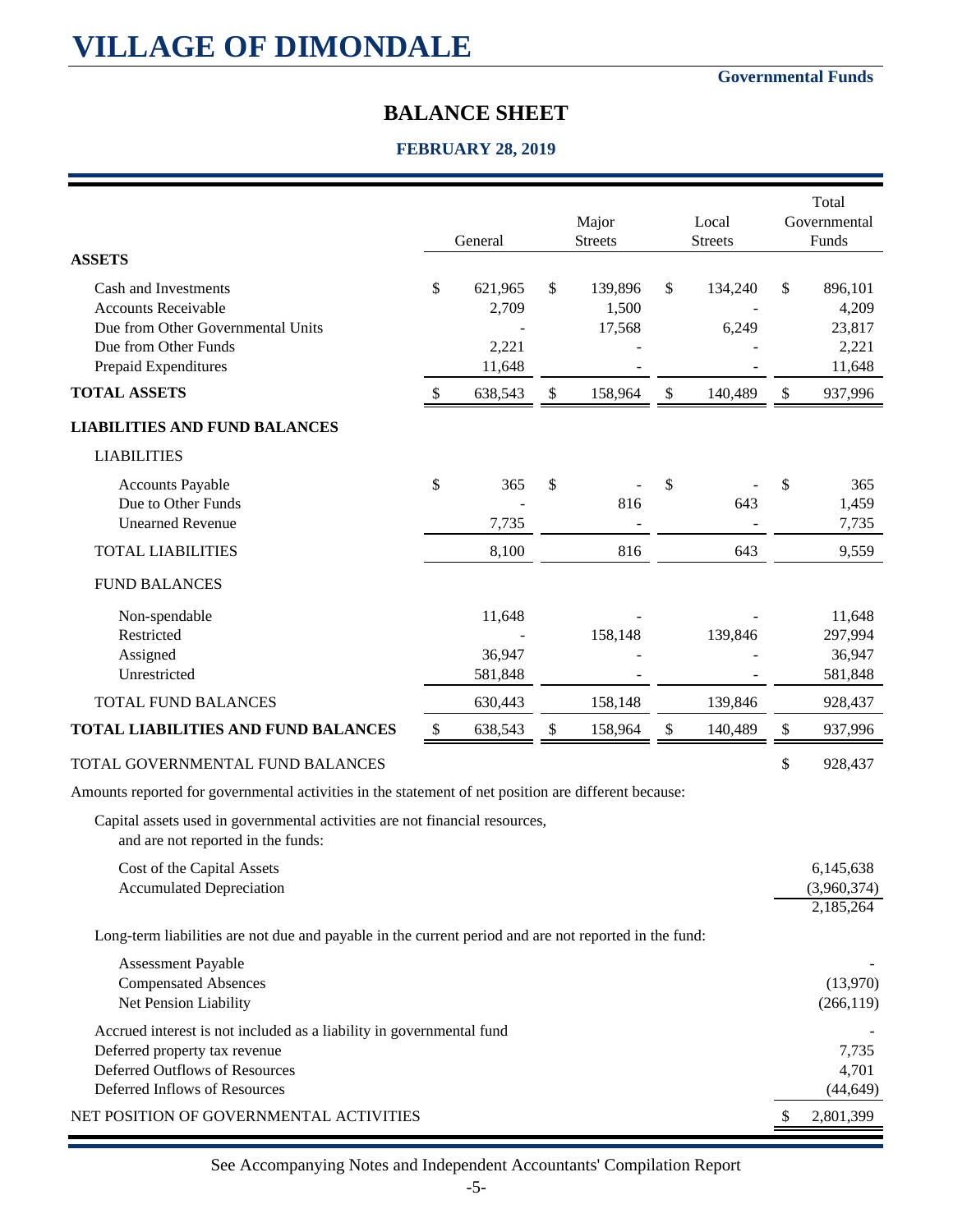

## **STATEMENT OF REVENUE, EXPENDITURES, AND CHANGES IN FUND BALANCES**

|                                                                                                                              | General                              |       | Major<br><b>Streets</b>    |                           | Local<br><b>Streets</b> | <b>Totals</b>                                |
|------------------------------------------------------------------------------------------------------------------------------|--------------------------------------|-------|----------------------------|---------------------------|-------------------------|----------------------------------------------|
| <b>REVENUE</b>                                                                                                               |                                      |       |                            |                           |                         |                                              |
| <b>Property Taxes</b><br><b>State Grants</b><br><b>Federal Grants</b><br><b>Charges for Services</b>                         | \$<br>331,075<br>106,163<br>59       | \$    | 97,338<br>129,442<br>2,709 | \$                        | 47,125<br>52,330        | \$<br>378,200<br>255,831<br>129,442<br>2,768 |
| Interest<br>Other                                                                                                            | 4,866<br>70,068                      |       | 2,625                      |                           | 288                     | 7,779<br>70,068                              |
| <b>TOTAL REVENUE</b>                                                                                                         | 512,231                              |       | 232,114                    |                           | 99,743                  | 844,088                                      |
| <b>EXPENDITURES</b>                                                                                                          |                                      |       |                            |                           |                         |                                              |
| <b>General Government</b><br><b>Public Safety</b><br><b>Public Works</b><br><b>Recreational and Cultural</b><br>Debt Service | 278,366<br>3,427<br>191,757<br>9,574 |       | 159,569                    |                           | 22,004                  | 278,366<br>3,427<br>373,330<br>9,574         |
| Capital Outlay                                                                                                               |                                      |       | 130,179                    |                           |                         | 130,179                                      |
| <b>TOTAL EXPENDITURES</b>                                                                                                    | 483,124                              |       | 289,748                    |                           | 22,004                  | 794,876                                      |
| <b>EXCESS OF REVENUE OVER</b><br><b>EXPENDITURES</b>                                                                         | 29,107                               |       | (57, 634)                  |                           | 77,739                  | 49,212                                       |
| OTHER FINANCING SOURCES                                                                                                      |                                      |       |                            |                           |                         |                                              |
| <b>Operating Transfers In</b><br><b>Operating Transfers Out</b>                                                              |                                      |       |                            |                           |                         |                                              |
| TOTAL OTHER FINANCING SOURCES                                                                                                |                                      |       |                            |                           |                         |                                              |
| NET CHANGE IN FUND BALANCES                                                                                                  | 29,107                               |       | (57, 634)                  |                           | 77,739                  | 49,212                                       |
| FUND BALANCES - BEGINNING OF YEAR                                                                                            | 601,336                              |       | 215,782                    |                           | 62,107                  | 879,225                                      |
| <b>FUND BALANCES - END OF YEAR</b>                                                                                           | \$<br>630,443                        | $\$\$ | 158,148                    | $\boldsymbol{\mathsf{S}}$ | 139,846                 | \$<br>928,437                                |

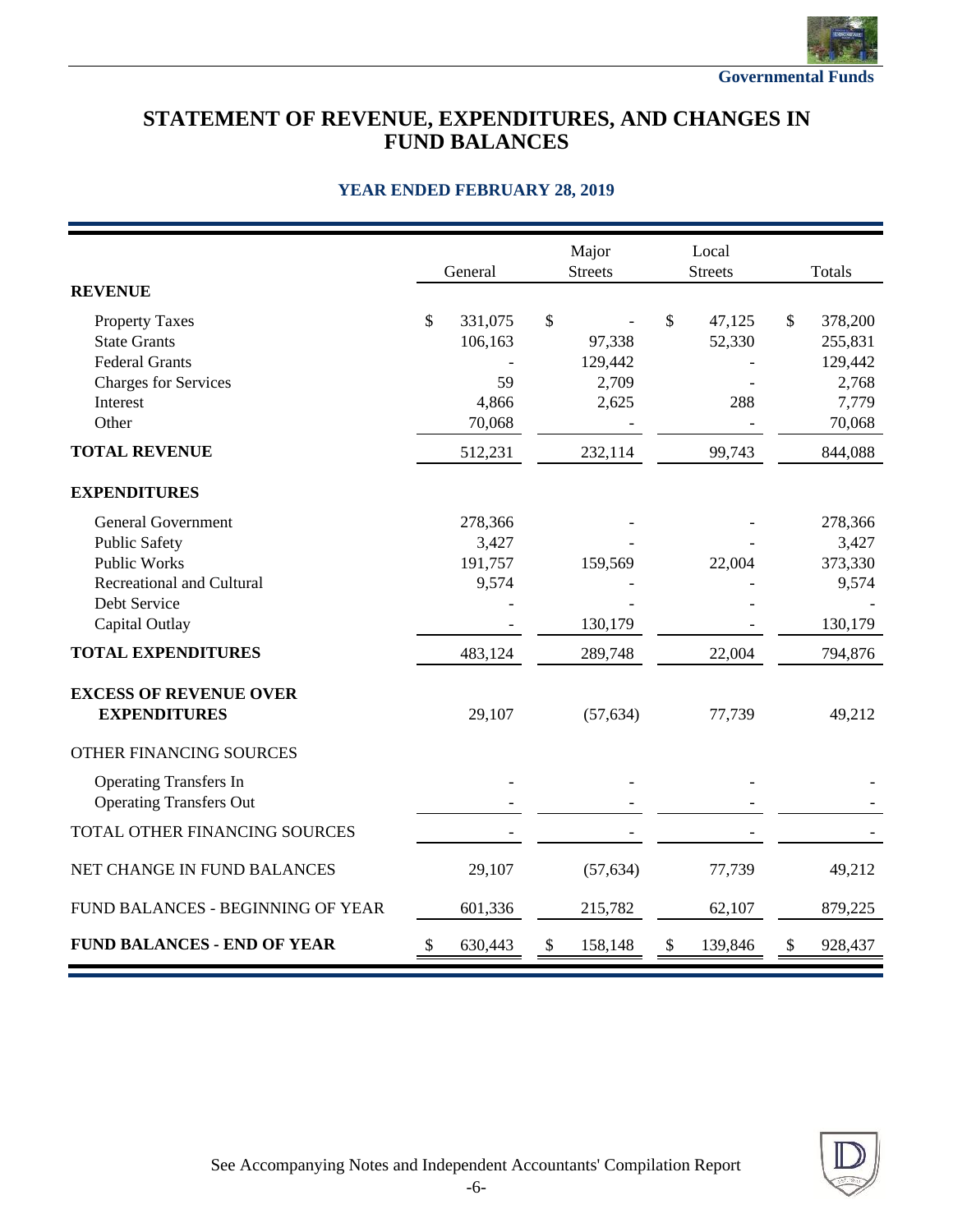## **RECONCILIATION OF THE STATEMENT OF REVENUE, EXPENDITURES, AND CHANGES IN FUND BALANCES OF GOVERNMENTAL FUNDS TO THE STATEMENT OF ACTIVITIES**

| NET CHANGE IN FUND BALANCES - TOTAL GOVERNMENTAL FUNDS                                                                                                                          |                       | \$<br>49,212     |
|---------------------------------------------------------------------------------------------------------------------------------------------------------------------------------|-----------------------|------------------|
| Amounts reported for governmental activities in the statement of activities are<br>different because:                                                                           |                       |                  |
| - Governmental funds report capital outlays as expenditures; in the statement<br>of activities, these costs are allocated over their estimated useful lives as<br>depreciation. |                       |                  |
| <b>Depreciation Expense</b><br>Capital Outlay                                                                                                                                   | (229, 645)<br>224,709 | (4,936)          |
| - Accrued interest is recorded in the statement of activities when incurred; it is<br>not reported in governmental funds until paid.                                            |                       |                  |
| - Repayment of assessment principal is an expenditure in the governmental<br>funds, but not in the statement of activities (where it reduces long-term debt).                   |                       |                  |
| - Property tax revenue not collected is deferred in governmental funds, but not<br>in the statement of activities                                                               |                       | 241              |
| - Compensated absences are included in expenditures in the statement of<br>activities but not in the governmental funds.                                                        |                       | 12,803           |
| - Deferred outflows of resources are recorded on the statement of net position<br>but not in the governmental funds.                                                            |                       | (62,948)         |
| - Deferred inflows of resources related to pensions are recorded on the<br>statement of net position but not in the governmental funds.                                         |                       | (39,268)         |
| - Net pension liability is recorded on the statement of net position but not in<br>the governmental funds.                                                                      |                       | (92, 959)        |
| <b>CHANGES IN NET POSITION OF GOVERNMENTAL ACTIVITIES</b>                                                                                                                       |                       | \$<br>(137, 855) |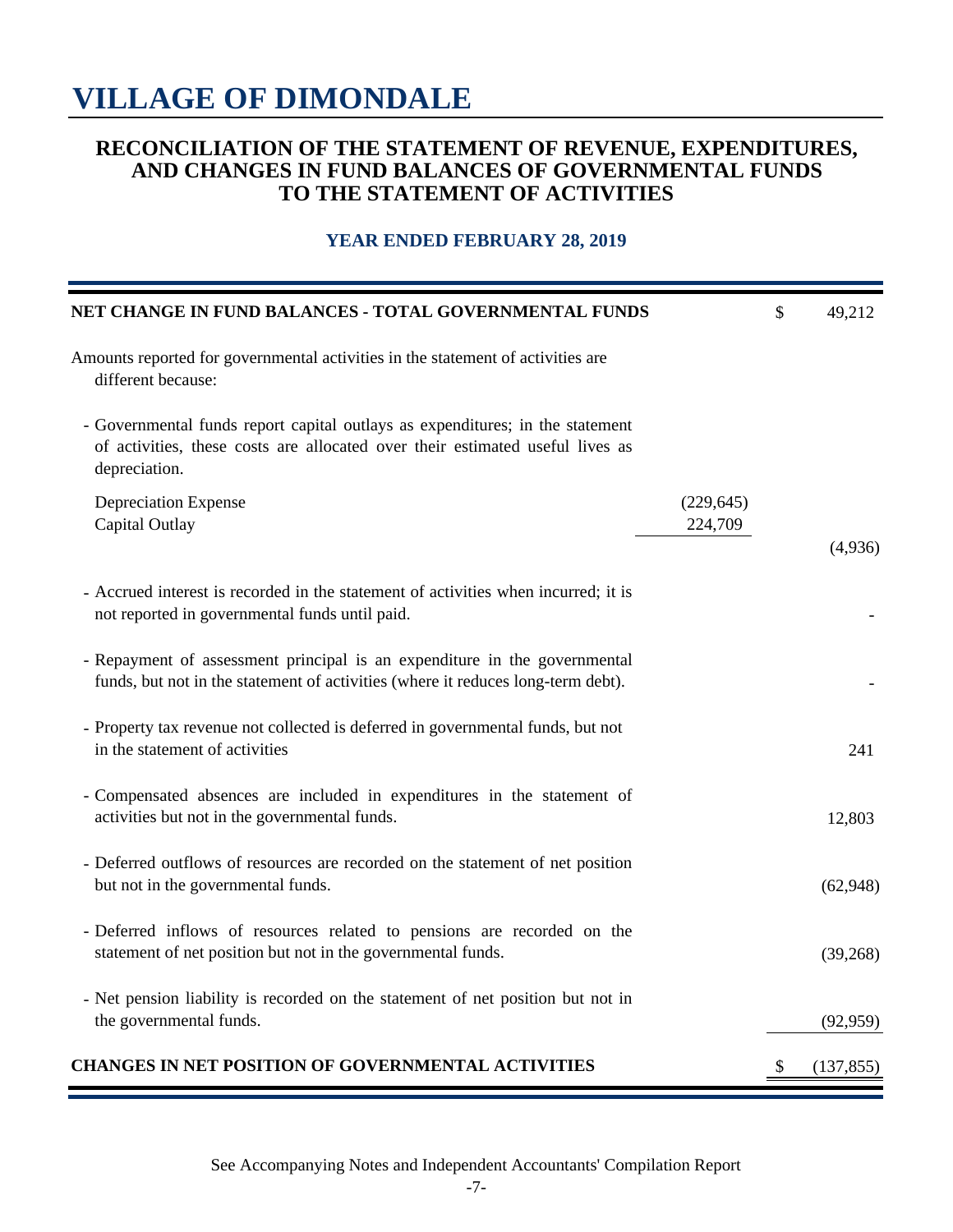

**Proprietary Fund**

## **STATEMENT OF NET POSITION**

#### **FEBRUARY 28, 2019**

| <b>ASSETS</b>                      |                                        |
|------------------------------------|----------------------------------------|
| <b>Current Assets</b>              |                                        |
| Cash and Cash Equivalents          | \$<br>707,095                          |
| <b>Accounts Receivable</b>         | 65,358                                 |
| Prepaid Expenses                   | 21,716                                 |
| <b>Total Current Assets</b>        | 794,169                                |
| <b>Non-Current Assets</b>          |                                        |
| <b>Capital Assets</b>              | 5,042,911                              |
| <b>TOTAL ASSETS</b>                | 5,837,080<br>$\mathcal{S}$             |
| <b>LIABILITIES</b>                 |                                        |
| <b>Current Liabilities</b>         |                                        |
| <b>Current Portion</b>             | \$<br>26,347                           |
| <b>Compensated Absences</b>        | 3,382                                  |
| <b>Accounts Payable</b>            | 1,535                                  |
| Due to Other Funds                 | 762                                    |
| <b>Total Current Liabilities</b>   | 32,026                                 |
| Long-Term Liabilities              | 85,535                                 |
| <b>TOTAL LIABILITIES</b>           | $\mathcal{S}$<br>117,561               |
| <b>NET POSITION</b>                |                                        |
| Net Investment in Capital Assets   | \$<br>4,931,029                        |
| <b>Restricted for Debt Service</b> |                                        |
| Unrestricted                       | 788,490                                |
| <b>TOTAL NET POSITION</b>          | $\boldsymbol{\mathsf{S}}$<br>5,719,519 |

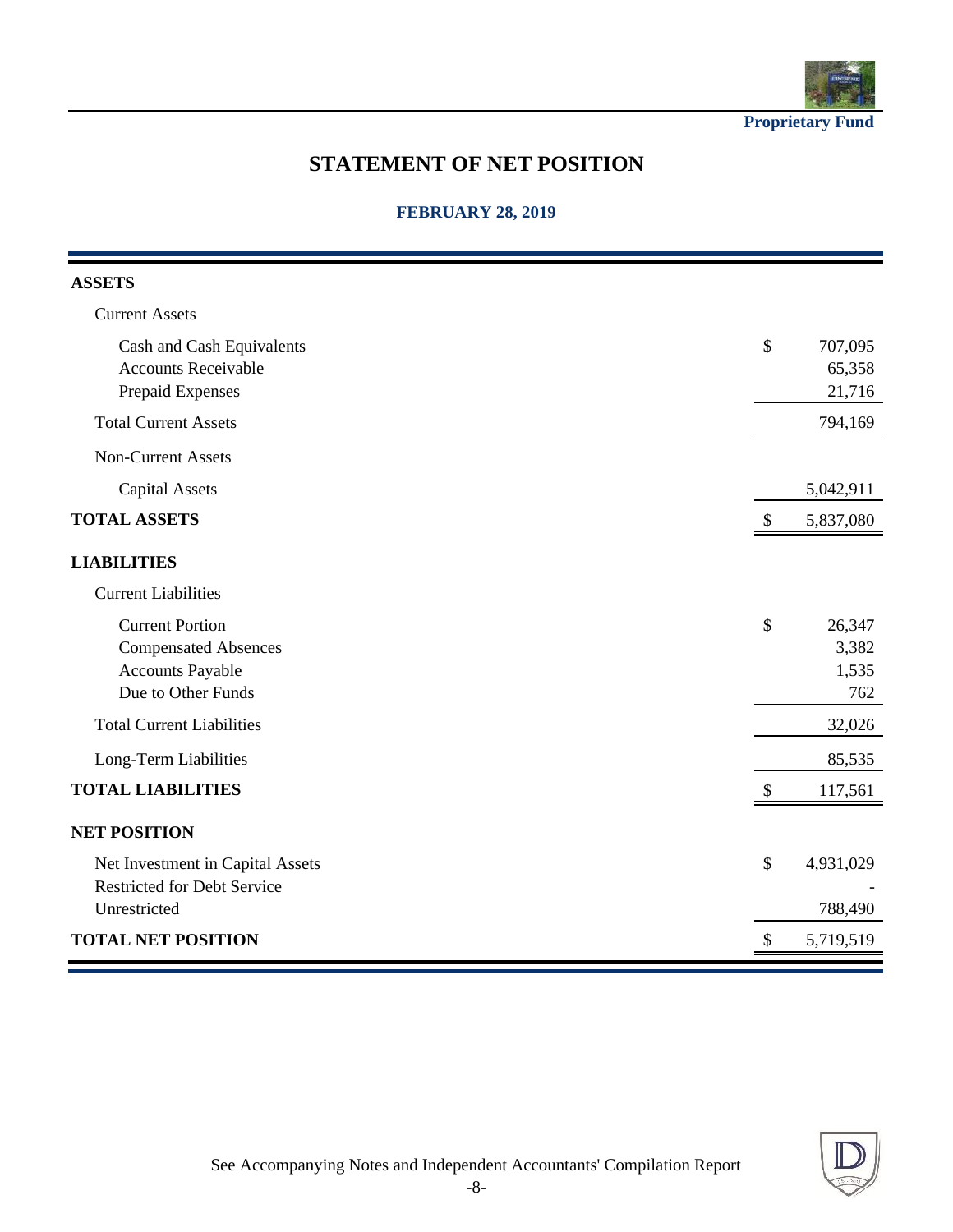## **STATEMENT OF REVENUE, EXPENSES, AND CHANGES IN NET POSITION**

| <b>OPERATING REVENUE</b>               |               |
|----------------------------------------|---------------|
| <b>Charges for Services</b>            | \$<br>543,993 |
| <b>OPERATING EXPENSES</b>              |               |
| Salaries                               | 19,690        |
| <b>Employee Benefits</b>               | 6,790         |
| <b>Payroll Taxes</b>                   | 1,506         |
| <b>Office Supplies</b>                 | 1,482         |
| <b>Contractual Services</b>            | 178,976       |
| Supplies and Chemicals                 | 18,328        |
| Maintenance                            | 3,068         |
| <b>Utilities</b>                       | 77,101        |
| Insurance                              | 10,133        |
| Permits                                | 4,669         |
| Depreciation                           | 270,163       |
| Other                                  | 482           |
| <b>Professional Fees</b>               | 11,083        |
| <b>TOTAL OPERATING EXPENSES</b>        | 603,471       |
| <b>OPERATING INCOME (LOSS)</b>         | (59, 478)     |
| NON-OPERATING REVENUE (EXPENSES)       |               |
| <b>Interest Revenue</b>                | 2,046         |
| <b>Interest Expense</b>                | (5,568)       |
| Sale of Assets                         |               |
| Loss on Disposal of Assets             |               |
| TOTAL NON-OPERATING REVENUE (EXPENSES) | (3,522)       |
| <b>CHANGE IN NET POSITION</b>          | (63,000)      |
| NET ASSETS - BEGINNING OF YEAR         | 5,782,519     |
| NET ASSETS - END OF YEAR               | \$5,719,519   |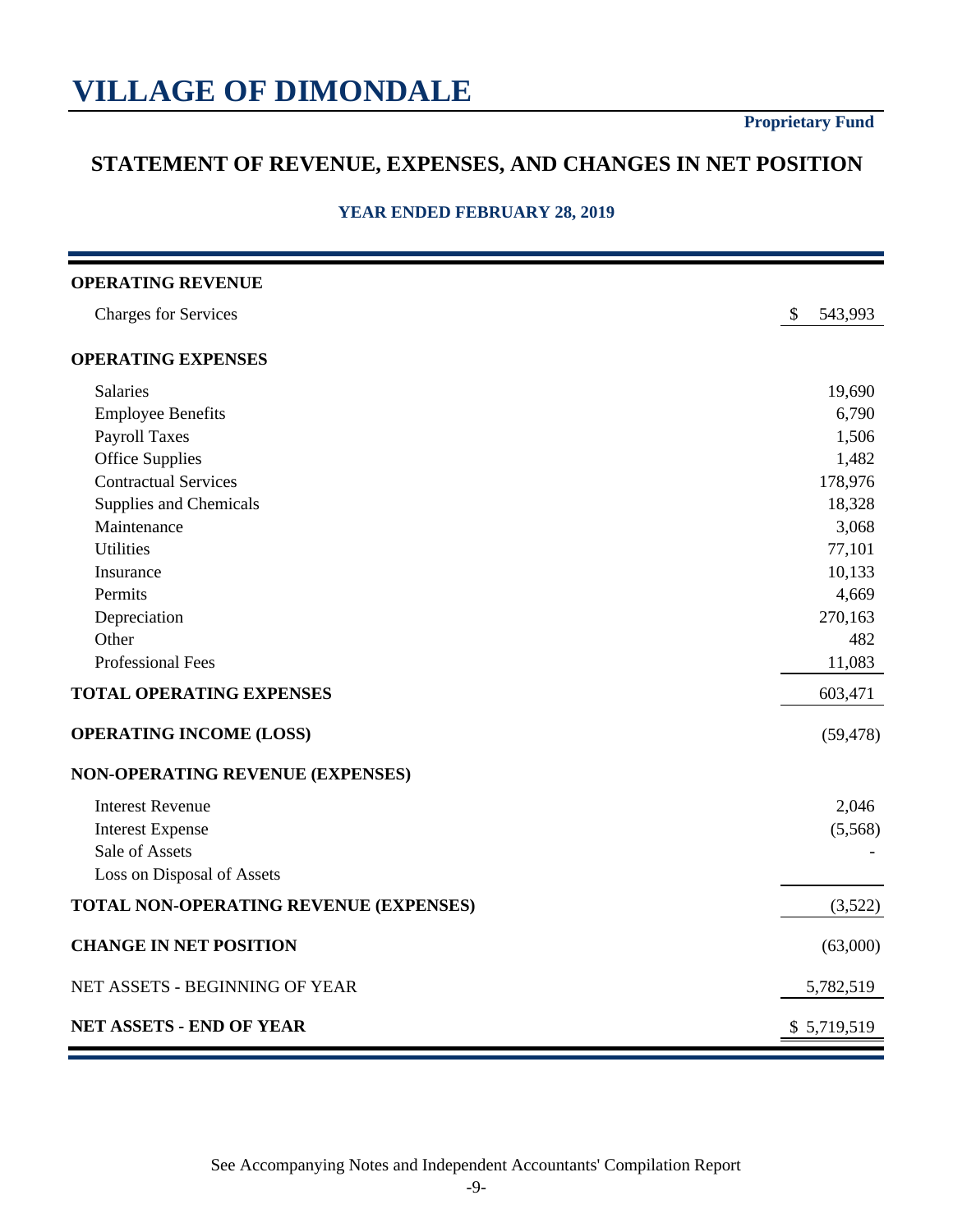

**Proprietary Fund**

## **STATEMENT OF CASH FLOW**

| <b>CASH FLOW FROM OPERATING ACTIVITIES</b>                                              |              |            |
|-----------------------------------------------------------------------------------------|--------------|------------|
| <b>Cash Received from Customers</b>                                                     | \$           | 543,993    |
| Cash Payments for Good and Services                                                     |              | (336,920)  |
| <b>Cash Payments to Employees</b>                                                       |              | (19,690)   |
| Cash Payments for Employee Benefits                                                     |              | (6,790)    |
| NET CASH PROVIDED BY OPERATING ACTIVITIES                                               |              | 180,593    |
| <b>CASH FLOW FROM NONCAPITAL FINANCING ACTIVITIES</b>                                   |              |            |
| <b>Contributions from Other Governments</b>                                             |              |            |
| <b>CASH FLOW FROM CAPITAL AND RELATED FINANCING ACTIVITIES</b>                          |              |            |
| <b>Bond Proceeds</b>                                                                    |              |            |
| <b>Principal Payments</b>                                                               |              | (25, 334)  |
| <b>Interest Payments</b>                                                                |              | (5,568)    |
| NET CASH PROVIDED (USED) BY CAPITAL AND RELATED FINANCING ACTIVITIES                    |              | (30,902)   |
| CASH FLOW FROM INVESTING ACTIVITIES                                                     |              |            |
| Receipts of Interest and Dividends                                                      |              | 2,046      |
| Sale of Assets                                                                          |              |            |
| <b>Purchase of Assets</b>                                                               |              | (256, 550) |
| NET CASH PROVIDED (USED) BY INVESTING ACTIVITIES                                        |              | (254, 504) |
| NET INCREASE IN CASH                                                                    |              | (104, 813) |
| <b>CASH - BEGINNING OF YEAR</b>                                                         |              | 811,908    |
| <b>CASH - END OF YEAR</b>                                                               | <sup>8</sup> | 707,095    |
| RECONCILIATION OF OPERATING INCOME (LOSS) TO NET CASH PROVIDED BY OPERATING ACTIVITIES  |              |            |
| Operating Income (Loss)                                                                 | \$           | (59, 478)  |
| Adjustments to Reconcile Operating Income to Net Cash Provided by Operating Activities: |              |            |
| Depreciation Expense                                                                    |              | 270,163    |
| Decrease (Increase) in Accounts Receivable                                              |              | (17, 547)  |
| Decrease (Increase) in Prepaid Expenses                                                 |              | (850)      |
| Increase (Decrease) in Accounts Payable                                                 |              | (11,695)   |
| NET CASH PROVIDED BY OPERATING ACTIVITIES                                               | \$           | 180,593    |

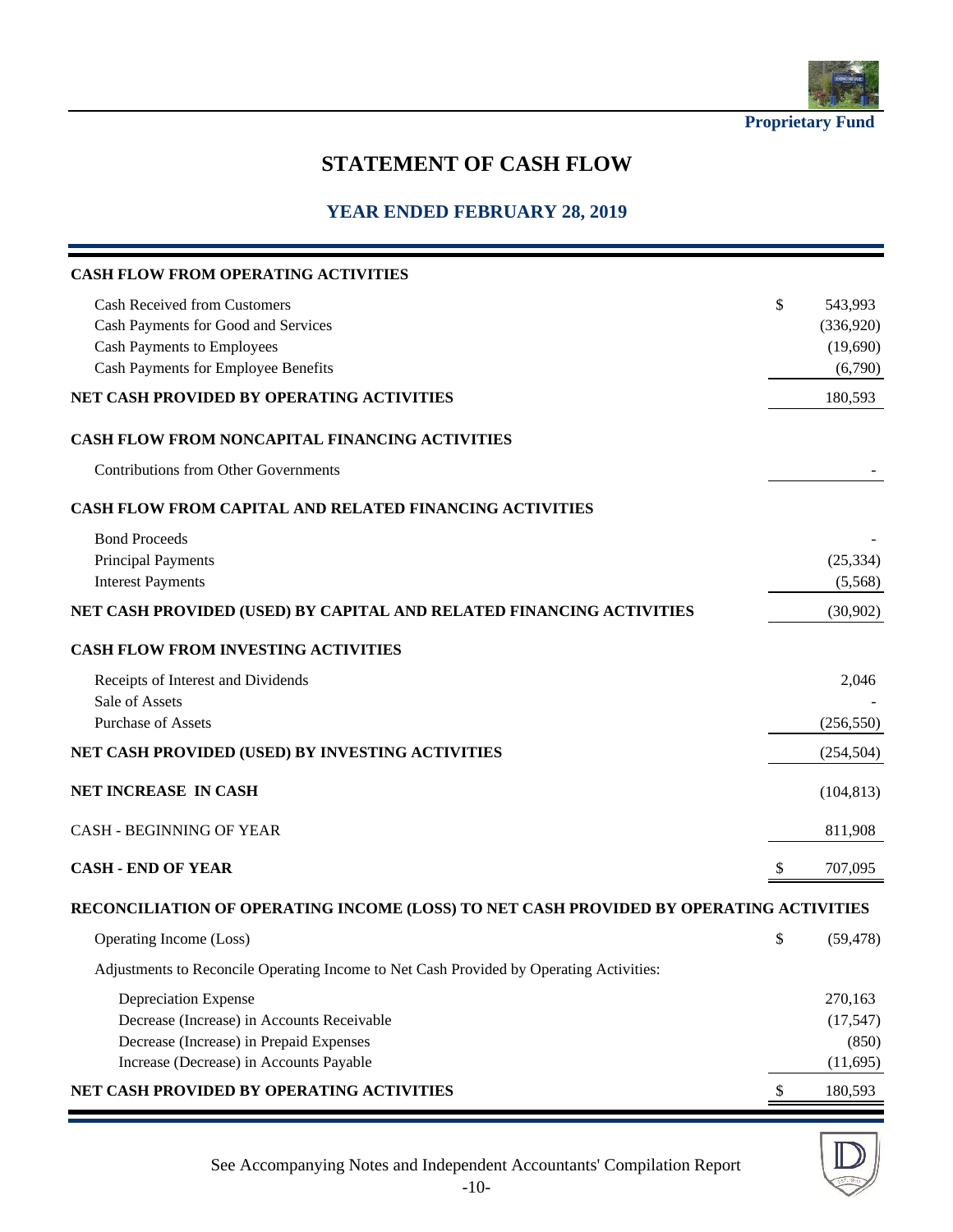## **NOTES TO FINANCIAL STATEMENTS**

#### **NOTE 1 - SUMMARY OF SIGNIFICANT ACCOUNTING POLICIES**

The accounting policies of the Village conform to United States generally accepted accounting principles as applicable to governmental units. The following is a summary of the significant accounting policies.

#### **A. REPORTING ENTITY**

The Village of Dimondale is a general law village located in Eaton County, Michigan. The Village operates under an elected council consisting of seven members and provides various services to its approximately 1,234 residents.

As defined by Governmental Accounting Standards Board (GASB) No. 14, the financial reporting entity consists of (1) the primary government, (2) organizations for which the primary government is financially accountable, and (3) other organizations for which the primary government is not accountable, but for which the nature and significance of their relationship with the primary government are such that exclusion would cause the reporting entity's financial statements to be misleading or incomplete. The primary government has financial accountability if it:

- 1. appoints a voting majority of the organization's board, and has the ability to impose its will on the organization; or
- 2. there is a potential for the component unit to provide certain financial benefits to, or impose certain financial burdens on, the primary government.

Based on the above criteria, no additional organizations or entities are included in these financial statements.

#### **B. BASIS OF PRESENTATION**

#### **Government-Wide and Fund Financial Statements**

The government-wide financial statements (i.e., the statement of net assets and the statement of activities) report information on all of the non-fiduciary activities of the primary government. For the most part, the effect of interfund activity has been removed from these statements. Governmental activities, which normally are supported by taxes and intergovernmental revenue, are reported separately from business-type activities, which rely to a significant extent on fees and charges for support.

The statement of activities demonstrates the degree to which the direct expenses of a given function or segment is offset by program revenue. Direct expenses are those that are clearly identifiable with a specific function. Program revenue includes (1) charges to customers or applicants who purchase, use, or directly benefit from goods, services, or privileges provided by a given function and (2) grants and contributions that are restricted to meeting the operational or capital requirements of a particular function. Taxes, intergovernmental payments, and other items not properly included among program revenue are reported instead as general revenue.

Separate financial statements are provided for governmental funds and fiduciary funds, even though the latter are excluded from the government-wide financial statements. Major individual governmental funds are reported as separate columns in the fund financial statements.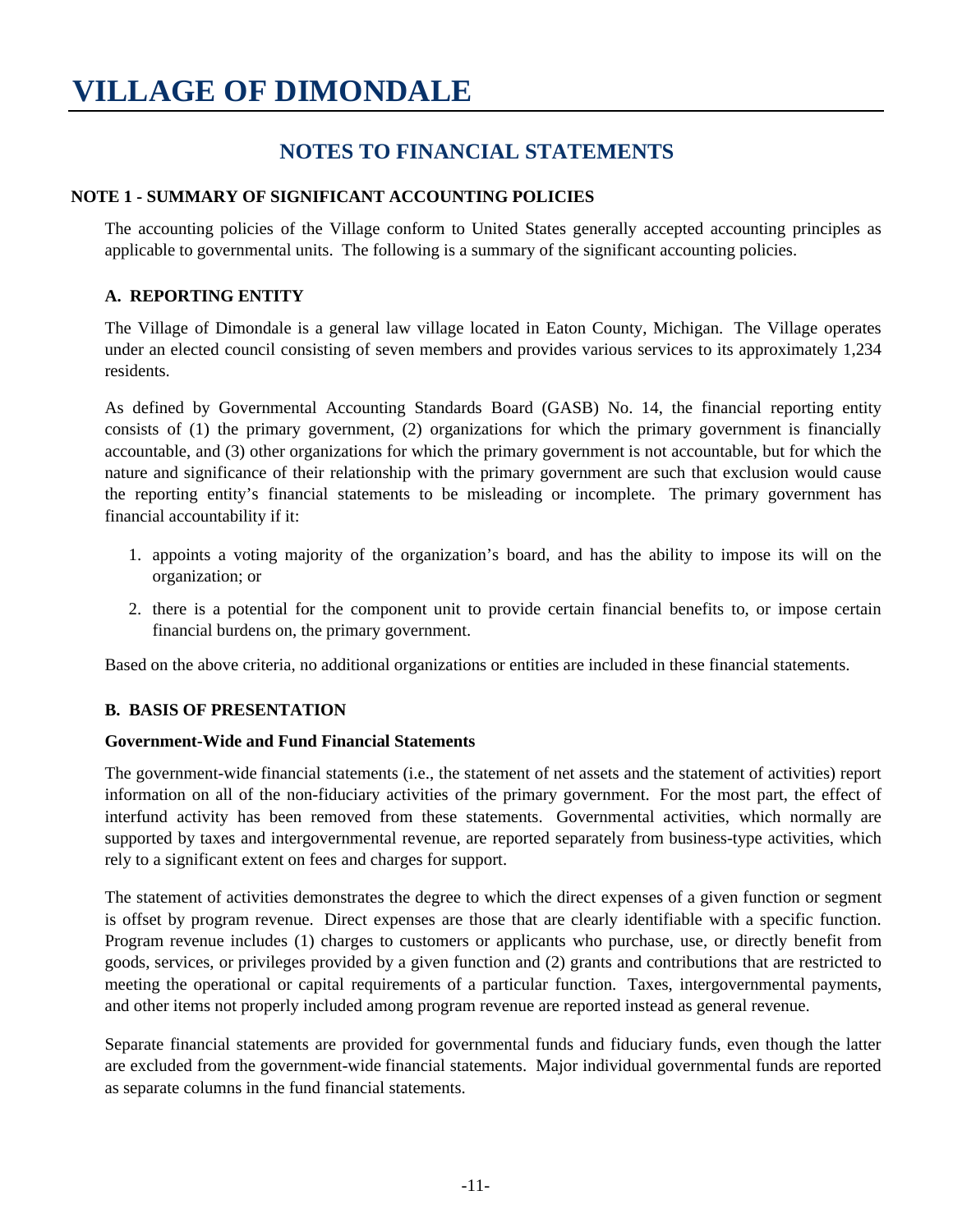

#### **NOTE 1 - SUMMARY OF SIGNIFICANT ACCOUNTING POLICIES (CONTINUED)**

#### **B. BASIS OF PRESENTATION (CONTINUED)**

#### **Government-Wide Statements**

The government-wide financial statements are reported using the economic resources measurement focus and the accrual basis of accounting. Revenue is recorded when earned and expenses are recorded when a liability is incurred, regardless of the timing of related cash flow. Property taxes are recognized as revenue in the year for which they are levied. Grants, categorical aid and similar items are recognized as revenue as soon as all eligibility requirements imposed by the provider have been met.

As a general rule, the effect of inter-fund activity has been eliminated from the government-wide financial statements.

#### **Fund Based Statements**

Governmental fund financial statements are reported using the current financial resources measurement focus and the modified accrual basis of accounting. Revenue is recognized as soon as it is both measurable and available. Revenue is considered to be available if it is collected within the current period orsoon enough thereafter to pay liabilities of the current period. For this purpose, the government considers revenue to be available if they are collected within 60 days of the end of the current fiscal period. Expenditures generally are recorded when a liability is incurred, as under accrual accounting. However, debt service expenditures, as well as expenditures related to compensated absences and severance pay, are recorded only when payment is due.

Property taxes, unrestricted state aid, intergovernmental grants and interest associated with the current fiscal period are all considered to be susceptible to accrual and so have been recognized as revenue of the current fiscal period. All other revenue items are considered to be available only when cash is received by the government.

#### GOVERNMENTAL FUNDS

#### General Fund

The General Fund is the general operating fund of the Village. It is used to account for all financial resources except those required to be accounted for in another fund.

#### Special Revenue Funds

Special Revenue Funds are used to account for the proceeds of specific revenue sources (other than Building and Site Funds) that are legally restricted to expenditures for specified purposes. The Special Revenue Funds maintained by the Village are the Major Streets Fund and Local Streets Fund.

#### PROPRIETARY FUNDS

Enterprise Funds - Enterprise funds are used to account for operations (a) that are financed and operated in a manner similar to private business enterprises - where the intent of the governing body is that the costs (expenses, including depreciation) of providing goods or services to the general public on a continuing basis be financed or recovered primarily through use charges; or (b) where the governing body has decided that periodic determination of revenue earned, expenses and/or net income is appropriate for capital maintenance, public policy, management control, accountability or other purposes.

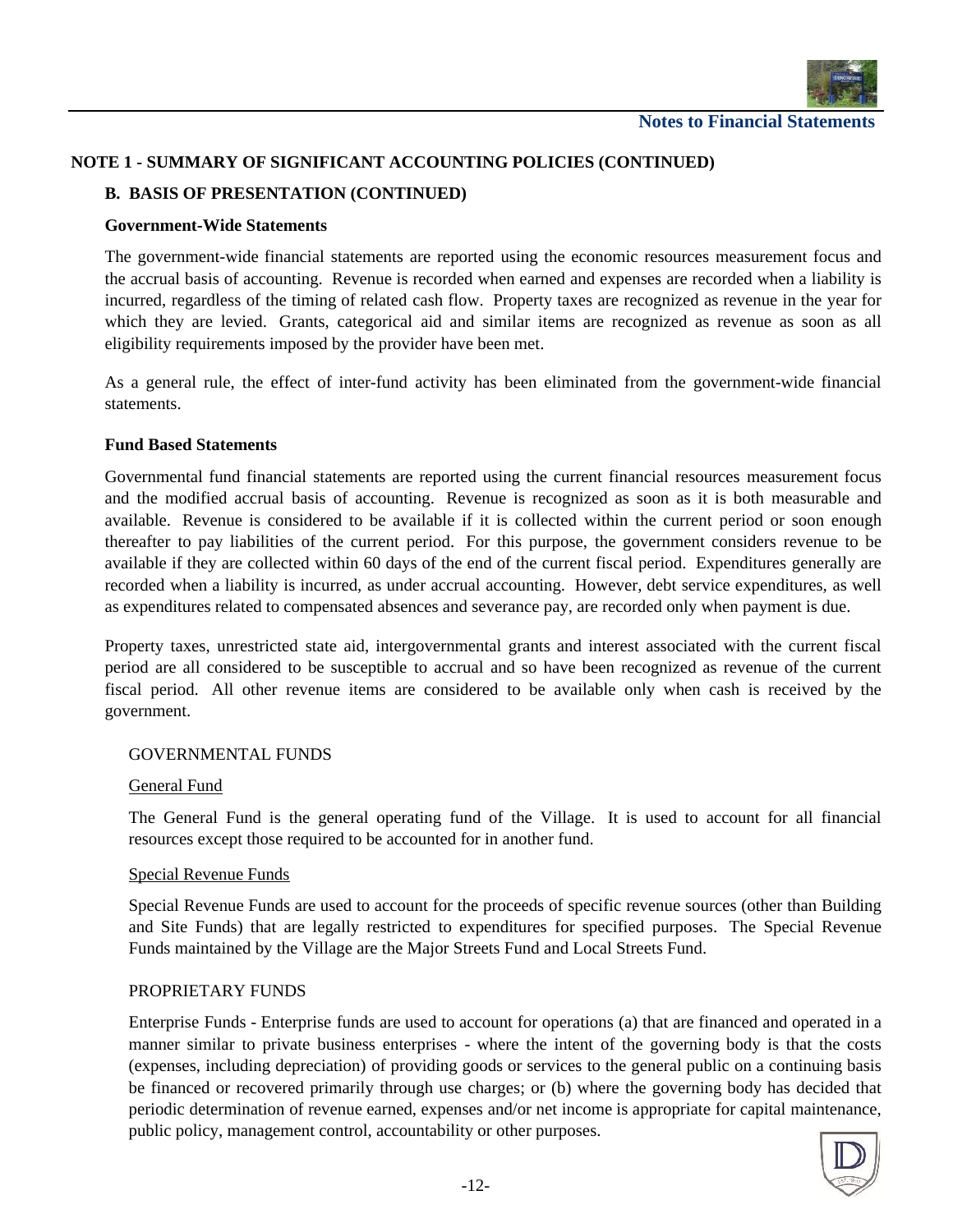#### **NOTE 1 - SUMMARY OF SIGNIFICANT ACCOUNTING POLICIES (CONTINUED)**

#### **B. BASIS OF PRESENTATION (CONTINUED)**

#### **Fund Based Statements (Continued)**

As a general rule, the effect of interfund activity has been eliminated from the government-wide financial statements.

Amounts reported as program revenue include: (1) charges to customers or applicants for goods, services or privileges provided; (2) operating grants and contributions; and (3) capital grants and contributions, including special assessments. Internally dedicated resources are reported as general revenue rather than as program revenue. Likewise, general revenue includes all taxes.

Proprietary funds distinguish operating revenue and expenses from non-operating items. Operating revenue and expenses generally result from providing services in connection with a proprietary fund's principal ongoing operations. The principal operating revenue of our proprietary funds relate to charges to customers for sales and services. Operating expenses for proprietary funds include the cost of sales and services, administrative expenses, and depreciation on capital assets. All revenue and expenses not meeting this definition are reported as non-operating revenue and expenses.

#### **C. BUDGETS AND BUDGETARY ACCOUNTING**

The General Fund and Special Revenue Funds are under formal budgetary control. Budgets are adopted on the modified accrual basis of accounting. Amendments are by action of the Board.

P.A. 621 of 1978, Section 18 (1), as amended, provides that a local unit shall not incur expenditures in excess of the amount appropriated.

In the body of the financial statements, the Village's actual expenditures and budgeted expenditures for the budgetary funds have been shown on a functional basis. The approved budgets of the Village for these budgetary funds were adopted at the functional level.

#### **D. PROPERTY TAXES**

Real and personal property taxes are assessed as of December 31, and attach as an enforceable lien on property as of July 1, of the subsequent year. Taxes are due and payable as of September 14. The County of Eaton prepares the tax bills for the Village of Dimondale, and the Village collects the taxes prior to return to the County. The property tax revenue in the accompanying financial statements was recognized as that levied during the year.

All unpaid taxes become delinquent after September 14, at which time the uncollected real taxes are returned to Eaton County for collection and to be added to the delinquent tax rolls. The County of Eaton purchases delinquent real property taxes of the Village of Dimondale. The County sells tax notes, the proceeds of which are used to pay the Village for the taxes. Such proceeds are included in the current year in the accompanying financial statements.

The Village is authorized to assess 12.5 mills for general operations. Millage rates levied for 2018 were 10.000 mills for operations. Total taxable value of real and personal property in the Village was \$33,303,184.

The Village is responsible for the collection of delinquent personal property taxes.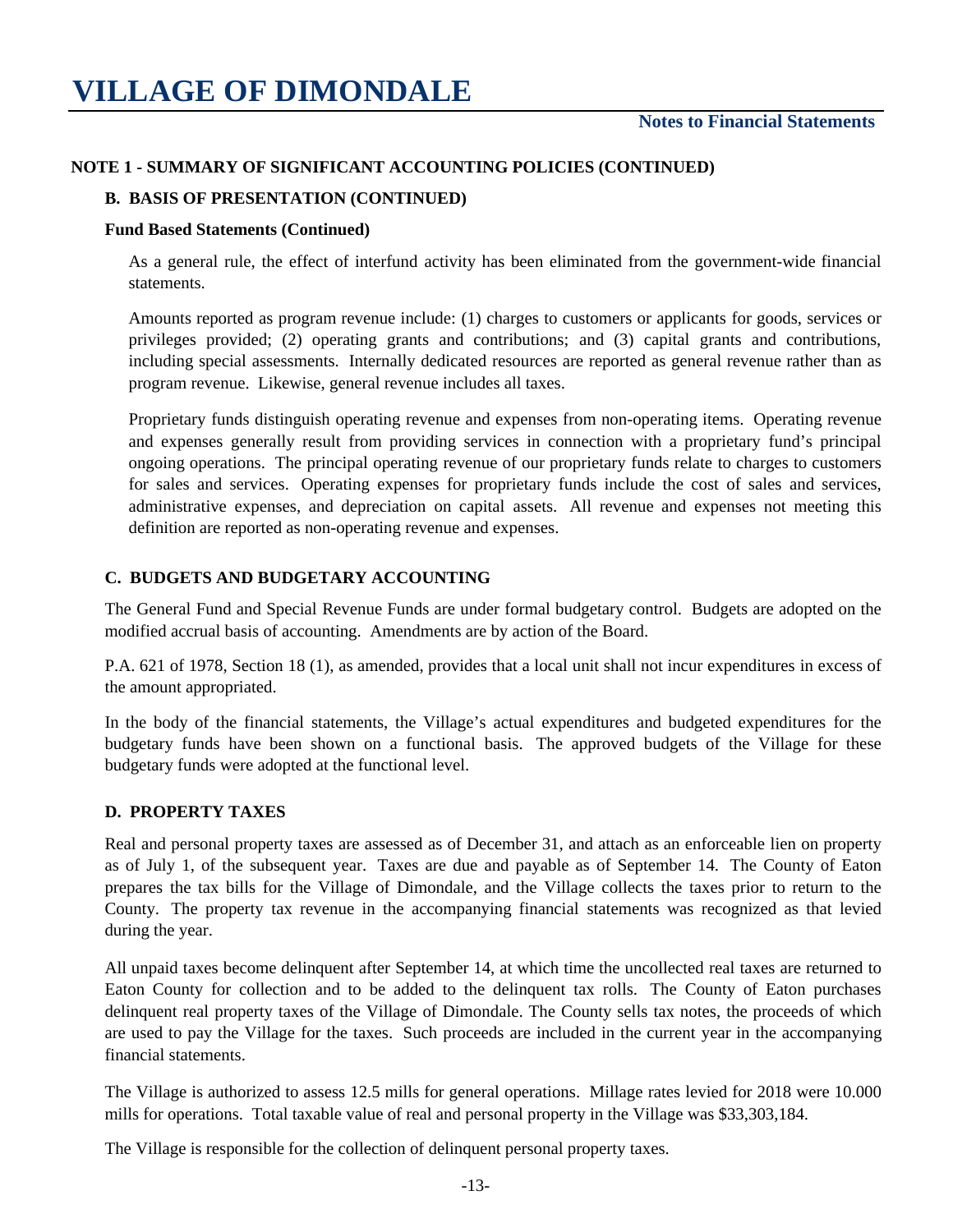

#### **NOTE 1 - SUMMARY OF SIGNIFICANT ACCOUNTING POLICIES (CONTINUED)**

#### **E. CASH EQUIVALENTS**

The Village considers all highly liquid investments with maturity of three months or less when purchased to be cash equivalents.

#### **F. FINANCIAL INSTRUMENTS**

The Village does not require collateral to support financial instruments subject to credit risk. However, Union Bank has pledged collateral to expand their risk coverage to \$450,000, which is \$200,000 more than current FDIC coverage.

#### **G. SHORT-TERM INTERFUND RECEIVABLES AND PAYABLES**

During the course of operations, numerous transactions occur between individual funds for goods provided or services rendered. These receivables and payables are classified as "due from other funds" or "due to other funds" on the balance sheet.

#### **H. EQUITY**

#### Net Position

Net position represents the difference between assets and deferred outflow of resources, less liabilities and deferred inflow of resources. The Village reports three categories of net position, as follows: (1) Net investment in capital assets consists of net capital assets reduced by outstanding balances of any related debt obligations and deferred inflow of resources attributable to the acquisition, construction, or improvement of those assets, and increases by balances of deferred outflow or resources related to those assets; (2) Restricted net position is considered restricted if its use is constrained to a particular purpose. Restrictions are imposed by external organizations, such as federal or state laws or buyers of the Village's debt. Restricted net position is reduced by liabilities and deferred inflow of resources related to the restricted assets; (3) Unrestricted net position consists of all other net position that does not meet the definition of the above components and is available for general use by the Village.

#### Fund Balance

In the fund financial statements, governmental funds report the following components of fund balance:

- Non-spendable Amounts that are not in spendable form or are legally or contractually required to be maintained intact.
- Restricted Amounts that are legally restricted by outside parties, constitutional provisions, or enabling legislation for use for a specific purpose.
- Committed Amounts that have been formally set aside by the board for use for specific purposes. Commitments are made and can be rescinded only via resolution of the board.
- Assigned Intent to spend resources on specific purposes expressed by the board.
- Unassigned Balances that do not otherwise fall into one of the above categories.

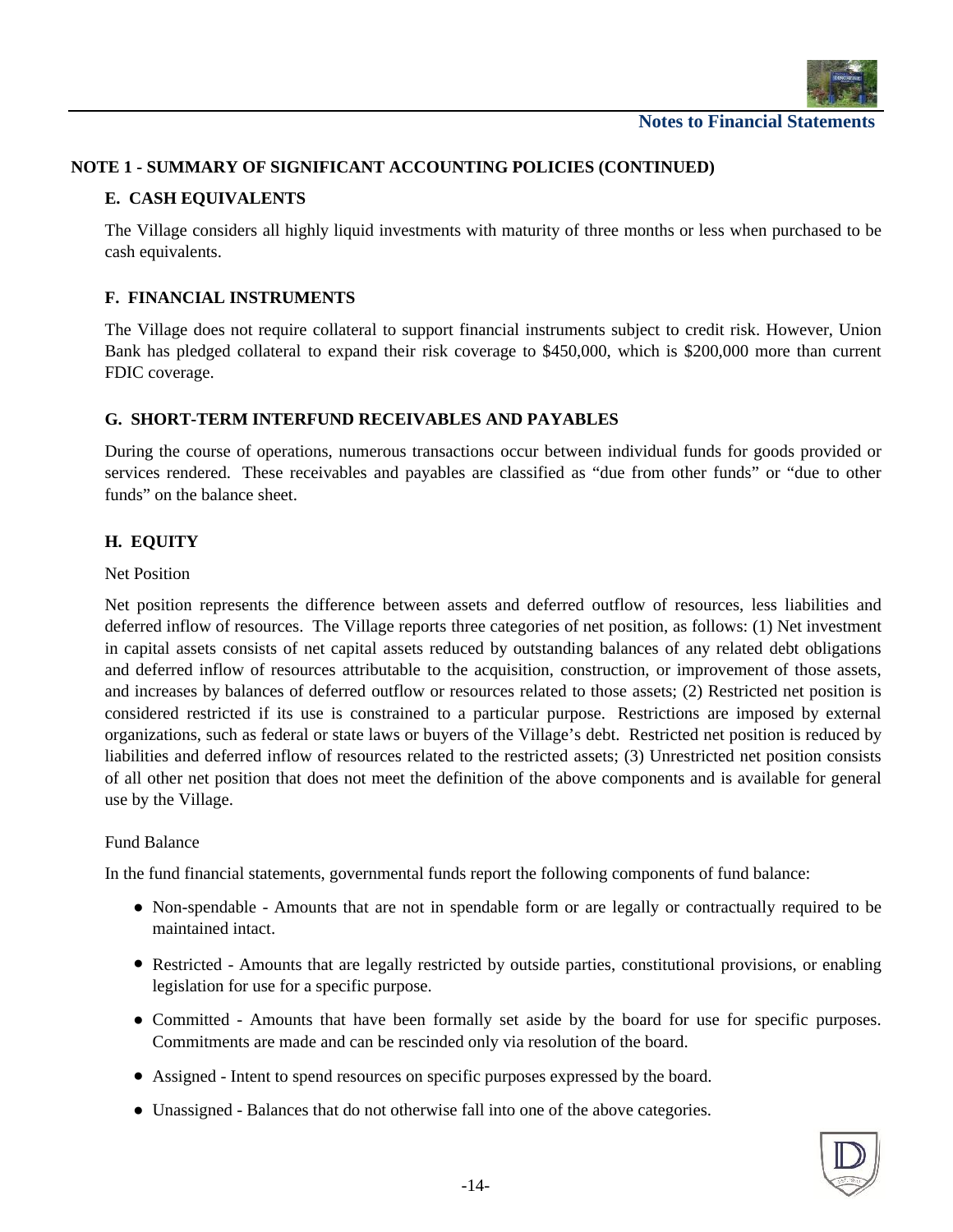#### **NOTE 1 - SUMMARY OF SIGNIFICANT ACCOUNTING POLICIES (CONTINUED)**

#### **I. Capital Assets**

Capital assets, which include land, buildings, equipment, vehicles, and infrastructure assets (e.g. streets, bridges, drains) are reported in the applicable governmental column in the government-wide financial statements. Capital assets are defined by the government as assets with an initial individual cost of more than \$2,500 and an estimated useful life in excess of 1 year. Such assets are recorded at historical cost or estimated historical cost if purchased or constructed. Donated capital assets are recorded at estimated fair market value at the date of donation. Costs of normal repair and maintenance that do not add to the value materially extended asset life are not capitalized.

Buildings, equipment, and vehicles are depreciated using the straight-line method over the following useful lives:

| Building and additions | $15-50$ years |
|------------------------|---------------|
| <b>Vehicles</b>        | $5-10$ years  |
| Other equipment        | $5-20$ years  |
|                        |               |

#### **J. LONG-TERM OBLIGATIONS**

In the government-wide financial statements, long-term debt and other long-term obligations are reported as liabilities in the statement of net position. Bond premiums and discounts, as well as issuance costs, are deferred and amortized over the life of the bonds using the effective interest method. Bonds payable are reported netof the applicable bond premium or discount. Bond issuance costs are reported as deferred charges and amortized over the term of the related debt.

In the fund financial statements, governmental fund types recognize bond premiums and discounts, as well as bond issuance costs, during the current period.

Premiums received on debt issuances are reported as other financing sources while discounts are reported as other financing uses. Issuance costs are reported as debt service expenditures.

#### **M. ESTIMATES**

The preparation of financial statements in conformity with United States generally accepted accounting principles requires management to make estimates and assumptions that affect the reported amounts of assets and liabilities and disclosure of contingent assets and liabilities at the date of the financial statements and the reported amounts of revenue and expenditures during the reporting period. Actual results could differ from those estimates.

#### **NOTE 2 - DEPOSITS WITH FINANCIAL INSTITUTIONS**

#### **A. LEGAL OR CONTRACTUAL PROVISIONS FOR DEPOSITS AND INVESTMENTS**

The Michigan Political Subdivisions Act No. 20, Public Acts of 1943, as amended by Act No. 217, Public Acts of 1982, states the Department, by resolution, may authorize investment of surplus funds as follows: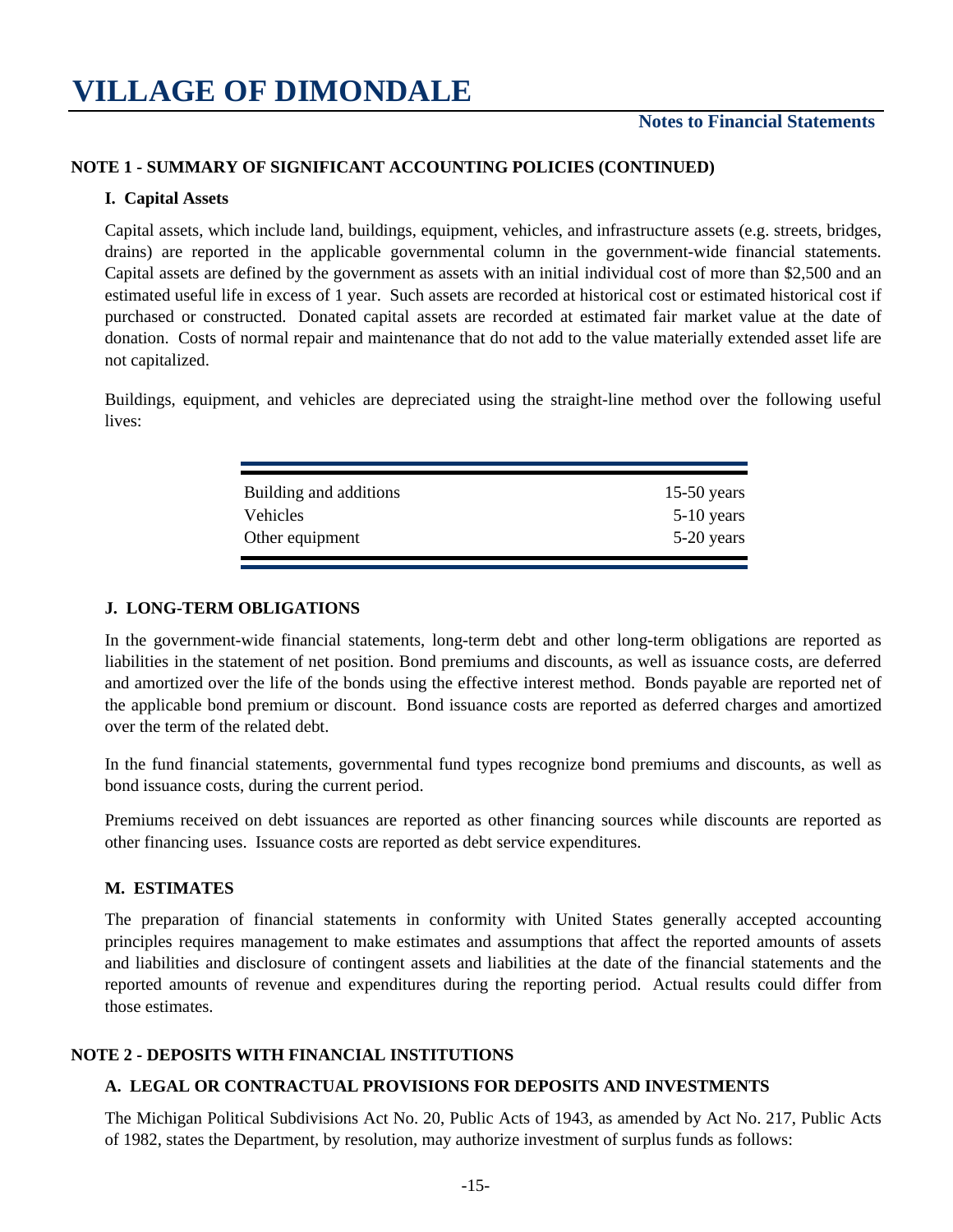

#### **NOTE 2 - DEPOSITS WITH FINANCIAL INSTITUTIONS (CONTINUED)**

#### **A. LEGAL OR CONTRACTUAL PROVISIONS FOR DEPOSITS AND INVESTMENTS (CONTINUED)**

- 1. In bonds and other direct obligations of the United States or an agency or instrumentality of the United States.
- 2. In certificates of deposit, savings accounts, or depository receipts of a bank, which is a member of the Federal Deposit Insurance Corporation; or a savings and loan association, which a member of the Federal Savings and Loan Insurance Corporation; or a credit union, which is insured by the National Credit Union Association; but only if the bank, savings and loan association, or credit union complies with Subsection (2).
- 3. In commercial paper rated at the time of purchase within the 2 highest classifications established by not less than 2 standard rating services and which matures not more than 270 days after the date of purchase. Not more than 50% of any fund may be invested in commercial paper at any time.
- 4. In United States government or Federal agency obligation repurchase agreements.
- 5. In bankers' acceptances of United States banks.
- 6. In mutual funds composed of investment vehicles that are legal for direct investment by local units of government in Michigan.

The Village is in compliance with State law regarding their cash deposits.

The Village maintains all of its cash deposits at three banks.

The Governmental Accounting Standards Board Statement No. 3 risk disclosures for the Village's cash deposits are as follows:

| Deposits                                       | <b>Book Value</b> |                      |  | <b>Carrying Amounts</b> |  |  |  |  |
|------------------------------------------------|-------------------|----------------------|--|-------------------------|--|--|--|--|
| Insured (FDIC)<br>Uninsured & Uncollateralized |                   | 1,096,186<br>507,010 |  | 1,096,186<br>555,441    |  |  |  |  |
| <b>Total Deposits</b>                          |                   | 1,603,196            |  | 1,651,627               |  |  |  |  |

The differences between the book value and the bank carrying amounts are caused by deposits in transit and outstanding checks.

#### Custodial Credit Risk of Investments

Custodial credit risk is the risk that, in the event of the failure of the counterparty, the Village will not be able to recover the value of its investments or collateral securities that are in the possession of an outside party. The Village does have a policy for custodial credit risk, requiring diligence and prudence of investment officials when considering investments in obligations other than those of an agency of the United States. At year end, the Village had no investment securities that were uninsured and unregistered with securities held by the counterparty or by its trust department or agent but not in the Village's name.

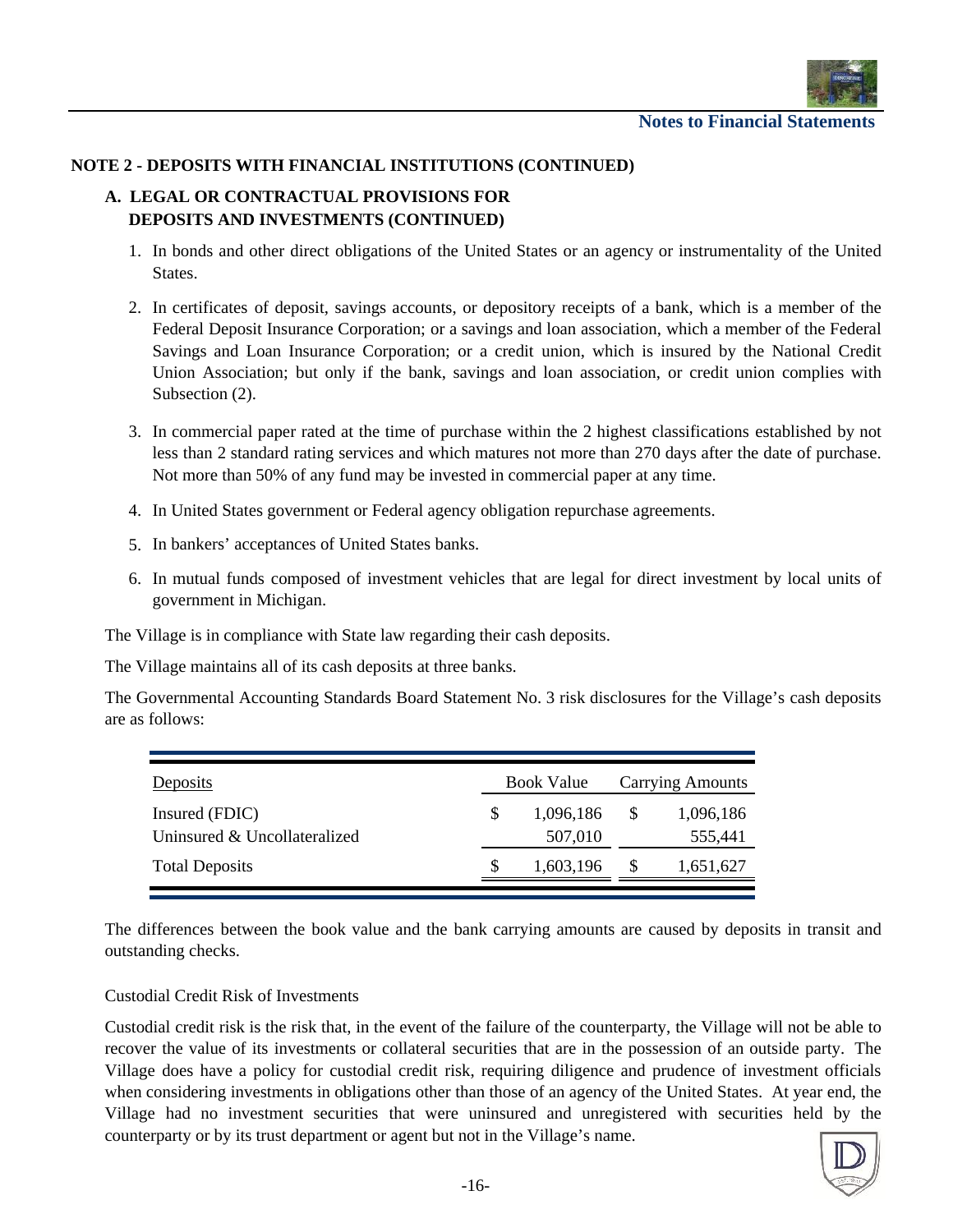#### **NOTE 2 - DEPOSITS WITH FINANCIAL INSTITUTIONS (CONTINUED)**

#### **A. LEGAL OR CONTRACTUAL PROVISIONS FOR DEPOSITS AND INVESTMENTS (CONTINUED)**

Interest Rate Risk

Interest rate risk is the risk that the value of investments will decrease as a result of a rise in interest rates. The Village's investment policy does not restrict investment maturities, other than commercial paper which can only be purchased with a 270-day maturity. At year end, the Village had no such investments.

Concentration of Credit Risk

The Authority does limit the amount the Village may invest in any one issuer. The Village currently has no one investment which exceeds 20 percent of its total investments.

Foreign Currency Risk

Foreign currency risk is the risk that an investment denominated in the currency of a foreign country could reduce its U.S. dollar value as a result of changes in foreign currency exchange rates. The Village restricts the amount of investments in foreign currency and, thus, at year end had no securities subject to foreign currency risk.

#### **NOTE 3 - ACCUMULATED FUND DEFICITS**

There were no accumulated fund deficits at February 28, 2019.

#### **NOTE 4 - DUE FROM OTHER GOVERNMENTAL UNITS**

Due from Other Governmental Units at February 28, 2019, is comprised of the following:

|                                                 | 23,817 |
|-------------------------------------------------|--------|
| Local Streets Fund - Due from State of Michigan | 6.249  |
| Major Streets Fund - Due from State of Michigan | 17,568 |

#### **NOTE 5 - DUE TO/FROM OTHER FUNDS**

Due to/due from at February 28, 2019, consisted of the following:

| Due To:      |           | Due From:            |           |
|--------------|-----------|----------------------|-----------|
| General Fund | \$<br>816 | <b>Major Streets</b> | \$<br>816 |
| General Fund | 643       | <b>Local Streets</b> | 643       |
| General Fund | 762       | Sewer Fund           | 762       |
|              | 2,221     |                      | 2,221     |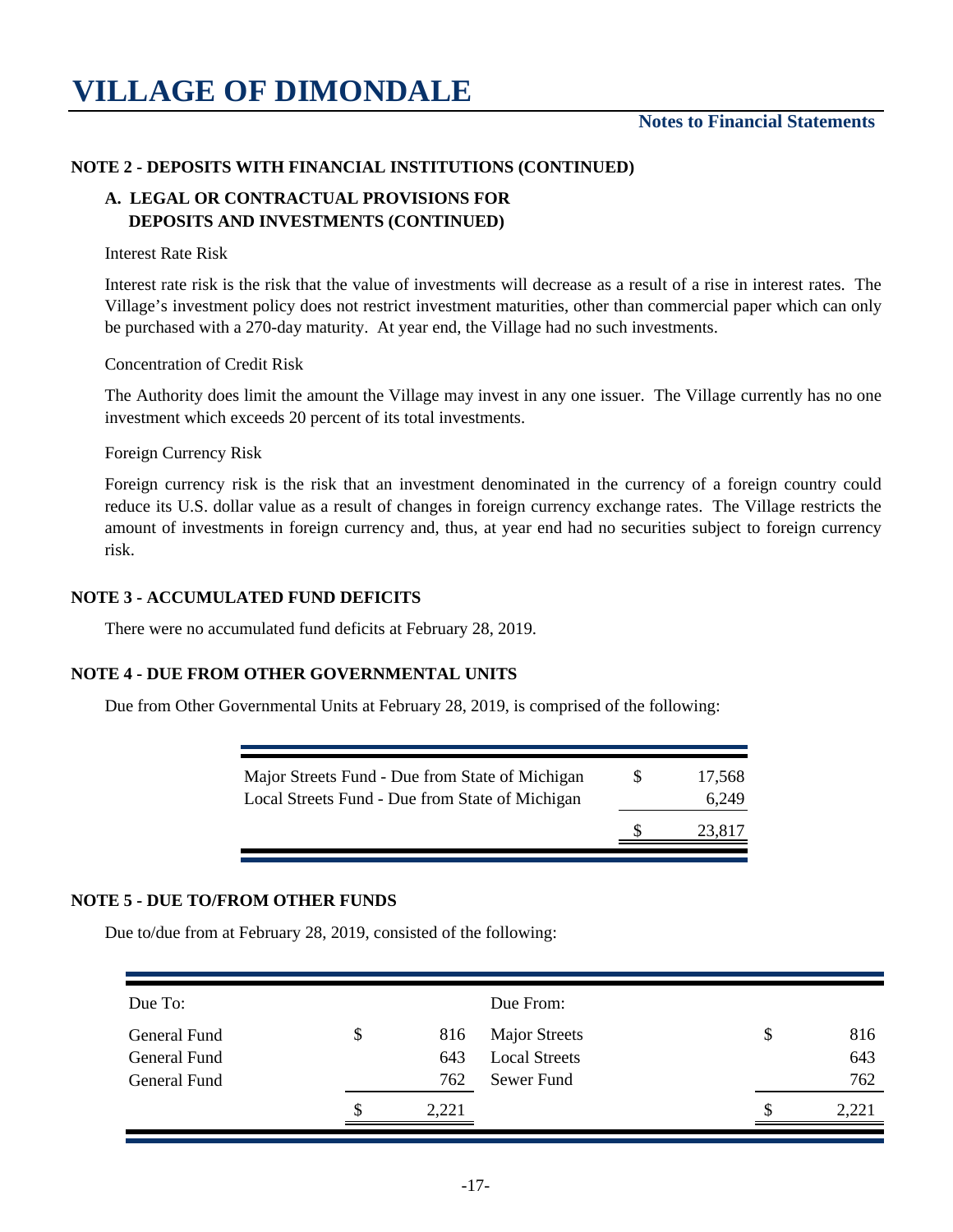

#### **NOTE 6 - JOINT VENTURE**

In October 1995, the Village entered into an agreement with the Township of Windsor to create a wastewater treatment plant to serve the residents of the Village and the Township. The existing Village sewer plant was renovated and improved to accommodate the additional users. It was the intent of the Village and Township to create a separate entity to administer the sewer plant when construction was completed. This entity began March 1, 1997, and is a component unit of the Village.

#### **NOTE 7 - FUND BALANCE**

Components of Fund Balance at February 28, 2019, are as follows:

\$36,947 of fund balance in the General Fund is assigned. This amount represents money collected for future Parks and Recreation expenditures.

#### **NOTE 8 - CAPITAL ASSETS**

Capital asset activity of the Village's Governmental activities was as follows:

|                                   | March 1,<br>2018 | <b>Additions</b> | Disposals and<br>Adjustments | February 28,<br>2019 |           |  |
|-----------------------------------|------------------|------------------|------------------------------|----------------------|-----------|--|
| Assets not being depreciated:     |                  |                  |                              |                      |           |  |
| Land                              | \$<br>191,000    | \$               | \$                           | \$                   | 191,000   |  |
| Capital assets being depreciated: |                  |                  |                              |                      |           |  |
| Building and improvements         | 509,413          | 30,100           | 10,648                       |                      | 528,865   |  |
| Vehicles                          | 226,412          | 43,997           | 90,006                       |                      | 180,403   |  |
| Furniture and equipment           | 86,460           | 15,370           | 24,778                       |                      | 77,052    |  |
| Infrastructure                    | 5,038,139        | 135,242          | 5,063                        |                      | 5,168,318 |  |
| Subtotal                          | 5,860,424        | 224,709          | 130,495                      |                      | 5,954,638 |  |
| Accumulated depreciation:         |                  |                  |                              |                      |           |  |
| Building and improvements         | 216,845          | 23,085           | 10,648                       |                      | 229,282   |  |
| Vehicles                          | 116,805          | 4,257            | 72,105                       |                      | 48,957    |  |
| Furniture and equipment           | 60,639           | 4,775            | 24,654                       |                      | 40,760    |  |
| Infrastructure                    | 3,448,910        | 197,528          | 5,063                        |                      | 3,641,375 |  |
| Subtotal                          | 3,843,199        | 229,645          | 112,470                      |                      | 3,960,374 |  |
| Net capital assets                |                  |                  |                              |                      |           |  |
| being depreciated                 | 2,017,225        | (4,936)          | 18,025                       |                      | 1,994,264 |  |
| <b>Net Capital Assets</b>         | 2,208,225        | \$<br>(4,936)    | \$<br>18,025                 | \$                   | 2,185,264 |  |

Depreciation expense was not charged to activities as the Department considers its assets to impact multiple activities and allocation is not practical.

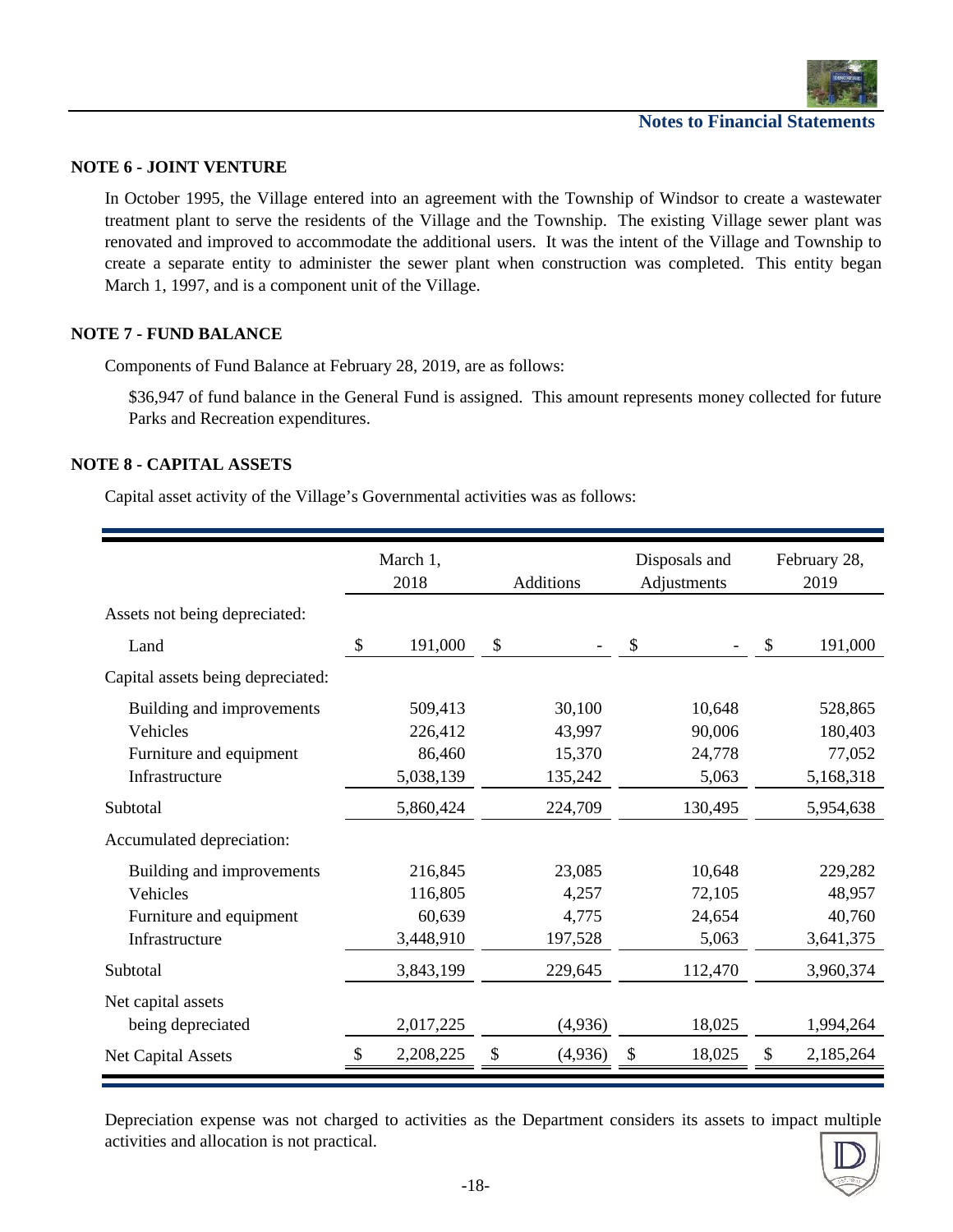#### **NOTE 8 - CAPITAL ASSETS (CONTINUED)**

Capital asset activity of the Village's Business-type activities was as follows:

|                                   | March 1,<br>2018 | <b>Additions</b>          |           | Disposals and<br>Adjustments | February 28,<br>2019 |           |  |
|-----------------------------------|------------------|---------------------------|-----------|------------------------------|----------------------|-----------|--|
| Assets not being depreciated:     |                  |                           |           |                              |                      |           |  |
| Land                              | \$<br>54,544     | $\boldsymbol{\mathsf{S}}$ |           | \$                           | S                    | 54,544    |  |
| Capital assets being depreciated: |                  |                           |           |                              |                      |           |  |
| <b>Building and Improvements</b>  | 152,614          |                           |           |                              |                      | 152,614   |  |
| Sewer System                      | 9,993,532        |                           | 253,865   | 952,792                      |                      | 9,294,605 |  |
| Equipment                         | 26,356           |                           | 2,685     |                              |                      | 29,041    |  |
| Subtotal                          | 10,172,502       |                           | 256,550   | 952,792                      |                      | 9,476,260 |  |
| Accumulated depreciation:         |                  |                           |           |                              |                      |           |  |
| Building and Improvements         | 54,020           |                           | 5,977     |                              |                      | 59,997    |  |
| Sewer System                      | 5,100,506        |                           | 263,167   | 952,792                      |                      | 4,410,881 |  |
| Equipment                         | 15,996           |                           | 1,019     |                              |                      | 17,015    |  |
| Subtotal                          | 5,170,522        |                           | 270,163   | 952,792                      |                      | 4,487,893 |  |
| Net capital assets                |                  |                           |           |                              |                      |           |  |
| being depreciated                 | 5,001,980        |                           | (13, 613) |                              |                      | 4,988,367 |  |
| Net capital assets                | 5,056,524        | \$                        | (13, 613) | \$                           |                      | 5,042,911 |  |

#### **NOTE 9 - BUDGETARY ACCOUNTING**

During the year ended February 28, 2019, the Village incurred no expenditures that were in excess of the amounts appropriated.

#### **NOTE 10 - RISK MANAGEMENT AND LITIGATION**

The Village is exposed to various risks of losses related to torts; theft of, damage to, and destruction of assets; errors and omissions; injuries to employees; and natural disasters. For the past several years the Village has obtained coverage from commercial insurance companies and has effectively managed risk through various employee education and prevention programs. All risk management activities are accounted for in the General Fund. Expenditures and claims are recognized when it is probable that a loss has occurred and the amount of the loss can be reasonably estimated. In determining claims, events that might create claims, but for which none have been reported, are considered. At February 28, 2019, no claims have been entered into the accounting records.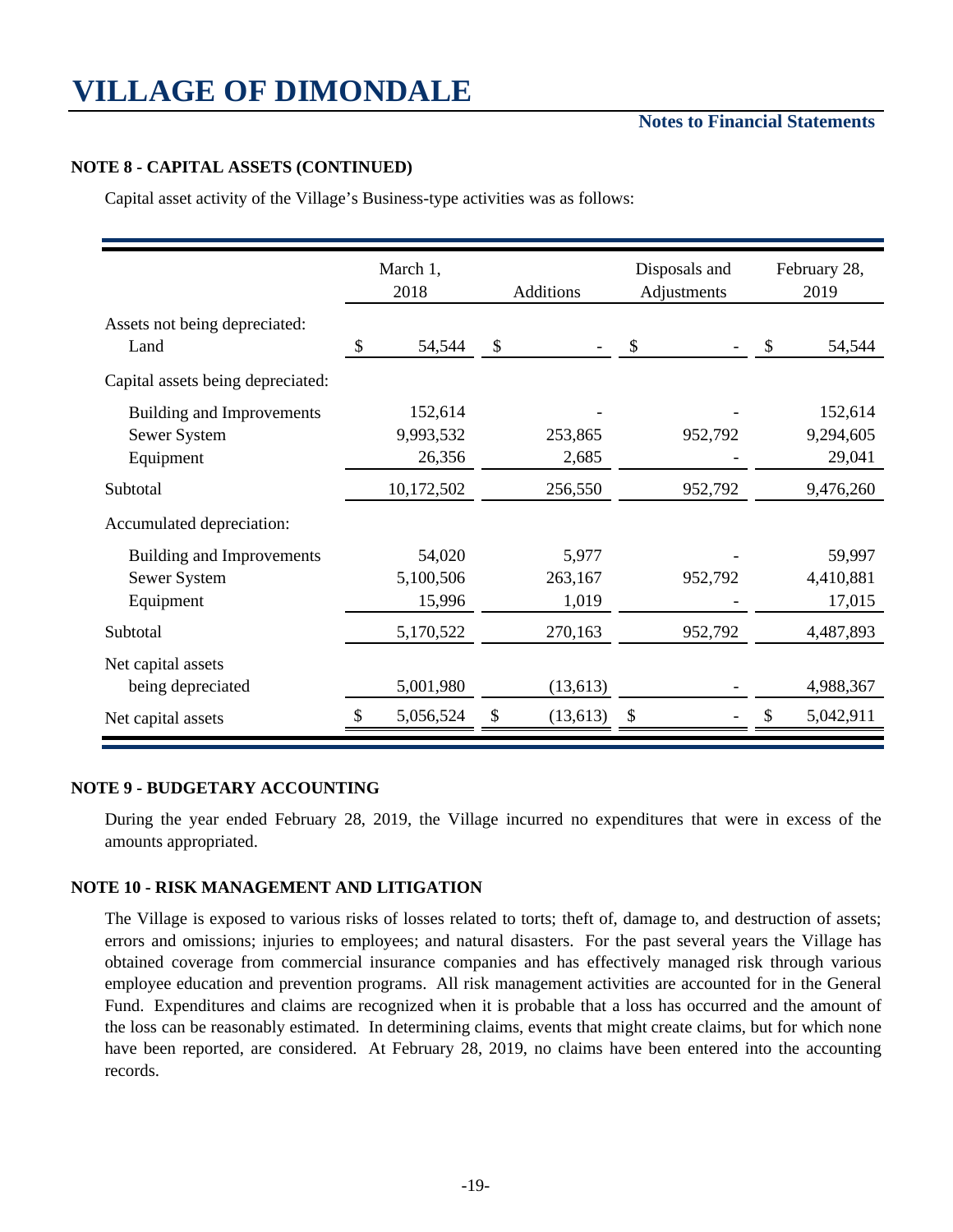

#### **NOTE 11 - LONG-TERM DEBT**

#### SEWER FUND

#### INSTALLMENT PURCHASE AGREEMENT

The Village borrowed \$250,000 on October 1, 2012, to assist in the construction of the Bridge Street River Crossing Force Main and Pumping Station. The contract bears interest at 4% and will be repaid with semiannual interest payments on April 1 and October 1 and annual principal payments on October 1. The total balance due at February 28, 2019, was \$111,882. Future obligations are as follows:

| Year Ended<br>February 28, |               | Interest<br>April 1 |               | Interest<br>October 1 | Principal<br>October 1 |               | Total            |
|----------------------------|---------------|---------------------|---------------|-----------------------|------------------------|---------------|------------------|
| 2020<br>2021               | \$            | 2,238<br>1,711      | \$            | 2,238<br>1,710        | \$<br>26,347<br>27,401 | \$            | 30,823<br>30,822 |
| 2022                       |               | 1,163               |               | 1,162                 | 28,497                 |               | 30,822           |
| 2023                       |               | 592                 |               | 593                   | 29,637                 |               | 30,822           |
|                            | $\mathcal{S}$ | 5,704               | $\mathcal{S}$ | 5,703                 | \$<br>111,882          | $\mathcal{S}$ | 123,289          |

Debt activity during the year ended February 28, 2019, was as follows:

|            | March 1, | <b>Additions</b> | <b>Disbursements</b> |                          |    | February 28,<br>2019 |  |         |
|------------|----------|------------------|----------------------|--------------------------|----|----------------------|--|---------|
| Sewer Loan |          | 137,216          | \$                   | $\overline{\phantom{a}}$ |    | 25,334               |  | 111,882 |
|            |          | 137,216          | \$                   | $\sim$                   | ۰D | 25,334               |  | 11,882  |

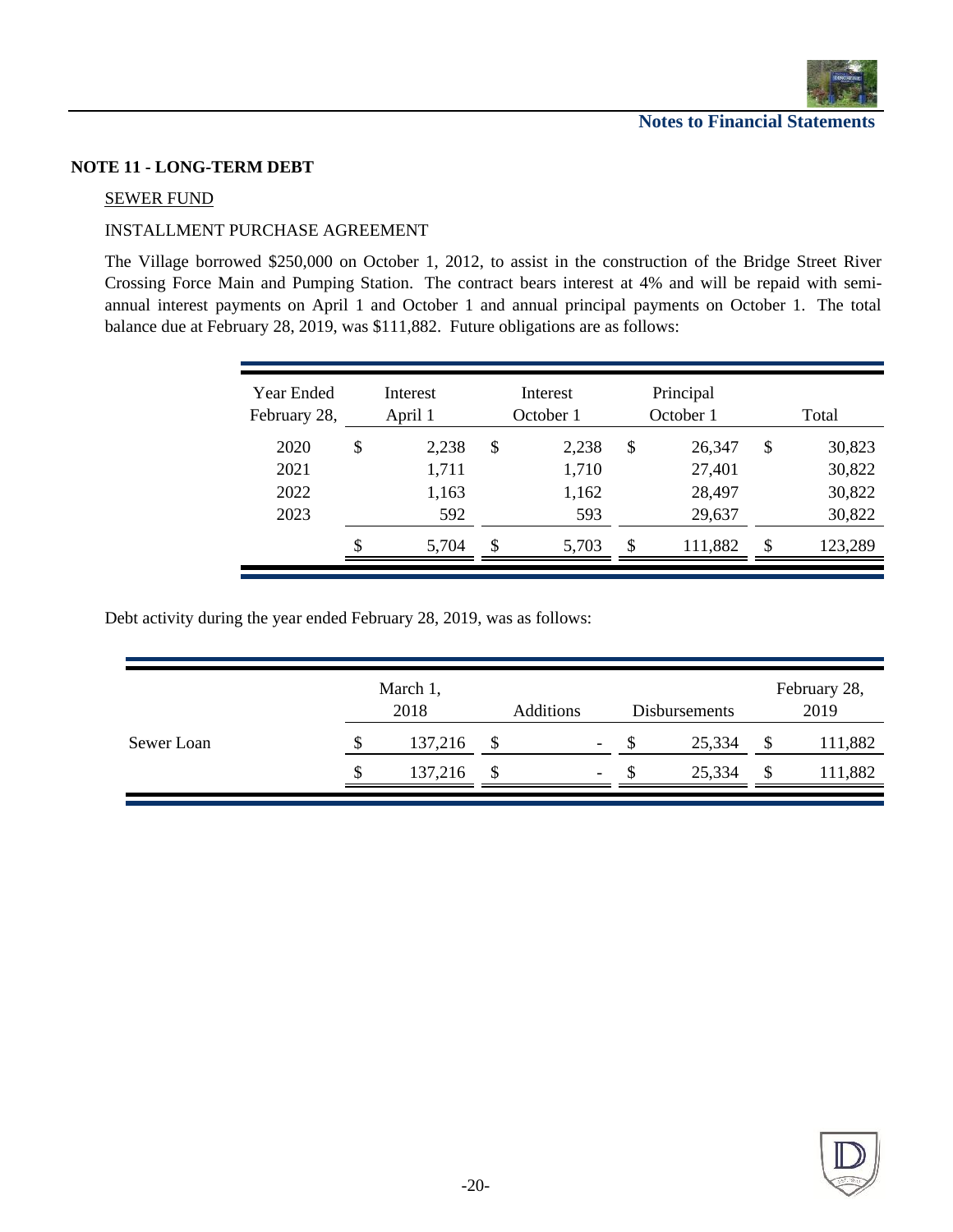#### **Notes to Financial Statements**

#### **NOTE 12 - SEGMENT INFORMATION FOR ENTERPRISE FUND**

The Village maintains one Enterprise Fund providing sewer services. Segment information for the year ended February 28, 2019, is as follows:

| <b>Total Assets</b>                                     | \$            | 5,837,080  |
|---------------------------------------------------------|---------------|------------|
| <b>Total Liabilities</b>                                |               | 117,561    |
| <b>Net Position</b>                                     |               |            |
| Net Investment in Capital Assets                        | \$            | 4,931,029  |
| <b>Restricted for Debt Service</b>                      |               |            |
| Unrestricted                                            |               | 788,490    |
| <b>Total Net Position</b>                               | $\mathcal{S}$ | 5,719,519  |
|                                                         | \$            |            |
| <b>Operating Revenue</b>                                |               | 543,993    |
| <b>Operating Expenses (less Depreciation)</b>           |               | 333,308    |
| Depreciation                                            |               | 270,163    |
| Operating Income (Loss)                                 |               | (59, 478)  |
| Non-Operating Revenue (Expenses)                        |               | (3,522)    |
| Change in Net Position                                  |               | (63,000)   |
| <b>Beginning Net Position</b>                           |               | 5,782,519  |
| <b>Ending Net Position</b>                              | <sup>\$</sup> | 5,719,519  |
| Cash Flow from Operating Activities                     | \$            | 180,593    |
| Cash Flow from Noncapital Financing Activities          |               |            |
| Cash Flow from Capital and Related Financing Activities |               | (30,902)   |
| Cash Flow from Investing Activities                     |               | (254, 504) |
| Cash - Beginning of Year                                |               | 811,908    |
| Cash - End of Year                                      |               | 707,095    |

#### **NOTE 13 - DEFINED BENEFIT PENSION PLAN**

#### **MUNICIPAL EMPLOYEES RETIREMENT SYSTEM OF MICHIGAN**

#### **Summary of Significant Accounting Policies**

For purposes of measuring the Net Pension Liability, deferred outflows of resources and deferred inflows of resources related to pensions, and pension expense, information about the fiduciary net position of the Municipal Employees Retirement System (MERS) of Michigan and additions to/deductions from MERS' fiduciary net position have been determined on the same basis as they are reported by MERS. For this purpose, benefit payments (including refunds of employee contributions) are recognized when due and payable in accordance with the benefit terms. Investments are reported at fair value.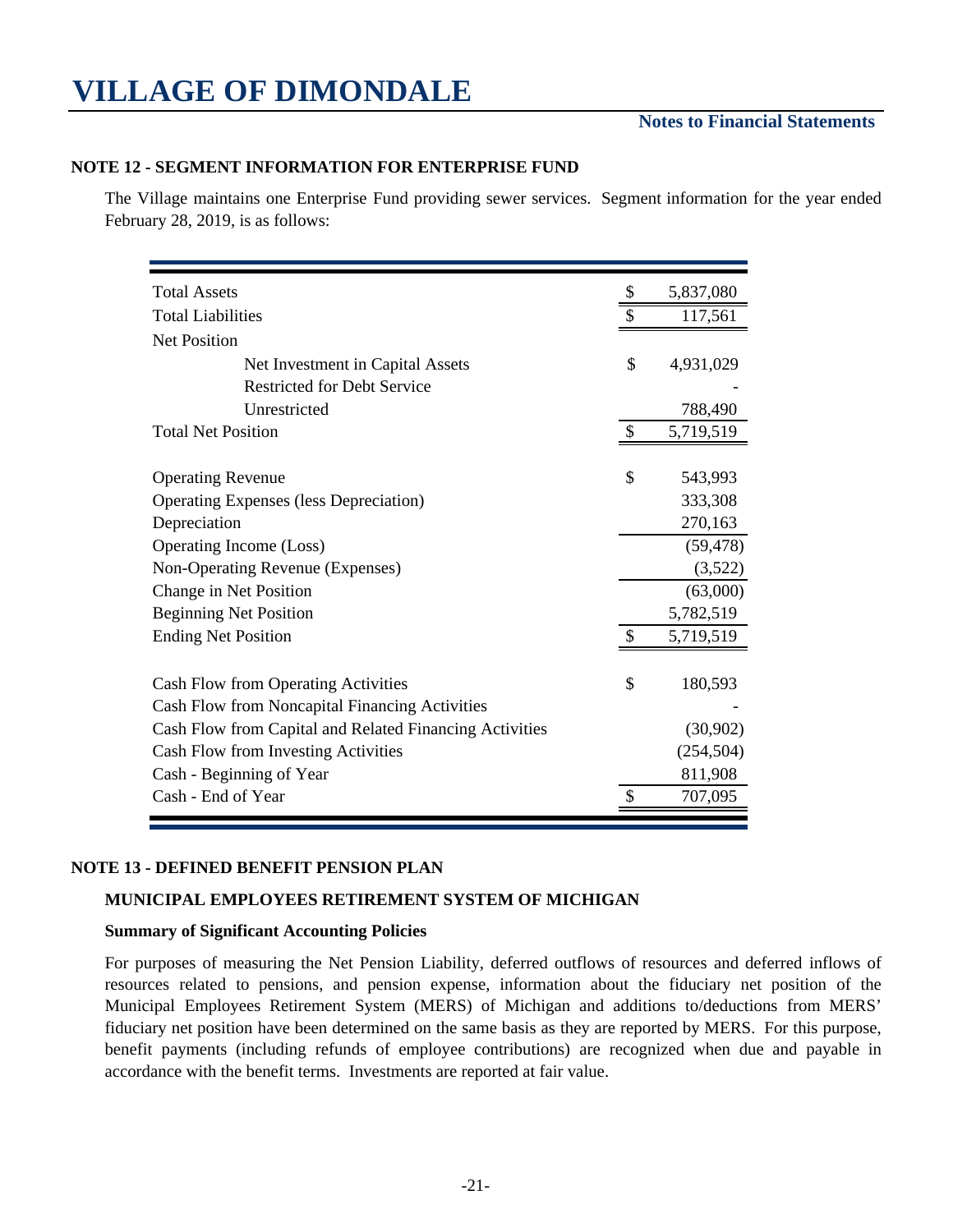

#### **NOTE 13 - DEFINED BENEFIT PENSION PLAN (CONTINUED)**

#### **General Information about the Pension Plan**

The employer's defined benefit pension plan provides certain retirement, disability and death benefits to plan members and beneficiaries. The employer participates in the Municipal Employees Retirement System (MERS) of Michigan. MERS is an agent multiple employer, statewide public employee pension plan established by the Michigan Legislature under Public Act 135 of 1945 and administered by a nine member Retirement Board. MERS issues a publicly available financial report that includes financial statements and required supplementary information. This report may be obtained accessing the MERS website at www.mersofmich.com.

#### BENEFITS PROVIDED

|                                  | 2017 Valuation            |
|----------------------------------|---------------------------|
| <b>Benefit Multiplier</b>        | 2.00% Multiplier (no max) |
| Normal Retirement Age<br>Vesting | 60<br>10 years            |
| Early Retirement (Unreduced)     |                           |
| Early Retirement (Reduced)       | 50/25                     |
|                                  | 55/15                     |
| Final Average Compensation       | 5 years                   |
| <b>Member Contributions</b>      | 4%                        |
| Act 88                           | Yes (Adopted 8/9/1999)    |

#### EMPLOYEES COVERED BY BENEFIT TERMS

At the December 31, 2017, valuation date, the following employees were covered by the benefit terms:

| Inactive employees or beneficiaries currently receiving benefits |  |
|------------------------------------------------------------------|--|
| Inactive employees entitled to but not yet receiving benefits    |  |
| Active employees                                                 |  |
| Total                                                            |  |
|                                                                  |  |

#### CONTRIBUTIONS

The employer is required to contribute amounts at least equal to the actuarially determined rate, as established by the MERS Retirement Board. The actuarially determined rate is the estimated amount necessary to finance the cost of benefits earned by employees during the year, with an additional amount to finance any unfunded accrued liability. The employer may establish contribution rates to be paid by its covered employees.

Employer contributions range from 11%-14% based on annual payroll for open divisions.

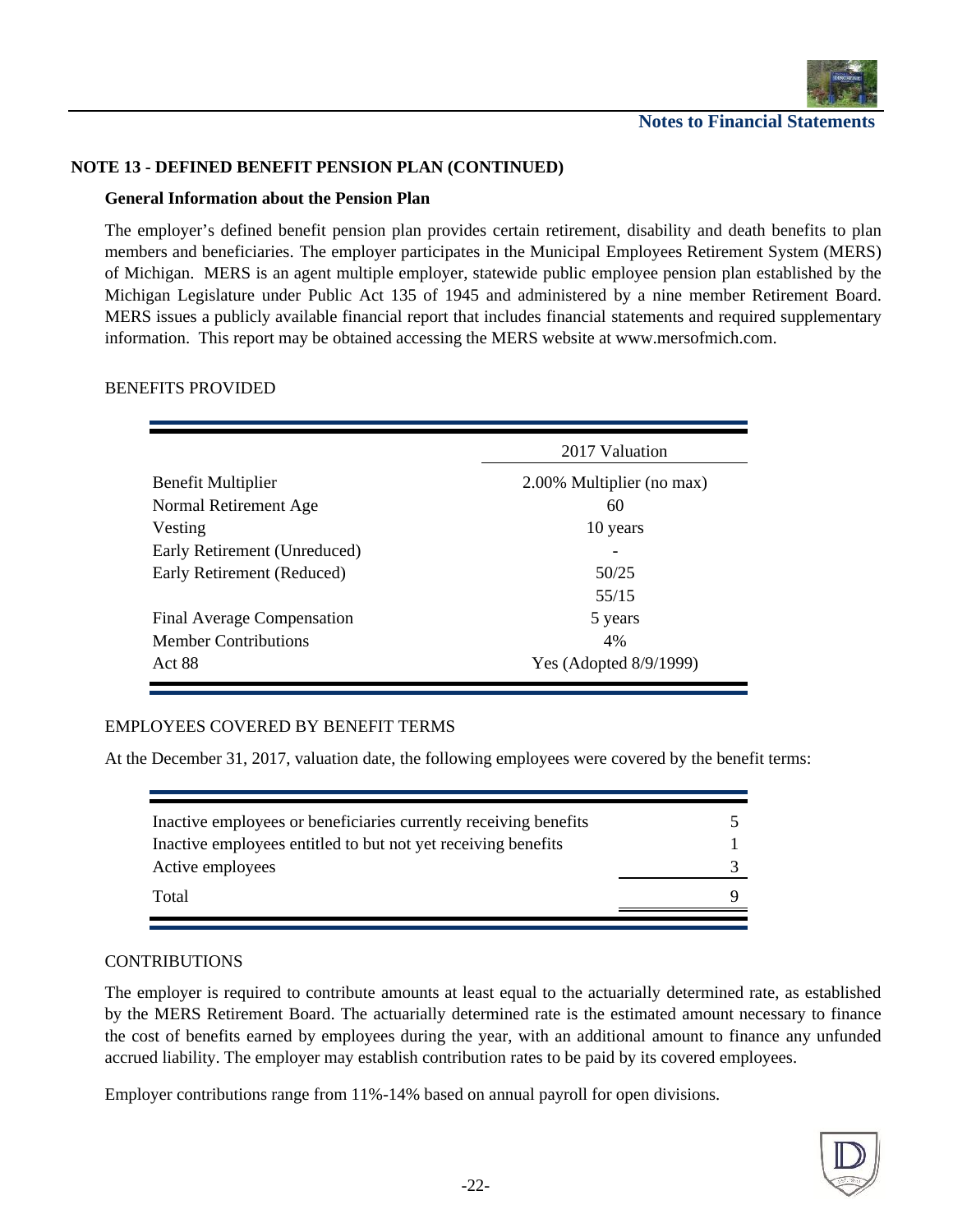#### **Notes to Financial Statements**

#### **NOTE 13 - DEFINED BENEFIT PENSION PLAN (CONTINUED)**

#### **General Information about the Pension Plan (Continued)**

#### NET PENSION LIABLITLY

The employer's Net Pension Liability was measured as of December 31, 2017, and the total pension liability used to calculate the Net Pension Liability was determined by an annual actuarial valuation as of that date.

#### ACTUARIAL ASSUMPTIONS

Inflation: 2.5%

The total pension liability in the December 31, 2017, annual actuarial valuation was determined using the following actuarial assumptions, applied to all periods included in the measurement:

Salary Increases: 3.75% in the long-term

Investment rate of return: 7.75%, net of investment expense, including inflation

Although no specific price inflation assumptions are needed for the valuation, the 2.5% long-term wage inflation assumption would be consistent with a price inflation of 3%-4%.

Mortality rates used were based on the RP-2014 Group Annuity Mortality Table of a 50% Male and 50% Female blend.

The actuarial assumptions used in valuation were based on the results of the most recent actuarial experience study of 2009-2013.

The long-term expected rate of return on pension plan investments was determined using a model method in which the best-estimate ranges of expected future real rates of return (expected returns, net of investment and administrative expenses and inflation) are developed for each major asset class. These ranges are combined to produce the long-term expected rate of return by weighting the expected future real rates of return by the target asset allocation percentage and by adding expected inflation. The target allocation and best estimates of arithmetic real rates of return for each major asset class are summarized in the following table:

| <b>Asset Class</b>      | <b>Target Allocation</b> | Long-Term<br><b>Expected Real</b><br>Rate of Return |
|-------------------------|--------------------------|-----------------------------------------------------|
| <b>Global Equity</b>    | 57.5%                    | 5.02%                                               |
| Global Fixed Income     | 20.0%                    | 2.18%                                               |
| <b>Real Assets</b>      | 12.5%                    | 4.23%                                               |
| Diversifying Strategies | 10.0%                    | 6.56%                                               |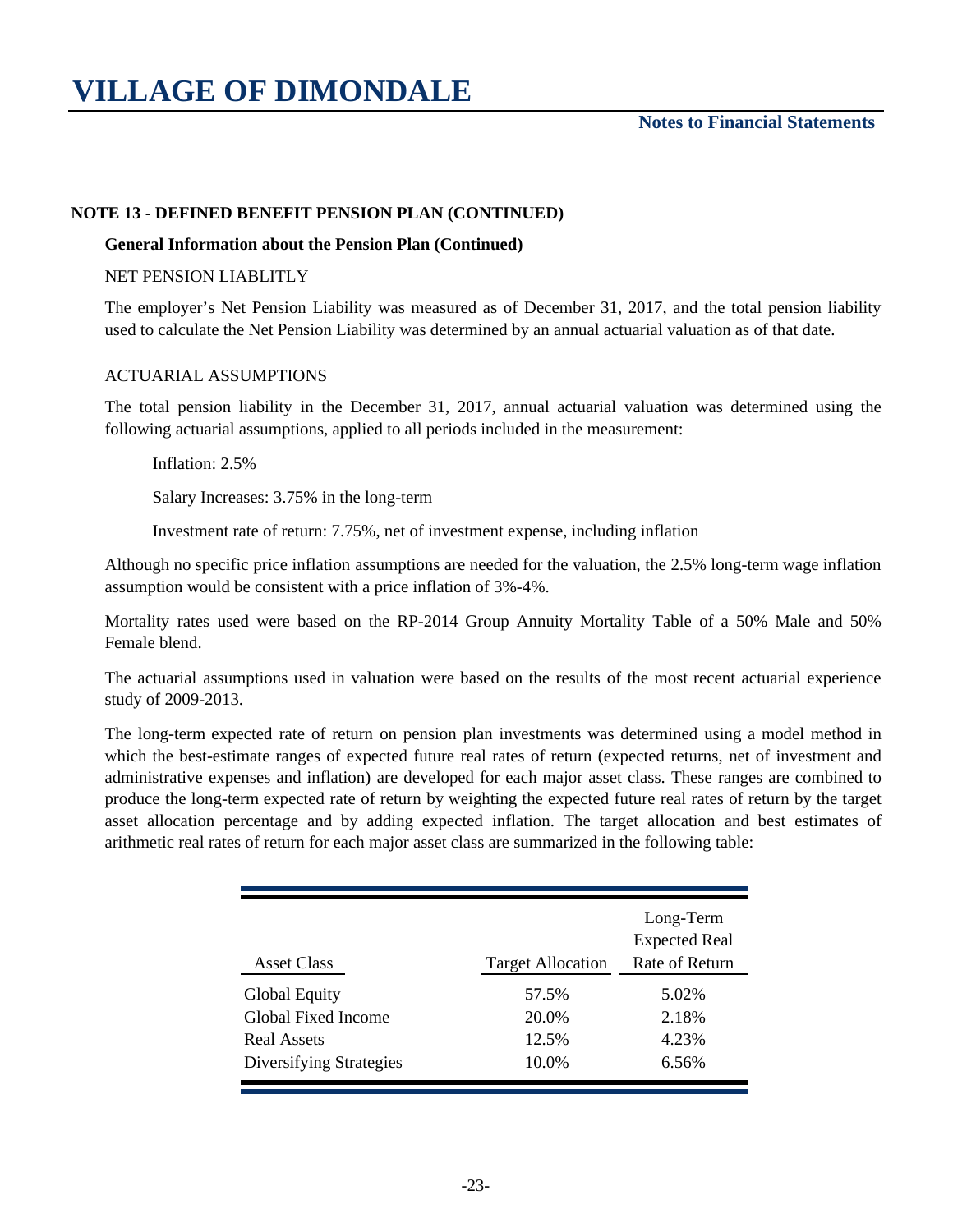

#### **NOTE 13 - DEFINED BENEFIT PENSION PLAN (CONTINUED)**

#### **General Information about the Pension Plan (Continued)**

#### DISCOUNT RATE

The discount rate used to measure the total pension liability is 8.0%. The projection of cash flows used to determine the discount rate assumes that employer and employee contributions will be made at the rates agreed upon for employees and the actuarially determined rates for employers. Based on these assumptions, the pension plan's fiduciary net position was projected to be available to pay all projected future benefit payments of current active and inactive employees. Therefore, the long-term expected rate of return on pension plan investments was applied to all periods of projected benefit payments to determine the total pension liability.

#### **Changes in Net Pension Liability**

|                                             |     |                                          |    | Increase (Decrease)                   |    |                                         |  |
|---------------------------------------------|-----|------------------------------------------|----|---------------------------------------|----|-----------------------------------------|--|
|                                             |     | <b>Total Pension</b><br>Liability<br>(a) |    | Plan Fiduciary<br>Net Position<br>(b) |    | Net Pension<br>Liability<br>$(a) - (b)$ |  |
| Balances at December 31, 2017               | \$. | 941,176                                  | \$ | 768,018                               | \$ | 173,158                                 |  |
| Changes for the Year                        |     |                                          |    |                                       |    |                                         |  |
| <b>Service Cost</b>                         |     | 14,113                                   |    |                                       |    | 14,113                                  |  |
| <b>Interest on Total Pension Liability</b>  |     | 73,413                                   |    |                                       |    | 73,413                                  |  |
| Changes in Benefits                         |     | (565)                                    |    |                                       |    | (565)                                   |  |
| Differences Between Expected                |     |                                          |    |                                       |    |                                         |  |
| and Actual Experience                       |     | (11,222)                                 |    |                                       |    | (11,222)                                |  |
| Changes in Assumptions                      |     |                                          |    |                                       |    |                                         |  |
| <b>Employer Contributions</b>               |     |                                          |    | 22,199                                |    | (22, 199)                               |  |
| <b>Employee Contributions</b>               |     |                                          |    | 4,740                                 |    | (4,740)                                 |  |
| Net Investment Income                       |     |                                          |    | (29, 294)                             |    | 29,294                                  |  |
| Benefit Payments Including Employee Refunds |     | (61, 136)                                |    | (61, 136)                             |    |                                         |  |
| Administrative Expense                      |     |                                          |    | (1,480)                               |    | 1,480                                   |  |
| <b>Other Changes</b>                        |     | 13,387                                   |    |                                       |    | 13,387                                  |  |
| Net Changes                                 |     | 27,990                                   |    | (64, 971)                             |    | 92,961                                  |  |
| Balances as of December 31, 2018            |     | 969,166                                  | \$ | 703,047                               | \$ | 266,119                                 |  |

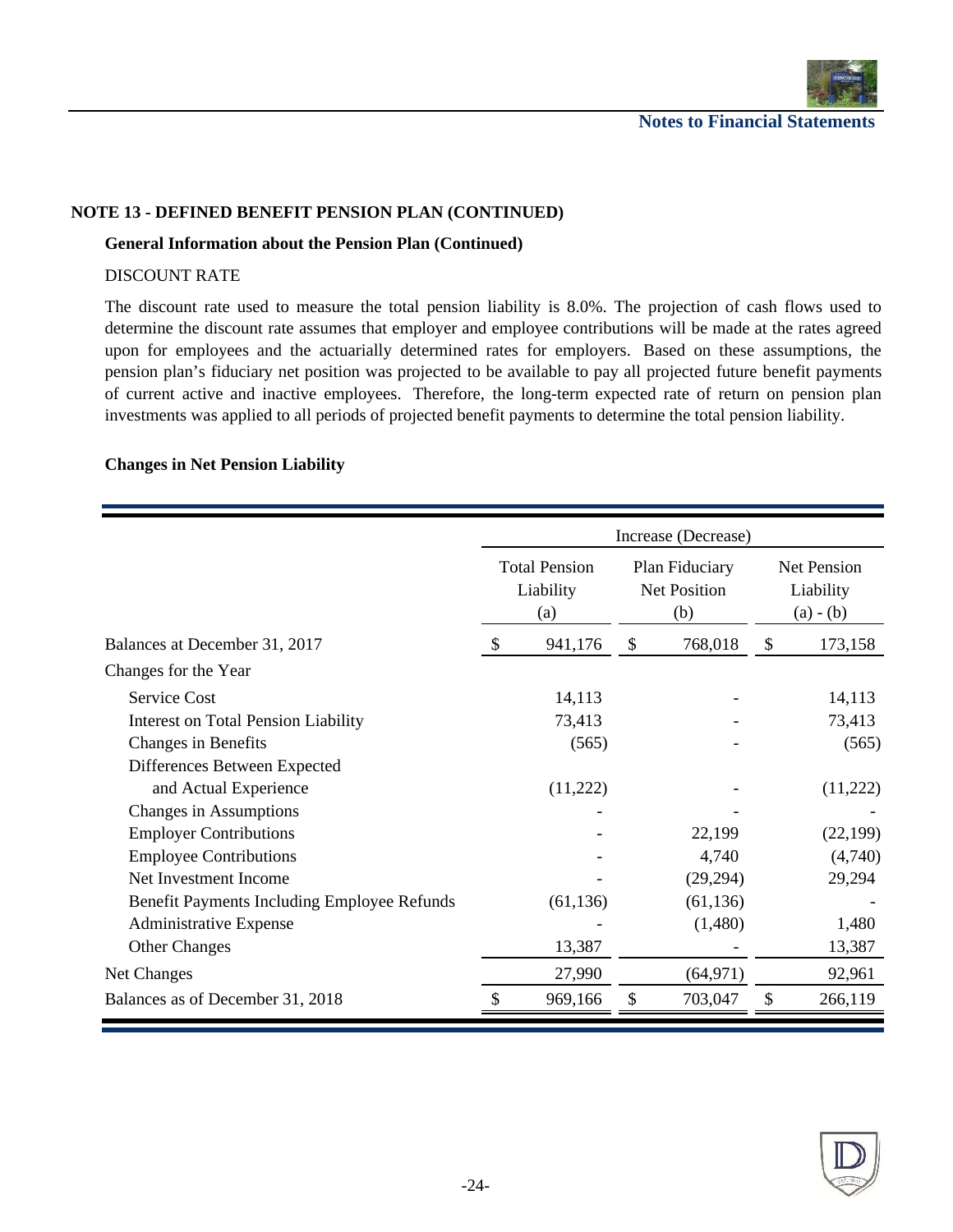#### **NOTE 13 - DEFINED BENEFIT PENSION PLAN (CONTINUED)**

#### **Changes in Net Pension Liability (Continued)**

#### SENSITIVITY OF THE NET PENSION LIABILITY TO CHANGES IN THE DISCOUNT RATE

The following presents the Net Pension Liability of the employer, calculated using the discount rate of 8% as well as what the employer's Net Pension Liability would be using a discount rate that is 1 percentage point lower (7%) or 1% higher (9%) than the current rate.

|                                            | 1% Decrease<br>7.00% |           |   | Current<br>Discount Rate<br>8.00% |  | 1% Increase<br>9.00% |  |
|--------------------------------------------|----------------------|-----------|---|-----------------------------------|--|----------------------|--|
| Net Pension Liability at December 31, 2018 |                      |           | S | 969,166                           |  |                      |  |
| Change in Net Pension Liability            |                      | 91,963    |   |                                   |  | (79, 328)            |  |
| <b>Calculated Net Pension Liability</b>    | ۰D                   | 1,061,129 |   | 969,166                           |  | 889,838              |  |

Note: The current discount rate shown for GASB 68 purposes is higher than the MERS assumed rate of return. This is because for GASB purposes, the discount rate must be gross of administrative expenses, whereas for funding purposes, it is net of administrative expenses.

#### **Pension Expense and Deferred Outflows of Resources and Deferred Inflows of Resources Related to Pensions**

For the year ended February 28, 2019, the employer recognized pension expense of \$138,875. The employer reported deferred outflows and inflows of resources related to pensions from the following sources:

|                                     | Deferred<br><b>Outflows</b><br>of Resources | Deferred<br><b>Inflows</b><br>of Resources |    |        |
|-------------------------------------|---------------------------------------------|--------------------------------------------|----|--------|
| Differences in Experience           | \$                                          |                                            | \$ |        |
| Differences in Assumptions          |                                             |                                            |    |        |
| Excess (Deficit) Investment Returns |                                             |                                            |    | 44,649 |
| Contributions Subsequent to the     |                                             |                                            |    |        |
| Measurement Date*                   |                                             | 4,701                                      |    |        |
| Total                               |                                             | 4,701                                      | S  | 44,649 |

\*The amount reported as deferred outflows of resources resulting from contributions subsequent to the measurement date will be recognized as a reduction in the Net Pension Liability for the year ending February 28, 2019.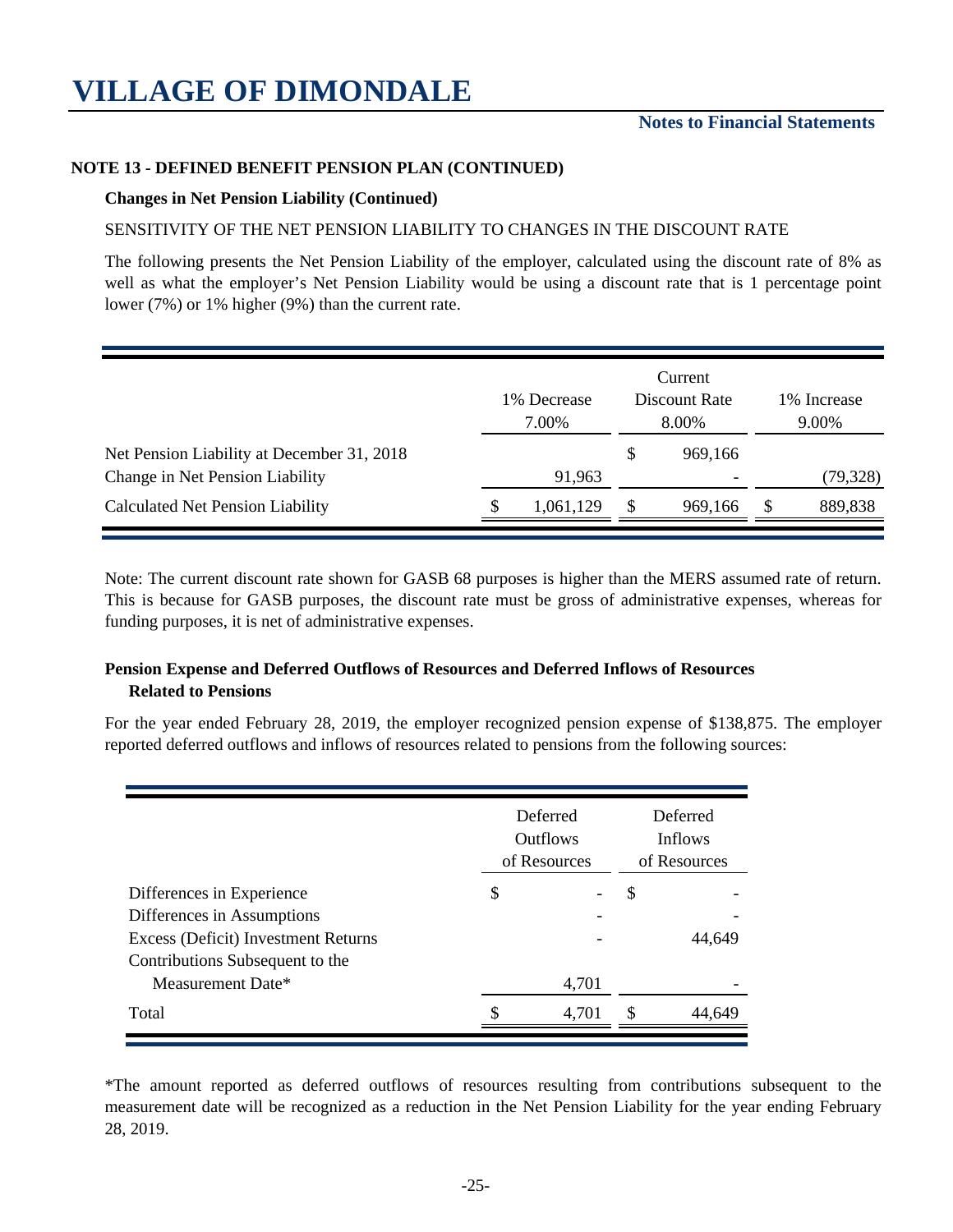

#### **NOTE 13 - DEFINED BENEFIT PENSION PLAN (CONTINUED)**

#### **Pension Expense and Deferred Outflows of Resources and Deferred Inflows of Resources Related to Pensions (Continued)**

Amounts reported as deferred outflows and inflows of resources related to pensions will be recognized in pension expense as follows:

| Year Ended February 28, |             |
|-------------------------|-------------|
| 2020                    | \$<br>3,076 |
| 2021                    | (14, 638)   |
| 2022                    | (10, 524)   |
| 2023                    | (17, 862)   |
|                         | (39,948)    |

#### **Required Supplementary Information**

Required supplementary information schedules are required with GASB 68. The Schedule of Employer Contributions shows the employer's required annual contributions from the annual actuarial valuation, compared with the actual contributions remitted over the past ten years. Note that this is a 10 year schedule prospectively.

The Schedule of Changes in Employer's Net Pension Liability and Related Ratios shows the changes in total pension liability less the statement of changes in fiduciary net position resulting in the Net Pension Liability calculation for the employer. There are ratios calculated, as well, involving covered employee payrolls. Note that this is a 10 year schedule prospectively.

#### **NOTE 14 - TAX ABATEMENTS**

For the year ended February 28, 2019, the Village had no abated property tax revenues.

#### **NOTE 15 - SUBSEQUENT EVENTS**

Subsequent events have been evaluated through the report date. Subsequent events after that date have not been evaluated.

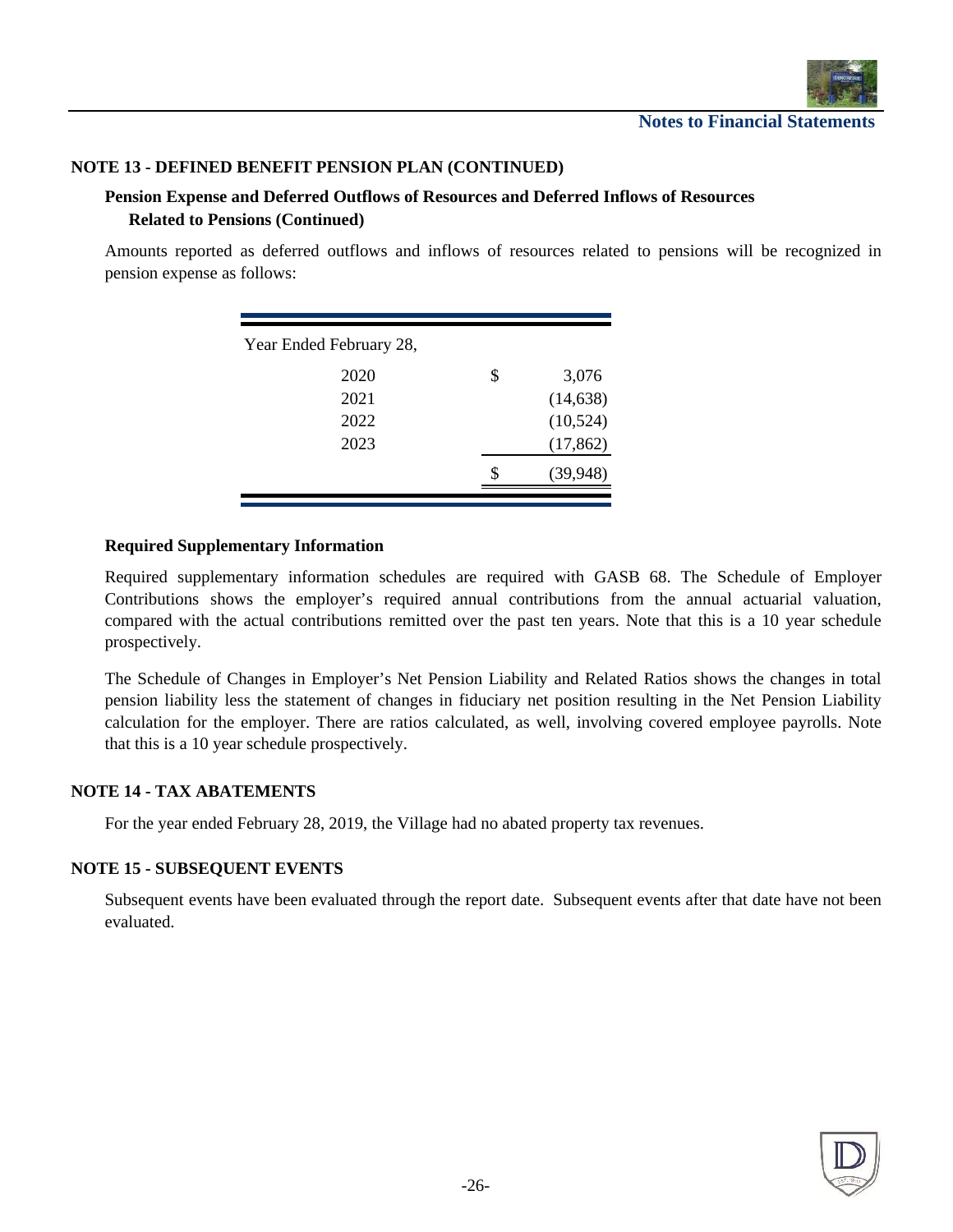### **SCHEDULE OF CHANGES IN THE EMPLOYER'S NET PENSION LIABILITY AND RELATED RATIOS**

### **LAST 10 FISCAL YEARS (BEGINNING IN 2016) AMOUNTS DETERMINED AS OF THE LAST DAY OF FEBRUARY OF EACH FISCAL YEAR**

|                                                         |              | 2019      |                         | 2018      |               | 2017      |               | 2016      |
|---------------------------------------------------------|--------------|-----------|-------------------------|-----------|---------------|-----------|---------------|-----------|
| <b>Total Pension Liability</b>                          |              |           |                         |           |               |           |               |           |
| Service Cost                                            | $\mathbb{S}$ | 14,113    | $\sqrt[6]{\frac{1}{2}}$ | 13,815    | -S            | 12,834    | -S            | 12,247    |
| Interest                                                |              | 73,413    |                         | 71,969    |               | 68,885    |               | 66,328    |
| <b>Changes of Benefit Terms</b>                         |              | (565)     |                         |           |               | 34        |               |           |
| Difference between expected and actual experience       |              | (11,222)  |                         | (10,761)  |               | (22, 555) |               |           |
| Changes of assumptions                                  |              |           |                         |           |               | 52,346    |               |           |
| Benefit payments including employee refunds             |              | (61, 136) |                         | (42, 574) |               | (42,574)  |               | (42, 574) |
| Other                                                   |              | 13,387    |                         | (5,270)   |               | (4, 814)  |               | (5,247)   |
| <b>Net Change in Total Pension Liability</b>            |              | 27,990    |                         | 27,179    |               | 64,156    |               | 30,754    |
| Pension Liability Beginning of Year                     |              | 941,176   |                         | 913,997   |               | 849,841   |               | 819,137   |
| <b>Pension Liability End of Year</b>                    |              | 969,166   | <sup>\$</sup>           | 941,176   | <sup>\$</sup> | 913,997   | <sup>S</sup>  | 849,891   |
| <b>Plan Fiduciary Net Position</b>                      |              |           |                         |           |               |           |               |           |
| Contributions - Employer                                | $\mathbb{S}$ | 22,199    | $\mathbb{S}$            | 20,356    | <sup>\$</sup> | 17,083    | S.            | 17,568    |
| Contributions - Employee                                |              | 4,740     |                         | 5,775     |               | 4,403     |               | 4,084     |
| Net Investment Income                                   |              | (29, 294) |                         | 91,522    |               | 72,779    |               | (10,031)  |
| Benefit Payments Included Employee Refunds              |              | (61, 136) |                         | (42, 574) |               | (42, 574) |               | (42, 574) |
| Administrative Expenses                                 |              | (1,480)   |                         | (1,449)   |               | (1, 437)  |               | (1, 471)  |
| <b>Net Change in Plan Fiduciary Net Position</b>        |              | (64, 971) |                         | 73,630    |               | 50,254    |               | (32, 424) |
| Plan Fiduciary Net Position Beginning of Year           |              | 768,018   |                         | 694,386   |               | 644,134   |               | 676,558   |
| <b>Plan Fiduciary Net Position End of Year</b>          |              | 703,047   | <sup>\$</sup>           | 768,016   | <sup>\$</sup> | 694,388   | <sup>\$</sup> | 644,134   |
| <b>Employer Net Pension Liability</b>                   | \$           | 266,119   | \$                      | 173,160   | <sup>\$</sup> | 219,609   |               | 205,757   |
| <b>Plan Fiduciary Net Position as a Percentage</b>      |              |           |                         |           |               |           |               |           |
| of the Total Pension Liability                          |              | 73%       |                         | 82%       |               | 76%       |               | 76%       |
| <b>Covered Employee Payroll</b>                         | \$           | 149,980   | \$                      | 146,809   | \$.           | 143,221   | \$            | 138,014   |
| <b>Employer's Net Pension Liability as a Percentage</b> |              |           |                         |           |               |           |               |           |
| of Covered Employee Payroll                             |              | 177%      |                         | 118%      |               | 153%      |               | 149%      |
| <b>Notes to Schedule:</b>                               |              |           |                         |           |               |           |               |           |

Benefit changes: There were no benefit changes affecting the 2017 valuation.

Changes in assumptions: There were no assumption changes affecting the 2017 valuation.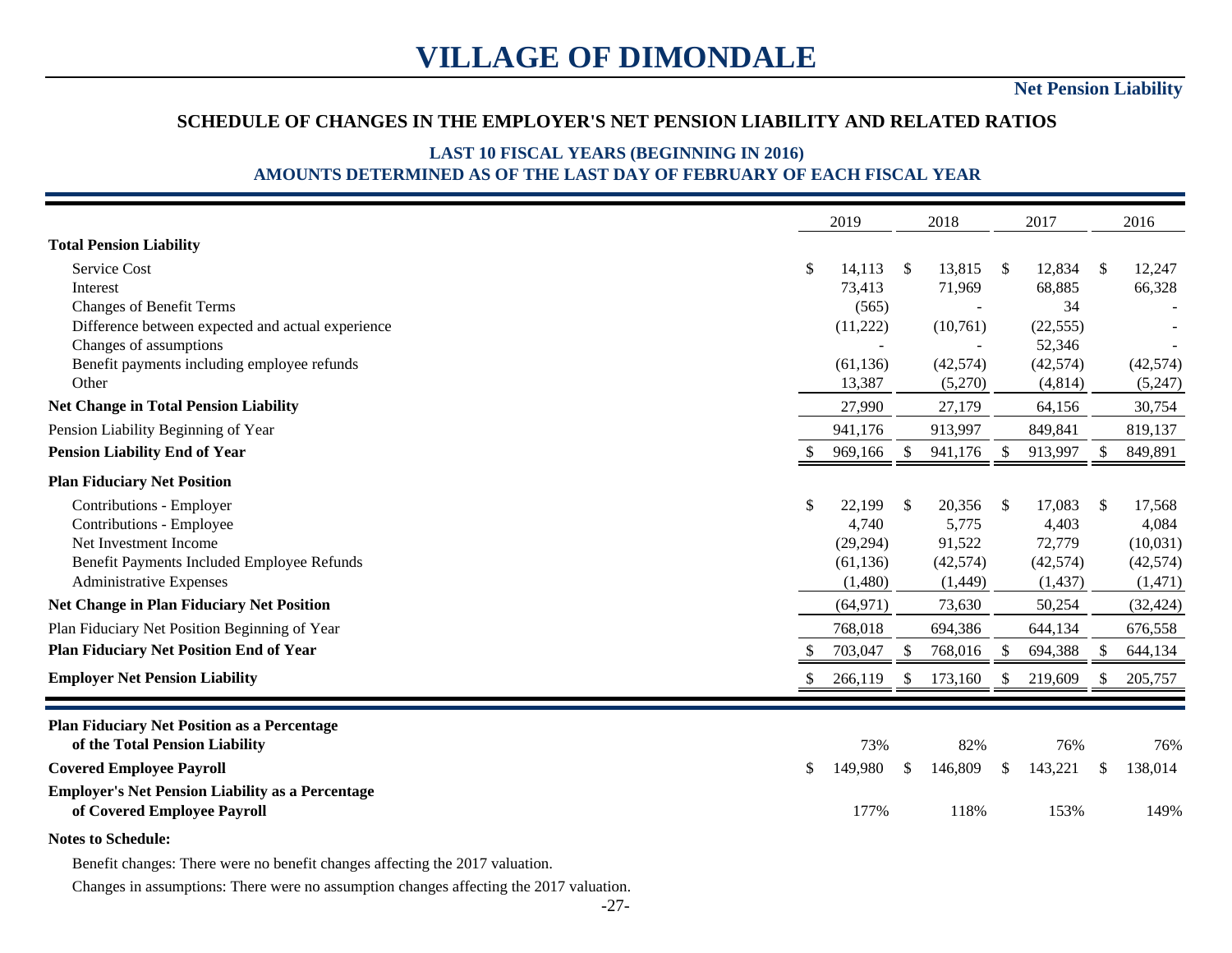

**Net Pension Liability**

## **SCHEDULE OF EMPLOYER'S CONTRIBUTIONS**

### **LAST 10 FISCAL YEARS (BEGINNING IN 2016) AMOUNTS DETERMINED AS OF THE LAST DAY OF FEBRUARY OF EACH FISCAL YEAR**

|                                                                                                                                                                                                                                         |                                                                                                                                                                                                            | 2019          |               | 2018    |     | 2017       |     | 2016    |
|-----------------------------------------------------------------------------------------------------------------------------------------------------------------------------------------------------------------------------------------|------------------------------------------------------------------------------------------------------------------------------------------------------------------------------------------------------------|---------------|---------------|---------|-----|------------|-----|---------|
| <b>Actuarial Determined Contributions</b><br>Contributions in Relation to the Acutarially                                                                                                                                               |                                                                                                                                                                                                            | \$<br>21,660  | S.            | 20,004  | S   | 16,507     | S.  | 16,572  |
| <b>Determined Contribution</b>                                                                                                                                                                                                          |                                                                                                                                                                                                            | 22,199        |               | 20,356  |     | 17,083     |     | 17,568  |
| Contribution Deficiency (Excess)                                                                                                                                                                                                        |                                                                                                                                                                                                            | (539)         | - S           | (352)   | - S | $(576)$ \$ |     | (996)   |
|                                                                                                                                                                                                                                         |                                                                                                                                                                                                            |               |               |         |     |            |     |         |
| Covered Employee Payroll                                                                                                                                                                                                                |                                                                                                                                                                                                            | \$<br>149,980 | <sup>\$</sup> | 146,809 | \$. | 143,221    | \$. | 138,014 |
| Contributions as a Percentage of Covered<br><b>Employee Payroll</b>                                                                                                                                                                     |                                                                                                                                                                                                            | 15%           |               | 14%     |     | 12%        |     | 13%     |
| Notes to Schedule:                                                                                                                                                                                                                      |                                                                                                                                                                                                            |               |               |         |     |            |     |         |
| <b>Actuarial Cost Method</b><br><b>Amortization Method</b><br>Remaining Amortization Period<br><b>Asset Valuation Method</b><br>Inflation<br><b>Salary Increases</b><br><b>Investment Rate of Return</b><br>Retirement Age<br>Mortality | Entry Age<br>Level percentage of payroll, open<br>22 years<br>5 year smoothed<br>2.50%<br>3.75%<br>7.75%<br>Varies depending on plan adoption<br>50% Female/50% Male RP-2014 Group Annuity Mortality Table |               |               |         |     |            |     |         |

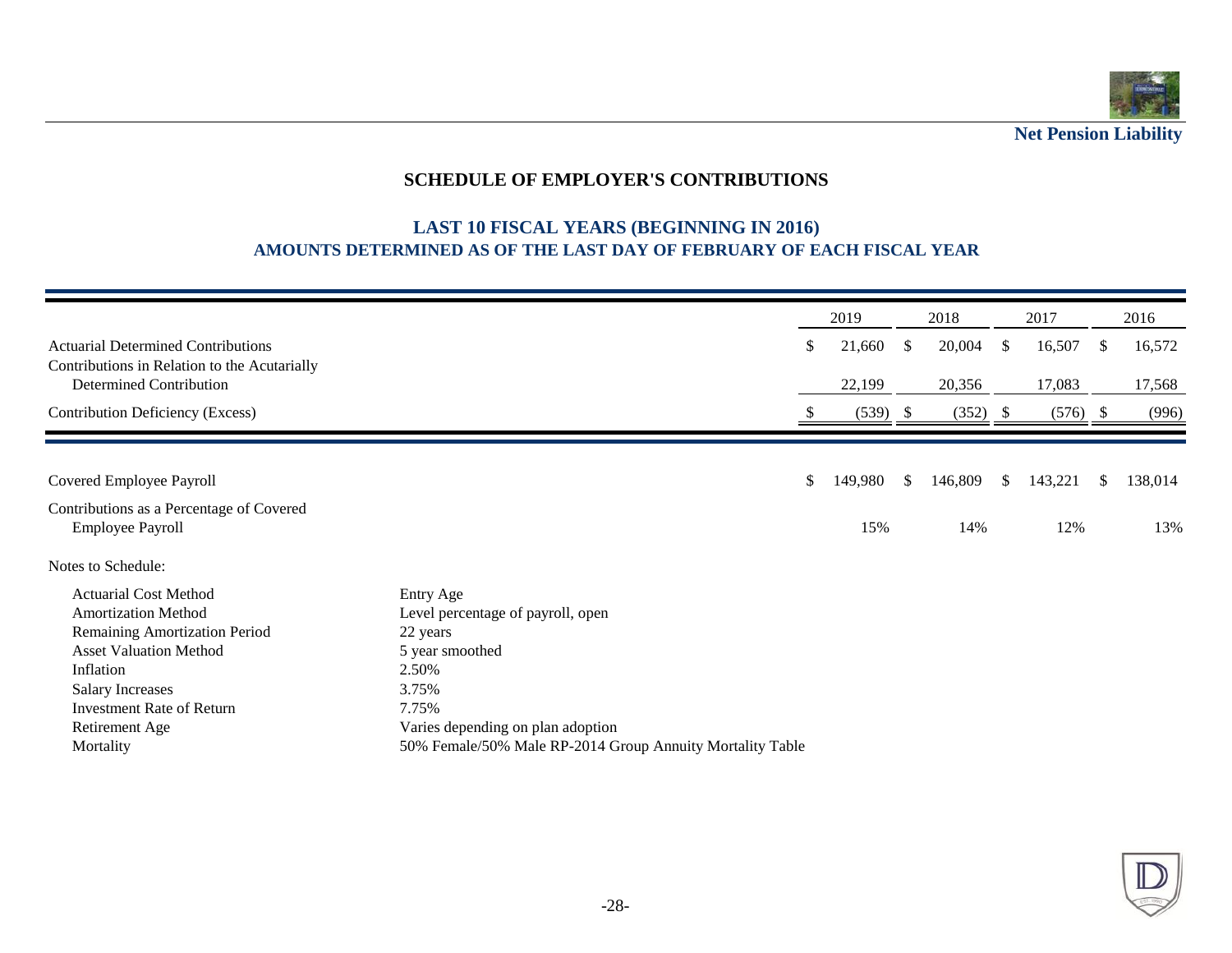## **Budgetary Comparison Schedule**

## **GENERAL FUND**

|                                           | <b>Budgeted Amounts</b> |               | Actual            | Variance     |
|-------------------------------------------|-------------------------|---------------|-------------------|--------------|
|                                           | Original                | Final         | (Budgetary Basis) |              |
| <b>REVENUE</b>                            |                         |               |                   |              |
| <b>Property Taxes</b>                     | \$<br>326,000           | \$<br>326,000 | \$<br>331,075     | \$<br>5,075  |
| <b>State Grants</b>                       | 190,000                 | 190,000       | 106,163           | (83, 837)    |
| <b>Charges for Services</b>               | 2,600                   | 2,600         | 59                | (2,541)      |
| Interest                                  | 1,500                   | 1,500         | 4,866             | 3,366        |
| Other                                     | 68,600                  | 68,600        | 70,068            | 1,468        |
| <b>Transfers</b> In                       |                         |               |                   |              |
| <b>TOTAL REVENUE</b>                      | 588,700                 | 588,700       | 512,231           | (76, 469)    |
| <b>EXPENDITURES</b>                       |                         |               |                   |              |
| <b>General Government</b>                 | 317,100                 | 323,674       | 278,366           | 45,308       |
| <b>Public Safety</b>                      | 9,250                   | 9,250         | 3,427             | 5,823        |
| <b>Public Works</b>                       | 202,550                 | 207,550       | 191,757           | 15,793       |
| <b>Recreation and Culture</b>             | 33,000                  | 33,000        | 9,574             | 23,426       |
| Debt Service                              |                         |               |                   |              |
| Capital Outlay                            |                         |               |                   |              |
| <b>Other Uses-Operating Transfers Out</b> |                         |               |                   |              |
| <b>TOTAL EXPENDITURES</b>                 | 561,900                 | 573,474       | 483,124           | 90,350       |
| <b>EXCESS OF REVENUE OVER</b>             |                         |               |                   |              |
| <b>EXPENDITURES AND OTHER USES</b>        | 26,800                  | 15,226        | 29,107            | 13,881       |
| <b>BUDGETARY FUND BALANCE-</b>            |                         |               |                   |              |
| <b>MARCH 1, 2018</b>                      | 601,336                 | 601,336       | 601,336           |              |
| <b>BUDGETARY FUND BALANCE-</b>            |                         |               |                   |              |
| <b>FEBRUARY 28, 2019</b>                  | \$<br>628,136           | \$<br>616,562 | \$<br>630,443     | \$<br>13,881 |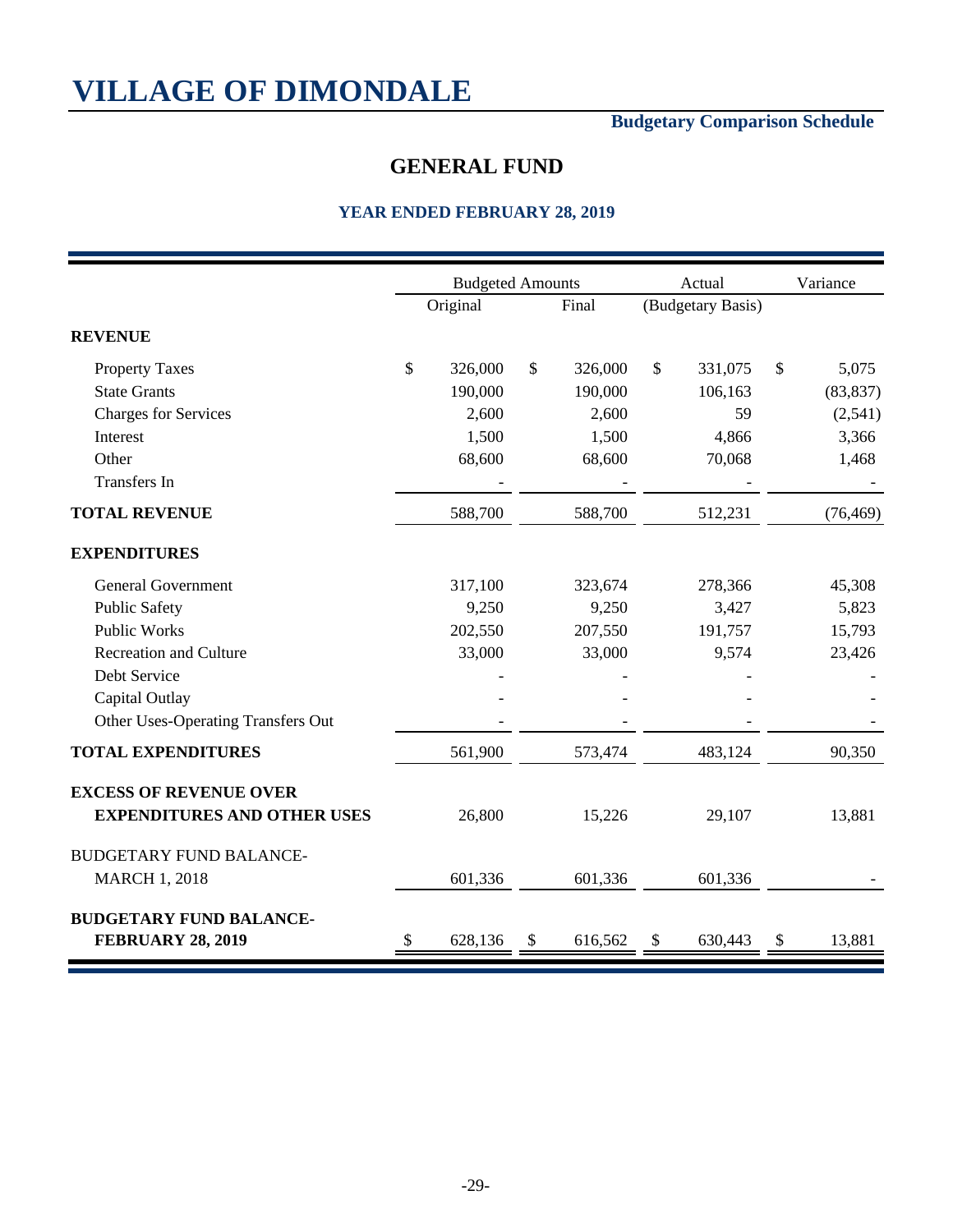

**Budgetary Comparison Schedule**

## **MAJOR STREETS**

|                                    |          | <b>Budgeted Amounts</b> |              | Actual            | Variance |        |  |
|------------------------------------|----------|-------------------------|--------------|-------------------|----------|--------|--|
|                                    | Original |                         | Final        | (Budgetary Basis) |          |        |  |
| <b>REVENUE</b>                     |          |                         |              |                   |          |        |  |
| <b>Property Taxes</b>              | \$       |                         | \$           | \$                | \$       |        |  |
| <b>State Grants</b>                |          | 81,700                  | 81,700       | 97,338            |          | 15,638 |  |
| <b>Federal Grants</b>              |          | 112,000                 | 112,000      | 129,442           |          |        |  |
| <b>Charges for Services</b>        |          | 1,600                   | 1,600        | 2,709             |          | 1,109  |  |
| Interest                           |          |                         |              | 2,625             |          | 2,625  |  |
| Other                              |          |                         |              |                   |          |        |  |
| <b>Transfers</b> In                |          |                         |              |                   |          |        |  |
| <b>TOTAL REVENUE</b>               |          | 195,300                 | 195,300      | 232,114           |          | 19,372 |  |
| <b>EXPENDITURES</b>                |          |                         |              |                   |          |        |  |
| <b>General Government</b>          |          |                         |              |                   |          |        |  |
| <b>Public Safety</b>               |          |                         |              |                   |          |        |  |
| <b>Public Works</b>                |          | 177,775                 | 214,069      | 159,569           |          | 54,500 |  |
| <b>Recreation and Culture</b>      |          |                         |              |                   |          |        |  |
| Debt Service                       |          |                         |              |                   |          |        |  |
| Capital Outlay                     |          | 135,000                 | 135,000      | 130,179           |          | 4,821  |  |
| Other Uses-Operating Transfers Out |          |                         |              |                   |          |        |  |
| <b>TOTAL EXPENDITURES</b>          |          | 312,775                 | 349,069      | 289,748           |          | 59,321 |  |
| <b>EXCESS OF REVENUE OVER</b>      |          |                         |              |                   |          |        |  |
| <b>EXPENDITURES AND OTHER USES</b> |          | (117, 475)              | (153,769)    | (57, 634)         |          | 96,135 |  |
| <b>BUDGETARY FUND BALANCE-</b>     |          |                         |              |                   |          |        |  |
| <b>MARCH 1, 2018</b>               |          | 215,782                 | 215,782      | 215,782           |          |        |  |
| <b>BUDGETARY FUND BALANCE-</b>     |          |                         |              |                   |          |        |  |
| <b>FEBRUARY 28, 2019</b>           | \$       | 98,307                  | \$<br>62,013 | \$<br>158,148     | \$       | 96,135 |  |

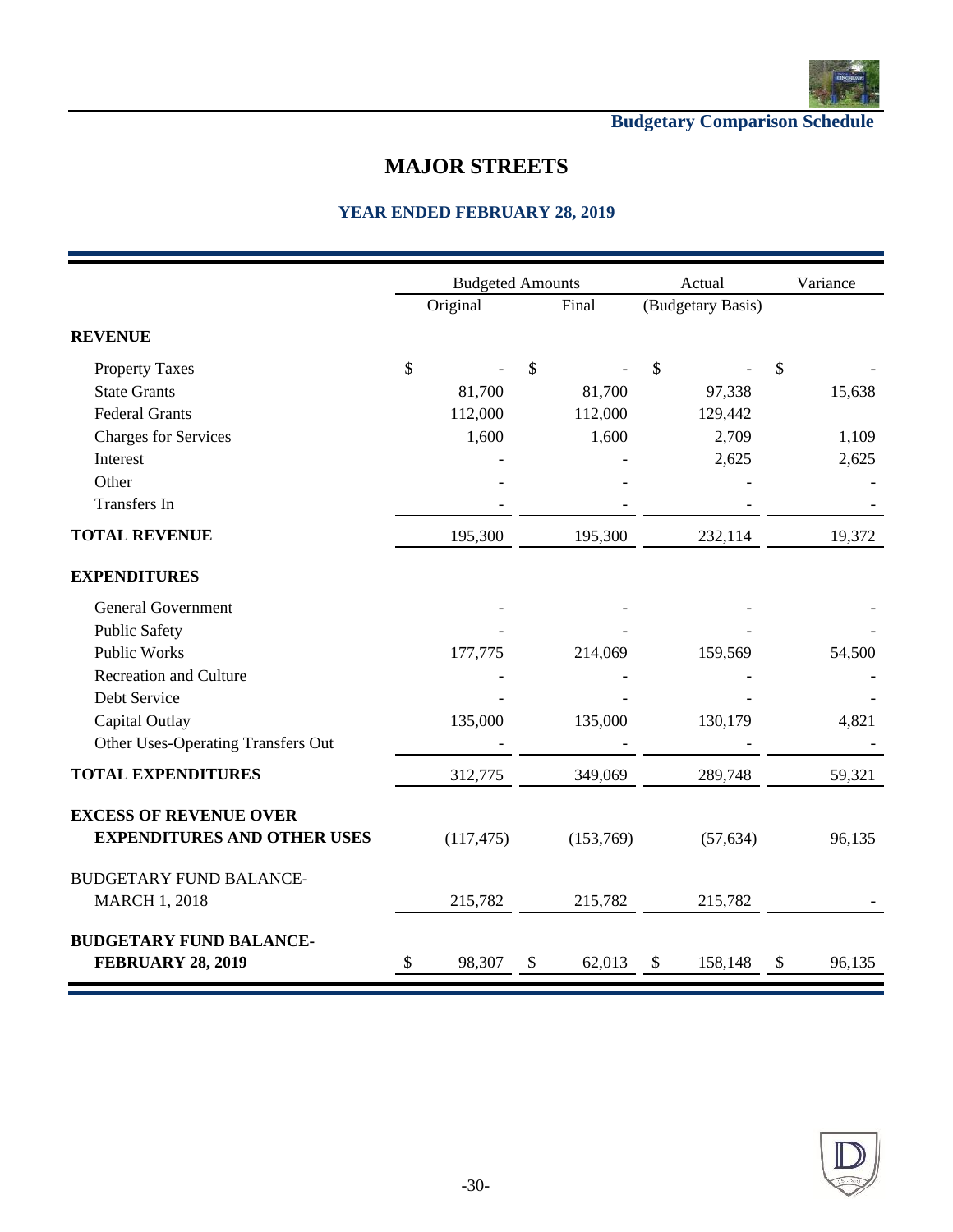## **Budgetary Comparison Schedule**

## **LOCAL STREETS**

|                                           | <b>Budgeted Amounts</b> |               |              | Actual            | Variance     |
|-------------------------------------------|-------------------------|---------------|--------------|-------------------|--------------|
|                                           | Original                | Final         |              | (Budgetary Basis) |              |
| <b>REVENUE</b>                            |                         |               |              |                   |              |
| <b>Property Taxes</b>                     | \$<br>45,000            | \$<br>45,000  | $\mathbb{S}$ | 47,125            | \$<br>2,125  |
| <b>State Grants</b>                       | 28,200                  | 32,000        |              | 52,330            | 20,330       |
| <b>Charges for Services</b>               |                         | 2,000         |              |                   | (2,000)      |
| Interest                                  | 25                      | 100           |              | 288               | 188          |
| Other                                     |                         |               |              |                   |              |
| Transfers In                              |                         |               |              |                   |              |
| <b>TOTAL REVENUE</b>                      | 73,225                  | 79,100        |              | 99,743            | 20,643       |
| <b>EXPENDITURES</b>                       |                         |               |              |                   |              |
| <b>General Government</b>                 |                         |               |              |                   |              |
| <b>Public Safety</b>                      |                         |               |              |                   |              |
| <b>Public Works</b>                       | 50,600                  | 26,630        |              | 22,004            | 4,626        |
| <b>Recreation and Culture</b>             |                         |               |              |                   |              |
| Debt Service                              |                         |               |              |                   |              |
| Capital Outlay                            |                         |               |              |                   |              |
| <b>Other Uses-Operating Transfers Out</b> |                         |               |              |                   |              |
| <b>TOTAL EXPENDITURES</b>                 | 50,600                  | 26,630        |              | 22,004            | 4,626        |
| <b>EXCESS OF REVENUE OVER</b>             |                         |               |              |                   |              |
| <b>EXPENDITURES AND OTHER USES</b>        | 22,625                  | 52,470        |              | 77,739            | 25,269       |
| <b>BUDGETARY FUND BALANCE-</b>            |                         |               |              |                   |              |
| <b>MARCH 1, 2018</b>                      | 62,107                  | 62,107        |              | 62,107            |              |
| <b>BUDGETARY FUND BALANCE-</b>            |                         |               |              |                   |              |
| <b>FEBRUARY 28, 2019</b>                  | \$<br>84,732            | \$<br>114,577 | \$           | 139,846           | \$<br>25,269 |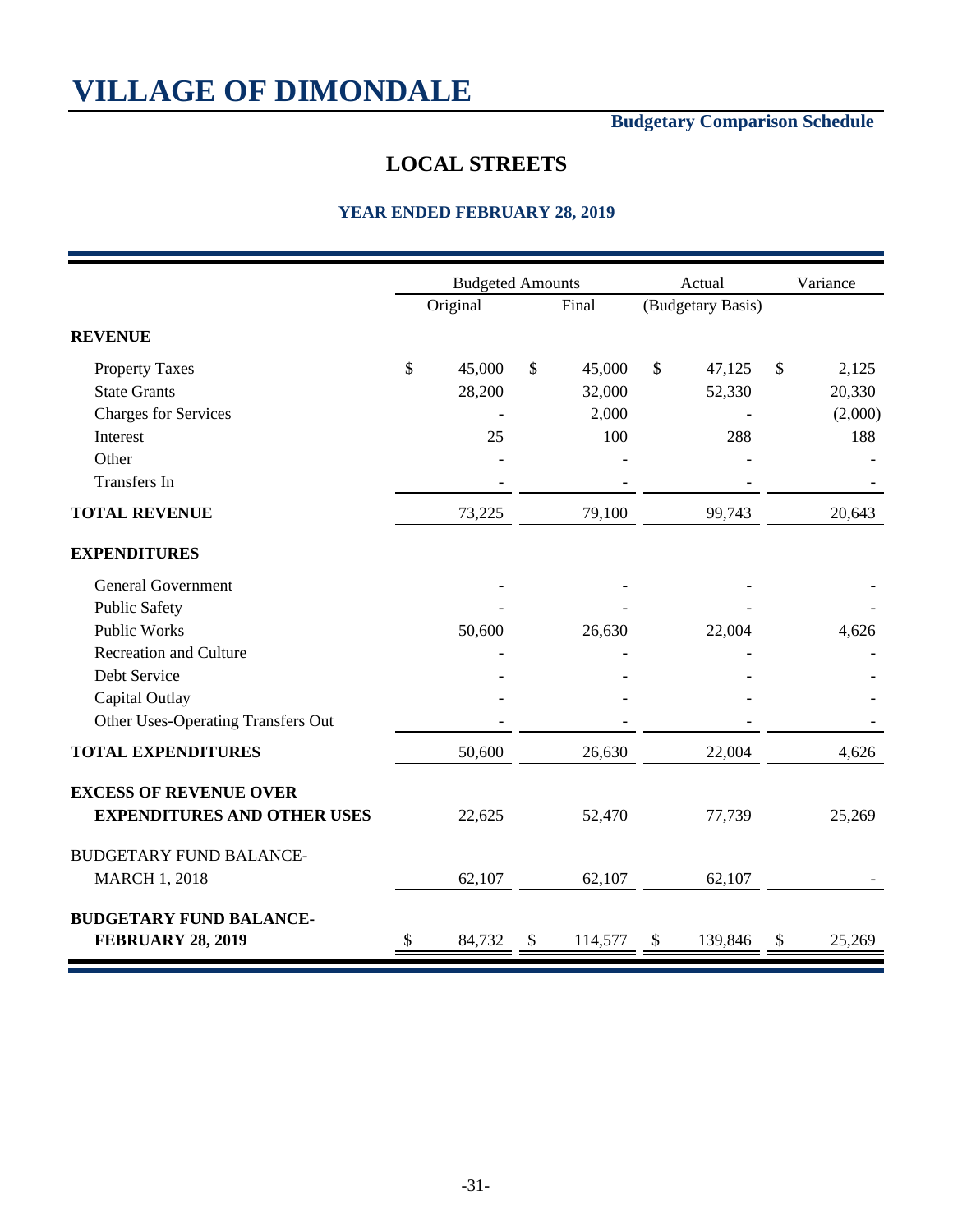

## **OTHER SUPPLEMENTAL INFORMATION**

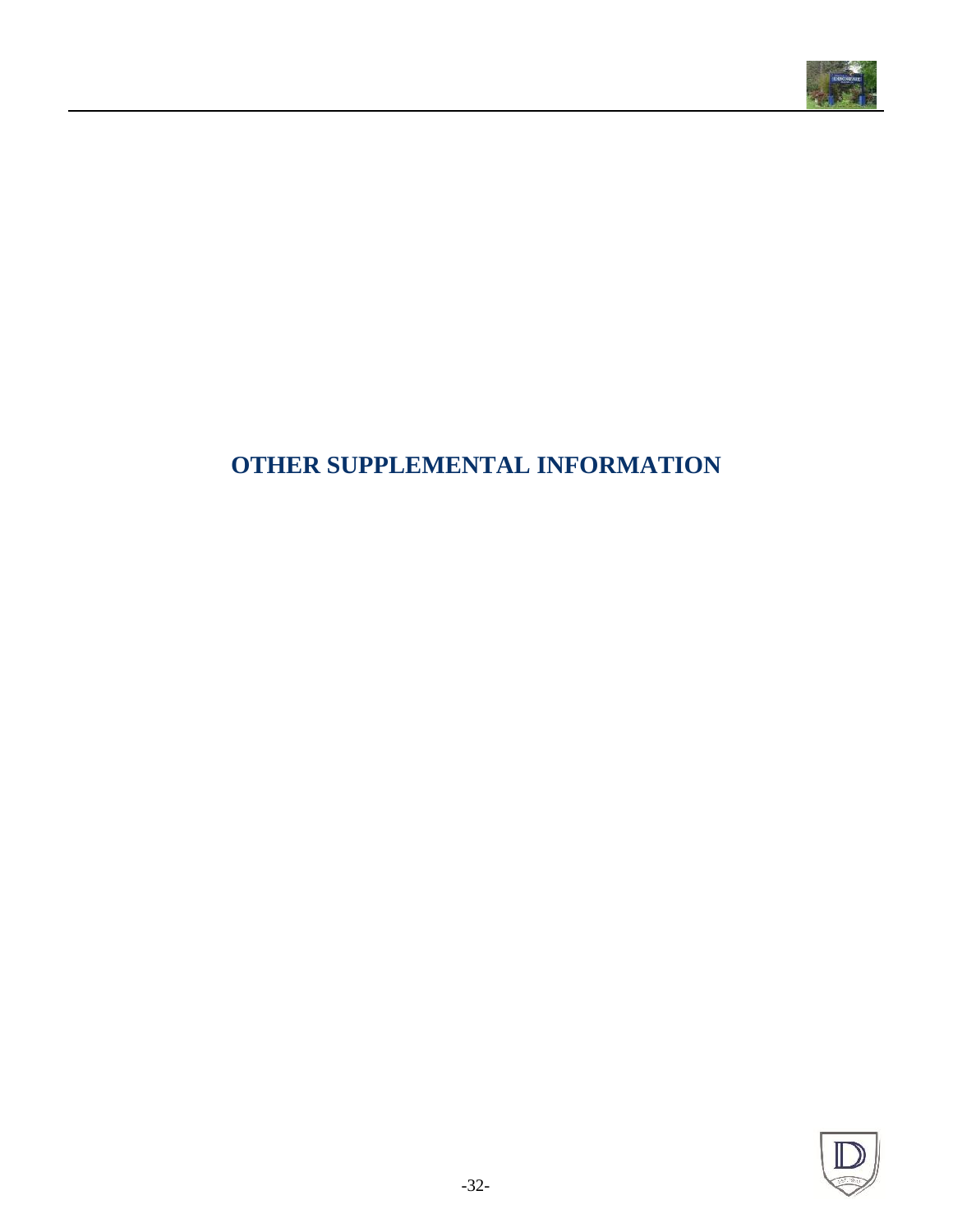## **General Fund**

### **STATEMENT OF REVENUE EXPENDITURES AND CHANGES IN FUND BALANCE BUDGET TO ACTUAL**

|                              | <b>Budget</b> |                            | Actual  | Variance<br>Favorable<br>(Unfavorable) |           |  |
|------------------------------|---------------|----------------------------|---------|----------------------------------------|-----------|--|
| <b>REVENUE</b>               |               |                            |         |                                        |           |  |
| <b>Taxes</b>                 | \$<br>326,000 | \$                         | 331,075 | \$                                     | 5,075     |  |
| <b>State Shared Revenue</b>  | 95,000        |                            | 106,163 |                                        | 11,163    |  |
| <b>State Grant Revenue</b>   | 95,000        |                            |         |                                        | (95,000)  |  |
| <b>Other State Revenue</b>   | 45,000        |                            | 21,133  |                                        | (23, 867) |  |
| <b>Other Grant Revenue</b>   |               |                            |         |                                        |           |  |
| Reimbursements               | 5,000         |                            | 8,736   |                                        | 3,736     |  |
| Donations                    | 3,000         |                            | 8,055   |                                        | 5,055     |  |
| <b>Charges for Services</b>  | 2,600         |                            | 2,659   |                                        | 59        |  |
| Interest                     | 1,500         |                            | 4,866   |                                        | 3,366     |  |
| Rentals                      | 5,500         |                            | 6,754   |                                        | 1,254     |  |
| <b>CATV</b> Franchise        | 6,500         |                            | 6,415   |                                        | (85)      |  |
| Payroll Administration       | 3,600         |                            | 3,600   |                                        |           |  |
| Miscellaneous                |               |                            | 12,775  |                                        | 12,775    |  |
| <b>TOTAL REVENUE</b>         | 588,700       |                            | 512,231 |                                        | (76, 469) |  |
| <b>EXPENDITURES</b>          |               |                            |         |                                        |           |  |
| <b>GENERAL GOVERNMENT</b>    |               |                            |         |                                        |           |  |
| Village Council              | 11,100        |                            | 8,757   |                                        | 2,343     |  |
| <b>Village President</b>     | 2,700         |                            | 2,600   |                                        | 100       |  |
| Elections                    |               |                            |         |                                        |           |  |
| Attorney                     | 8,000         |                            | 6,734   |                                        | 1,266     |  |
| Clerk's Office               | 113,050       |                            | 98,202  |                                        | 14,848    |  |
| Auditor                      | 4,000         |                            | 3,250   |                                        | 750       |  |
| Treasurer                    | 1,000         |                            | 261     |                                        | 739       |  |
| Village Hall and Grounds     | 44,750        |                            | 34,633  |                                        | 10,117    |  |
| <b>Christmas Decorations</b> | 500           |                            |         |                                        | 500       |  |
| Engineers                    | 1,074         |                            | 1,074   |                                        |           |  |
| Rubbish Collection           | 51,000        |                            | 51,153  |                                        | (153)     |  |
| <b>Employee Benefits</b>     | 60,200        |                            | 47,882  |                                        | 12,318    |  |
| <b>Payroll Taxes</b>         | 14,000        |                            | 12,195  |                                        | 1,805     |  |
| Insurance                    | 7,500         |                            | 6,667   |                                        | 833       |  |
| <b>EC</b> Surcharge          | 3,600         |                            | 3,605   |                                        | (5)       |  |
| Other                        | 1,200         |                            | 1,353   |                                        | (153)     |  |
| TOTAL GENERAL GOVERNMENT     | \$<br>323,674 | $\boldsymbol{\mathsf{\$}}$ | 278,366 | \$                                     | 45,308    |  |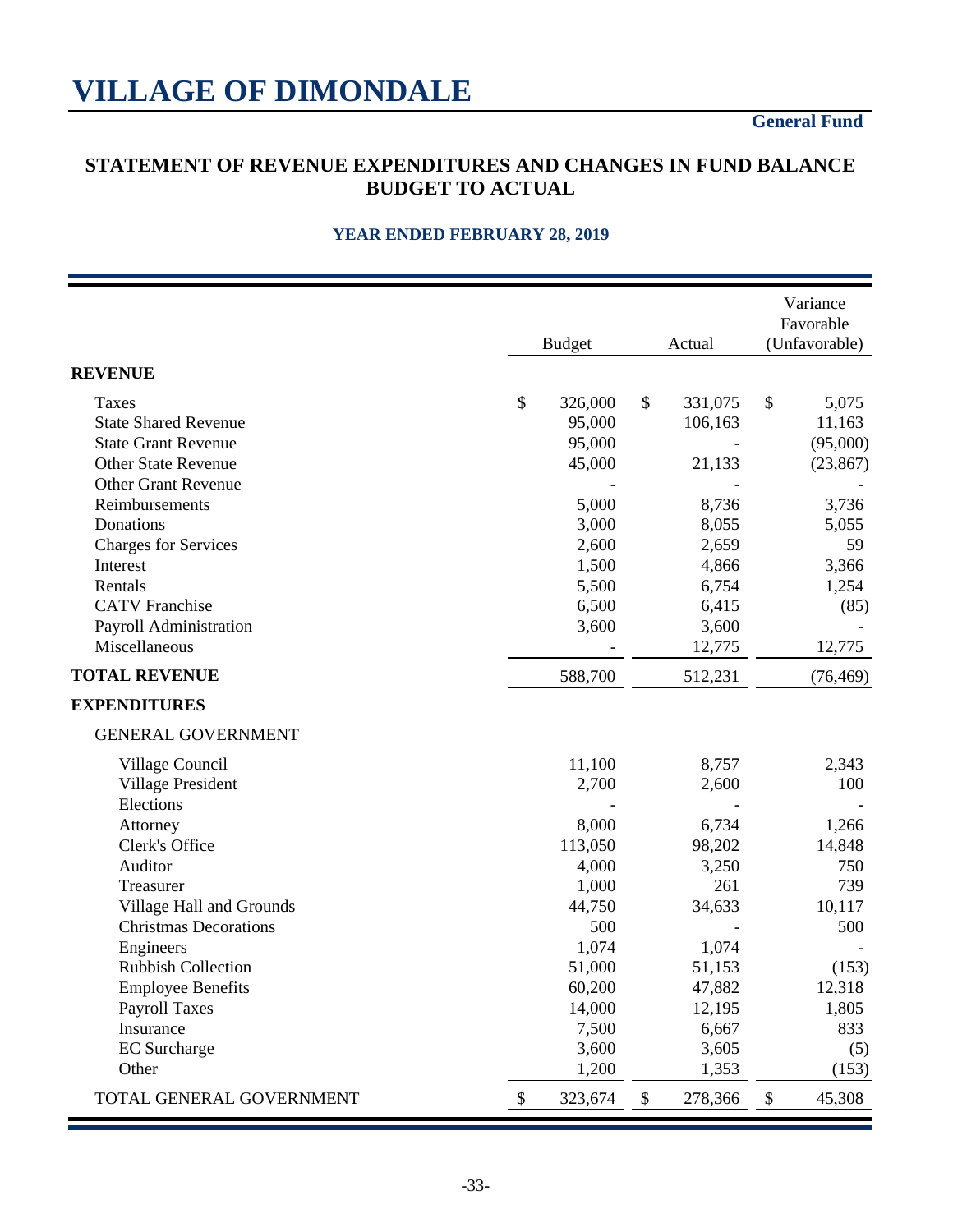

**General Fund**

## **STATEMENT OF REVENUE EXPENDITURES AND CHANGES IN FUND BALANCE BUDGET TO ACTUAL (CONTINUED)**

|                                                                                           |    | <b>Budget</b>                       | Actual                             | Variance<br>Favorable<br>(Unfavorable) |
|-------------------------------------------------------------------------------------------|----|-------------------------------------|------------------------------------|----------------------------------------|
| <b>EXPENDITURES (CONTINUED)</b>                                                           |    |                                     |                                    |                                        |
| <b>PUBLIC SAFETY</b>                                                                      |    |                                     |                                    |                                        |
| Code Enforcement<br><b>Emergency Disaster</b><br>Fire Chief<br><b>Planning Commission</b> | \$ | 3,250<br>2,000<br>500<br>3,500      | \$<br>886<br>2,541                 | \$<br>2,364<br>2,000<br>500<br>959     |
| <b>TOTAL PUBLIC SAFETY</b>                                                                |    | 9,250                               | 3,427                              | 5,823                                  |
| <b>PUBLIC WORKS</b>                                                                       |    |                                     |                                    |                                        |
| Public Works<br>Sidewalks<br><b>Trees</b><br>Drains                                       |    | 191,550<br>4,000<br>10,000<br>2,000 | 177,641<br>4,000<br>8,050<br>2,066 | 13,909<br>1,950<br>(66)                |
| <b>TOTAL PUBLIC WORKS</b>                                                                 |    | 207,550                             | 191,757                            | 15,793                                 |
| RECREATION AND CULTURE                                                                    |    |                                     |                                    |                                        |
| Parks and Recreation                                                                      |    | 33,000                              | 9,574                              | 23,426                                 |
| <b>DEBT SERVICE</b>                                                                       |    |                                     |                                    |                                        |
| <b>CAPITAL OUTALY</b>                                                                     |    |                                     |                                    |                                        |
| <b>TOTAL EXPENDITURES</b>                                                                 |    | 573,474                             | 483,124                            | 90,350                                 |
| <b>EXCESS OF REVENUE OVER</b><br><b>EXPENDITURES</b>                                      |    | 15,226                              | 29,107                             | 13,881                                 |
| OTHER FINANCING SOURCES (USES)                                                            |    |                                     |                                    |                                        |
| <b>Bond Proceeds</b><br><b>Operating Transfers In</b><br><b>Operating Transfers (Out)</b> |    |                                     |                                    |                                        |
| <b>EXCESS OF REVENUE AND OTHER SOURCES OVER</b><br><b>EXPENDITURES AND OTHER USES</b>     |    | 15,226                              | 29,107                             | 13,881                                 |
| <b>BUDGETARY FUND BALANCE-</b><br><b>MARCH 1, 2018</b>                                    |    | 601,336                             | 601,336                            |                                        |
| <b>BUDGETARY FUND BALANCE-</b><br><b>FEBRUARY 28, 2019</b>                                | P  | 616,562                             | \$<br>630,443                      | \$<br>13,881                           |

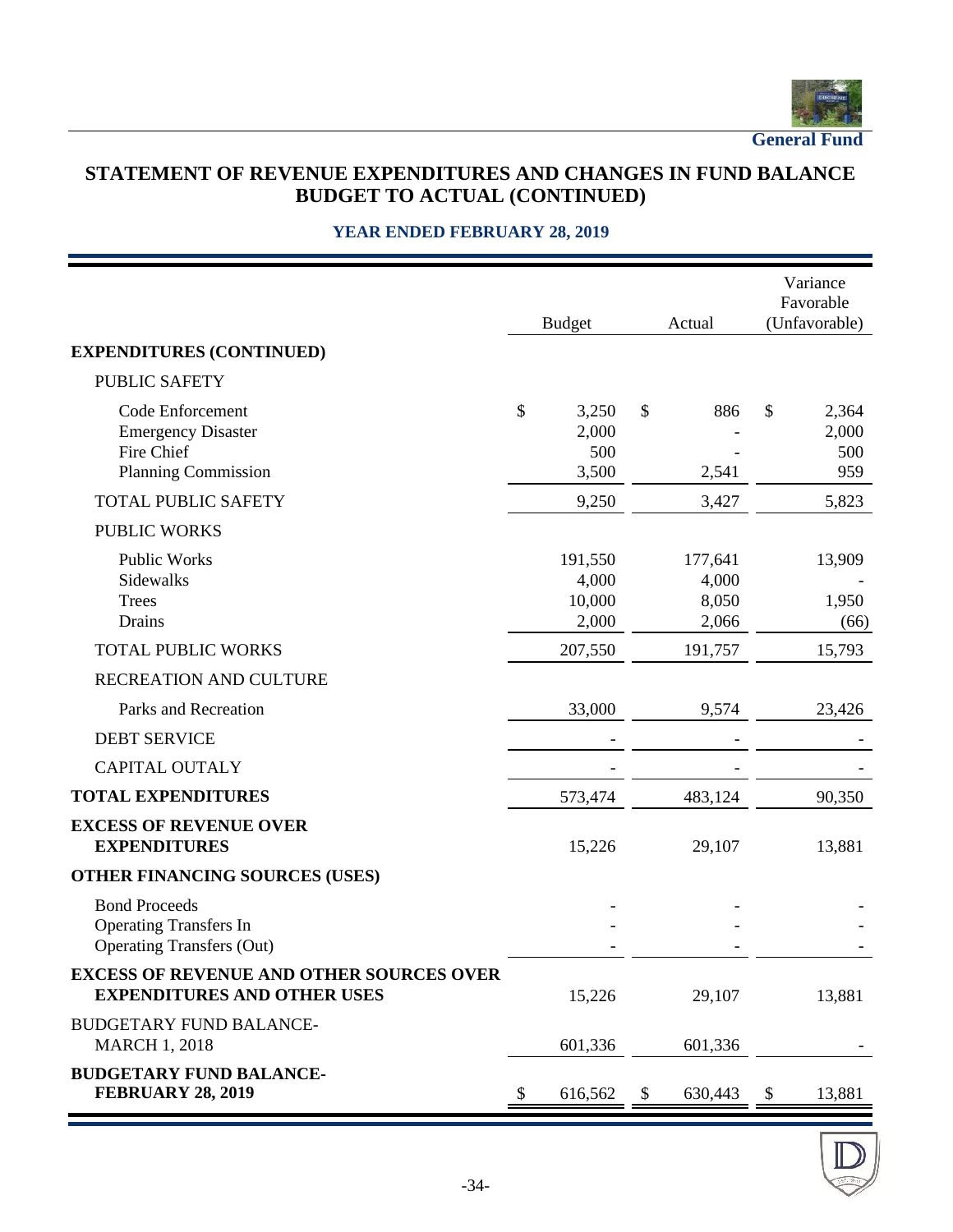## **SPECIAL REVENUE FUNDS**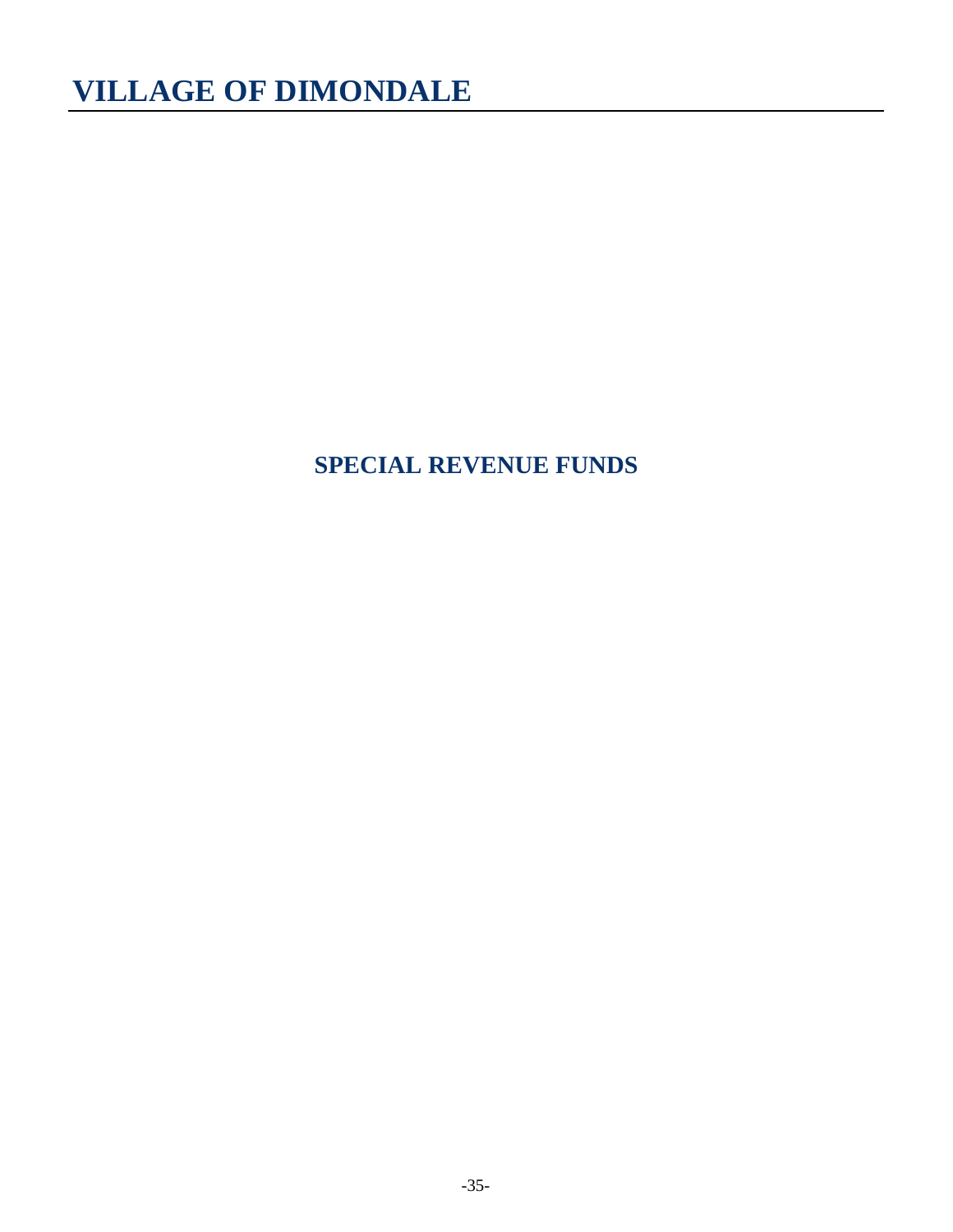

**Special Revenue Funds**

## **COMBINING BALANCE SHEET**

## **FEBRUARY 28, 2019**

|                                          |    | Major<br><b>Streets</b> |               | Local<br><b>Streets</b> | Totals        |         |  |  |
|------------------------------------------|----|-------------------------|---------------|-------------------------|---------------|---------|--|--|
| <b>ASSETS</b>                            |    |                         |               |                         |               |         |  |  |
| Cash                                     | \$ | 139,896                 | $\mathcal{S}$ | 134,240                 | $\mathcal{S}$ | 274,136 |  |  |
| <b>Accounts Receivable</b>               |    | 1,500                   |               |                         |               | 1,500   |  |  |
| Prepaid Expenses                         |    |                         |               |                         |               |         |  |  |
| Due from State                           |    | 17,568                  |               | 6,249                   |               | 23,817  |  |  |
| Due from General Fund                    |    |                         |               |                         |               |         |  |  |
| <b>TOTAL ASSETS</b>                      |    | 158,964                 | \$            | 140,489                 | \$            | 299,453 |  |  |
| <b>LIABILITIES AND FUND EQUITY</b>       |    |                         |               |                         |               |         |  |  |
| <b>LIABILITIES</b>                       |    |                         |               |                         |               |         |  |  |
| <b>Accounts Payable</b>                  | \$ |                         | \$            |                         |               |         |  |  |
| Due to Other Funds                       |    | 816                     |               | 643                     |               | 1,459   |  |  |
| <b>TOTAL LIABILITIES</b>                 |    | 816                     |               | 643                     |               | 1,459   |  |  |
| <b>FUND EQUITY</b>                       |    |                         |               |                         |               |         |  |  |
| <b>Fund Balance</b>                      |    | 158,148                 |               | 139,846                 |               | 297,994 |  |  |
| <b>TOTAL LIABILITIES AND FUND EQUITY</b> |    | 158,964                 | \$            | 140,489                 | \$            | 299,453 |  |  |

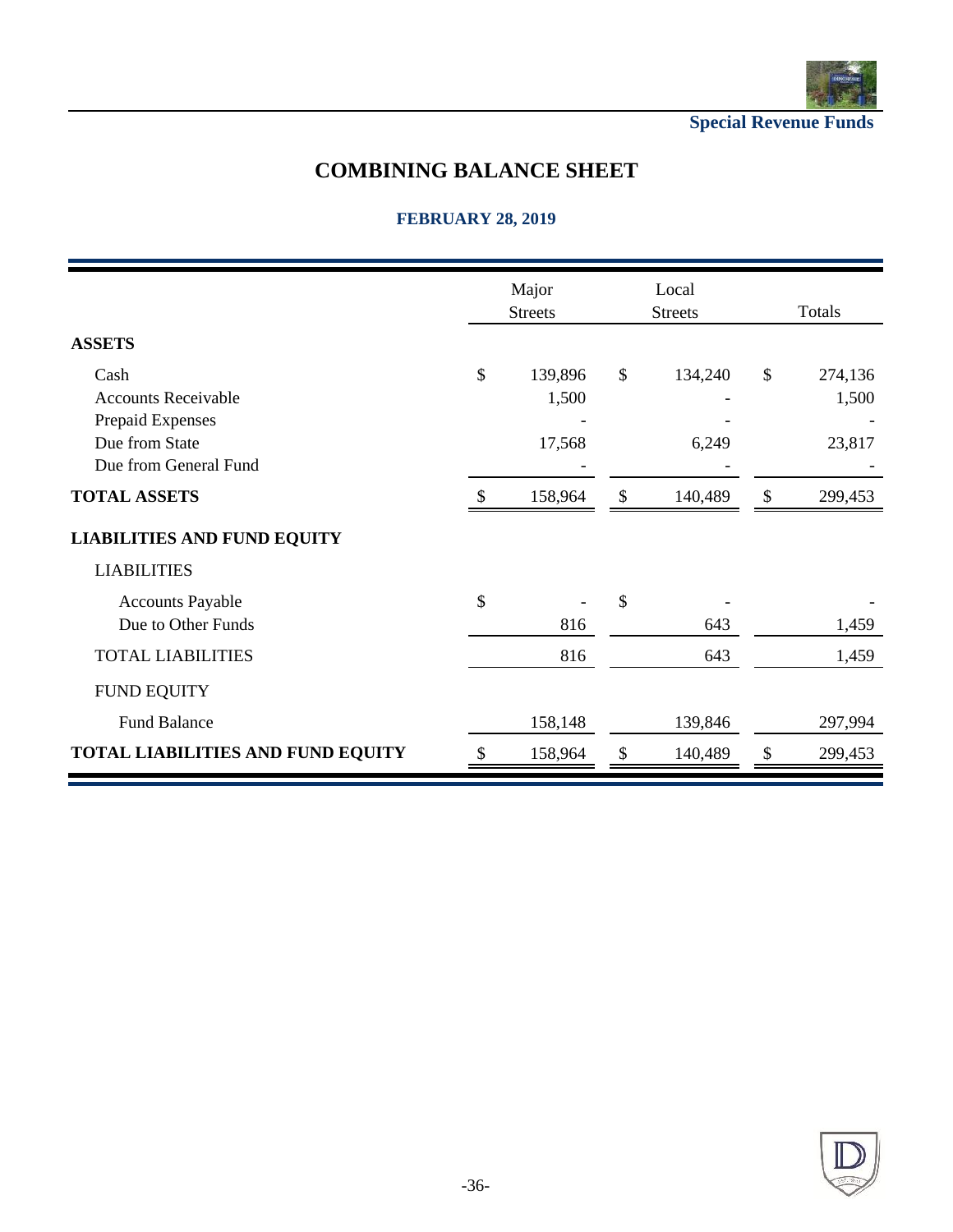## **COMBINING STATEMENT OF REVENUE, EXPENDITURES, AND CHANGES IN FUND BALANCES**

|                                         | Major<br><b>Streets</b> | Local<br><b>Streets</b> | Totals                  |  |  |
|-----------------------------------------|-------------------------|-------------------------|-------------------------|--|--|
| <b>REVENUE</b>                          |                         |                         |                         |  |  |
| Taxes                                   | \$                      | $\mathcal{S}$<br>47,125 | $\mathcal{S}$<br>47,125 |  |  |
| <b>State Grants</b>                     | 97,338                  | 52,330                  | 149,668                 |  |  |
| <b>Federal Grants</b>                   | 129,442                 |                         | 129,442                 |  |  |
| <b>Miscellaneous Services</b>           | 2,709                   |                         | 2,709                   |  |  |
| Interest                                | 2,625                   | 288                     | 2,913                   |  |  |
| <b>TOTAL REVENUE</b>                    | 232,114                 | 99,743                  | 331,857                 |  |  |
| <b>EXPENDITURES</b>                     |                         |                         |                         |  |  |
| <b>Public Works</b>                     | 159,569                 | 22,004                  | 181,573                 |  |  |
| Capital Outlay                          | 130,179                 |                         | 130,179                 |  |  |
| <b>TOTAL EXPENDITURES</b>               | 289,748                 | 22,004                  | 311,752                 |  |  |
| <b>EXCESS OF REVENUE OVER</b>           |                         |                         |                         |  |  |
| <b>EXPENDITURES</b>                     | (57, 634)               | 77,739                  | 20,105                  |  |  |
| FUND BALANCE - MARCH 1, 2018            | 215,782                 | 62,107                  | 277,889                 |  |  |
| <b>FUND BALANCE - FEBRUARY 28, 2019</b> | 158,148                 | 139,846<br>\$           | 297,994<br>P            |  |  |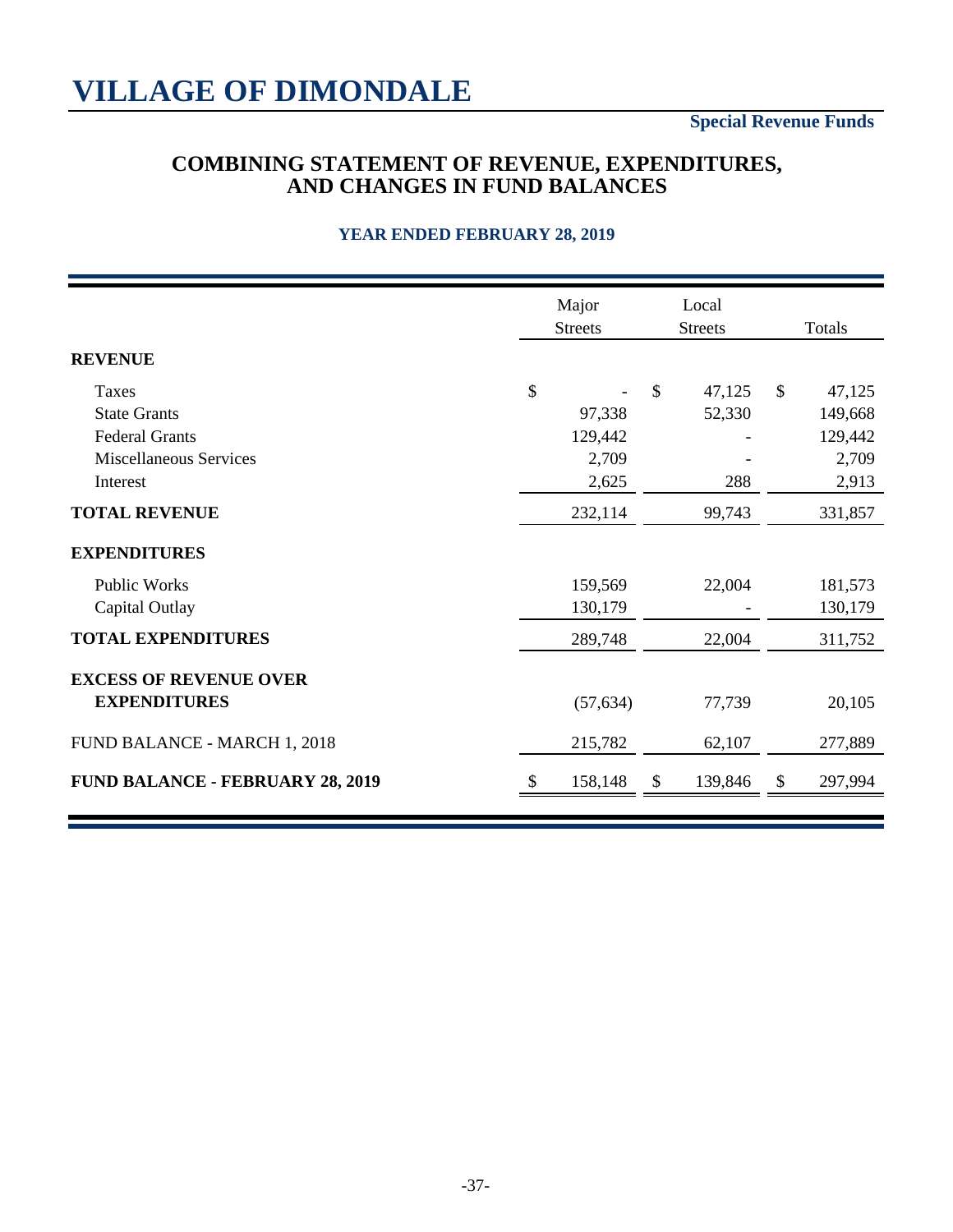

**Major Streets Fund**

### **STATEMENT OF REVENUE, EXPENDITURES, AND CHANGES IN FUND BALANCE - BUDGET TO ACTUAL**

|                                                                                       |    | <b>Budget</b> |                           | Actual    | Variance<br>Favorable<br>(Unfavorable) |        |  |
|---------------------------------------------------------------------------------------|----|---------------|---------------------------|-----------|----------------------------------------|--------|--|
| <b>REVENUE</b>                                                                        |    |               |                           |           |                                        |        |  |
| <b>State Grants</b>                                                                   | \$ | 81,700        | $\boldsymbol{\mathsf{S}}$ | 97,338    | $\$\$                                  | 15,638 |  |
| <b>Federal Grants</b>                                                                 |    | 112,000       |                           | 129,442   |                                        | 17,442 |  |
| Miscellaneous Services                                                                |    | 1,600         |                           | 2,709     |                                        | 1,109  |  |
| Interest                                                                              |    |               |                           | 2,625     |                                        | 2,625  |  |
| <b>TOTAL REVENUE</b>                                                                  |    | 195,300       |                           | 232,114   |                                        | 36,814 |  |
| <b>EXPENDITURES</b>                                                                   |    |               |                           |           |                                        |        |  |
| <b>PUBLIC WORKS</b>                                                                   |    |               |                           |           |                                        |        |  |
| Construction                                                                          |    | 173,594       |                           | 129,442   |                                        | 44,152 |  |
| <b>Routine Maintenance</b>                                                            |    | 19,935        |                           | 17,918    |                                        | 2,017  |  |
| <b>Traffic Services</b>                                                               |    | 3,050         |                           | 348       |                                        | 2,702  |  |
| Non-motorized                                                                         |    | 2,250         |                           | 1,568     |                                        | 682    |  |
| <b>Winter Maintenance</b>                                                             |    | 13,590        |                           | 9,480     |                                        | 4,110  |  |
| Administration                                                                        |    | 1,650         |                           | 813       |                                        | 837    |  |
| <b>TOTAL PUBLIC WORKS</b>                                                             |    | 214,069       |                           | 159,569   |                                        | 54,500 |  |
| <b>CAPITAL OUTLAY</b>                                                                 |    | 135,000       |                           | 130,179   |                                        | 4,821  |  |
| <b>TOTAL EXPENDITURES</b>                                                             |    | 349,069       |                           | 289,748   |                                        | 59,321 |  |
| <b>EXCESS OF REVENUE OVER</b><br><b>EXPENDITURES</b>                                  |    | (153,769)     |                           | (57, 634) |                                        | 96,135 |  |
| OTHER FINANCING SOURCES (USES)                                                        |    |               |                           |           |                                        |        |  |
| <b>Operating Transfers In</b><br><b>Operating Transfers (Out)</b>                     |    |               |                           |           |                                        |        |  |
| <b>EXCESS OF REVENUE AND OTHER SOURCES OVER</b><br><b>EXPENDITURES AND OTHER USES</b> |    | (153,769)     |                           | (57, 634) |                                        | 96,135 |  |
| FUND BALANCE - MARCH 1, 2018                                                          |    | 215,782       |                           | 215,782   |                                        |        |  |
| <b>FUND BALANCE - FEBRUARY 28, 2019</b>                                               | \$ | 62,013        | $\mathcal{L}$             | 158,148   | \$                                     | 96,135 |  |